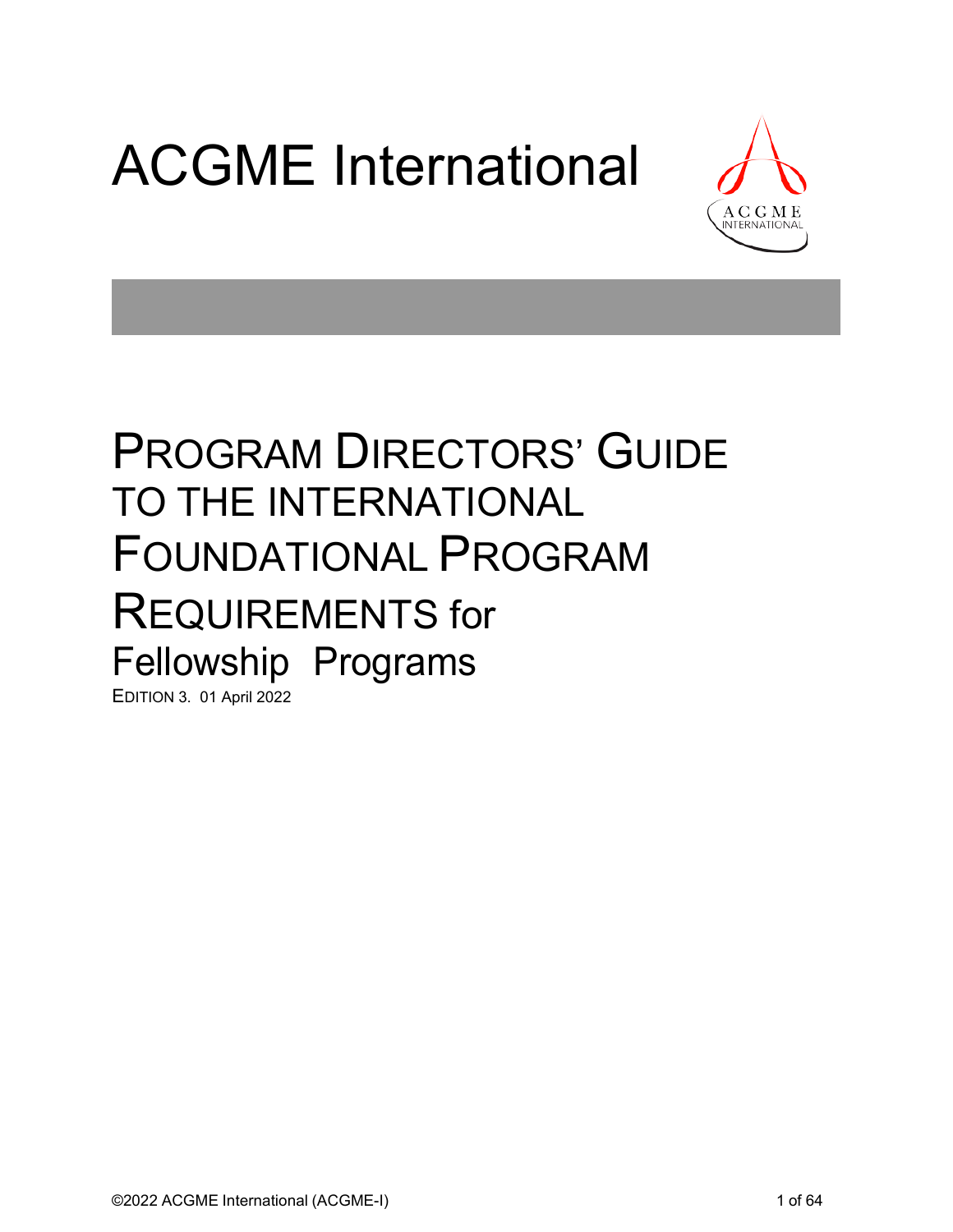#### <span id="page-1-0"></span>**Accreditation Overview**

Fellowship programs provide advanced education and training in progressive levels of subspecialization following completion of a residency program in a primary specialty. Fellowship programs must demonstrate substantial compliance with requirements established by ACGME International (ACGME-I) to be accredited. Before obtaining Advanced Specialty Accreditation, each program must demonstrate substantial compliance with the International Subspecialty Foundational Program Requirements. Initial applications for fellowship programs do not require a site visit, but a site visit is scheduled when programs with the status of Initial Accreditation apply for Continued Accreditation.

Program information is collected from a variety of sources, including: program-specific information provided by the program director and entered into the ACGME-I's Accreditation Data System (ADS); the Advanced Specialty Application; Fellow and Faculty Survey responses; case and procedural logs; and, when scheduled, information collected by Accreditation Field Representatives as part of a site visit. Information entered into ADS contains questions related to the International Subspecialty Foundational Program Requirements and the program's application contains questions related to the Advanced Specialty Requirements.

During an accreditation site visit, the ACGME-I Accreditation Field Representative interviews the program director, core faculty members, fellows, clinical department leaders, the designated institutional official (DIO), and other relevant individuals, tailoring questions to the individuals interviewed. The goal is to verify the information in ADS, the program application, and the required attachments, and to clarify any missing or unclear information by seeking to achieve consensus across all participants and other sources of information. On occasions when a consensus cannot be achieved at the end of the site visit, the Accreditation Field Representative reports the different comments and the sources of the information, and aggregates the findings into an objective, factual report that describes the program's compliance with the International Foundational and Advanced Specialty Requirements.

All ACGME-I-accredited fellowships that do not have a status of Initial Accreditation are reviewed annually. Annual compliance is judged using information entered into ADS as part of the program's Annual Update, results of the ACGME-I Resident/Fellow and Faculty Surveys, the program's responses to citations and, where required, graduates' Case Logs.

This *Program Director Guide to the International Subspecialty Foundational Requirements* includes explanations of the intent of most foundational requirements, suggestions for implementing requirements, and bulleted guidelines for the types of expected documentation. The explanations and expected documentation in this guide relate only to the International Subspecialty Foundational Program Requirements.

Program directors should consult their Advanced Specialty Requirements and program application for additional information.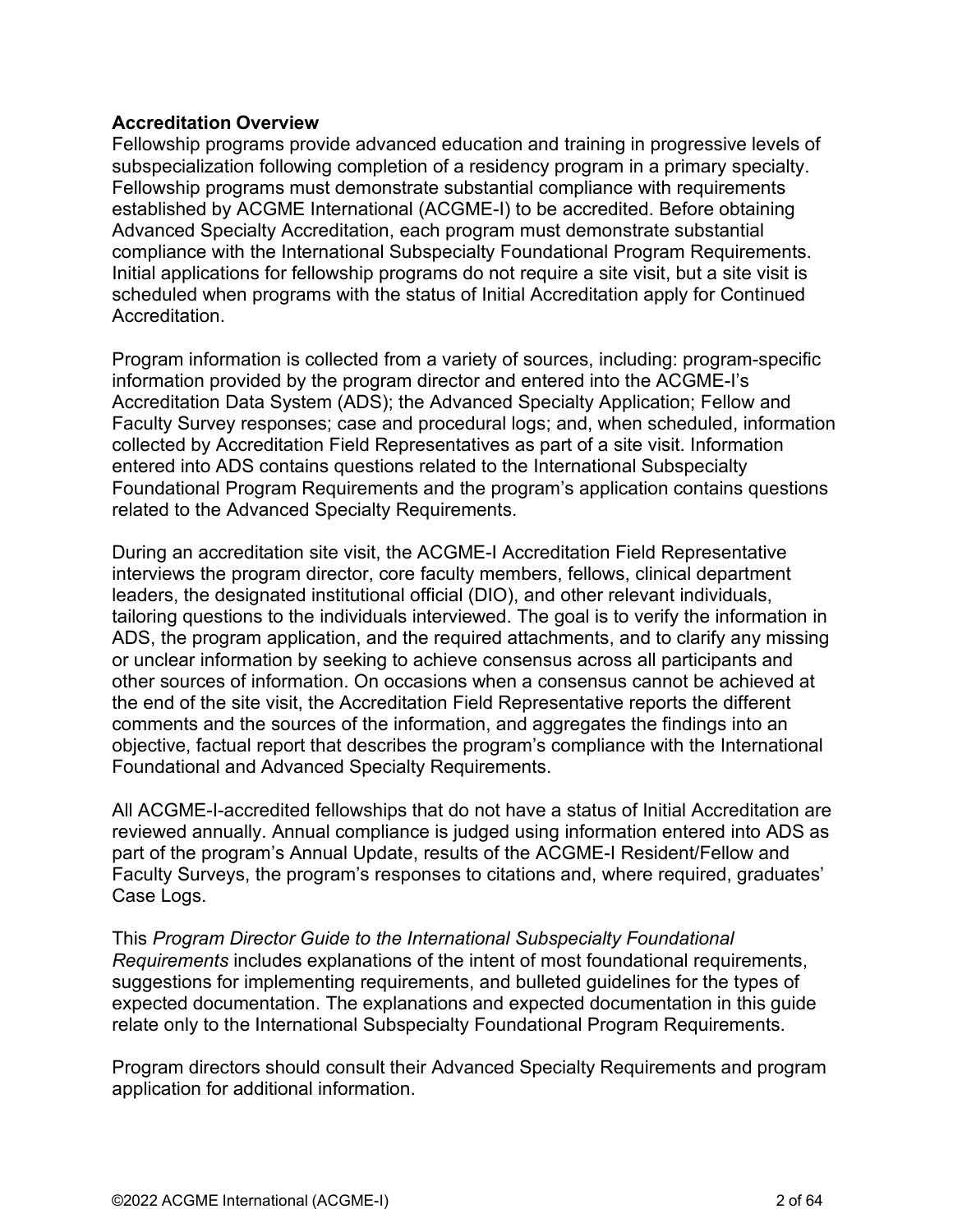Advanced Specialty Requirements and applications are available on specialty's web page on the ACGME-I website, [www.acgme-i.org.](http://www.acgme-i.org/) 

To enhance usability, the Guide has been organized to follow the numbering of the International Subspecialty Foundational Program Requirements. The Guide is intended to clarify the meaning and expectations of the International Subspecialty Foundational Program Requirements. It will be regularly revised based on user feedback, and as requirements change. Email comments and suggestions t[o acgme-i@acgme-i.org.](mailto:acgme-i@acgme-i.org)

Format:

- a. The requirements themselves are on the pages.
- b. Data entry points for ADS are noted with an arrow. $\triangleright$

No part of this work may be reproduced or distributed in any form or by any means without the ACGME-I's prior written approval. Requests for permission to copy should be made byemail t[o acgme-i@acgme-i.org.](mailto:acgme-i@acgme-i.org)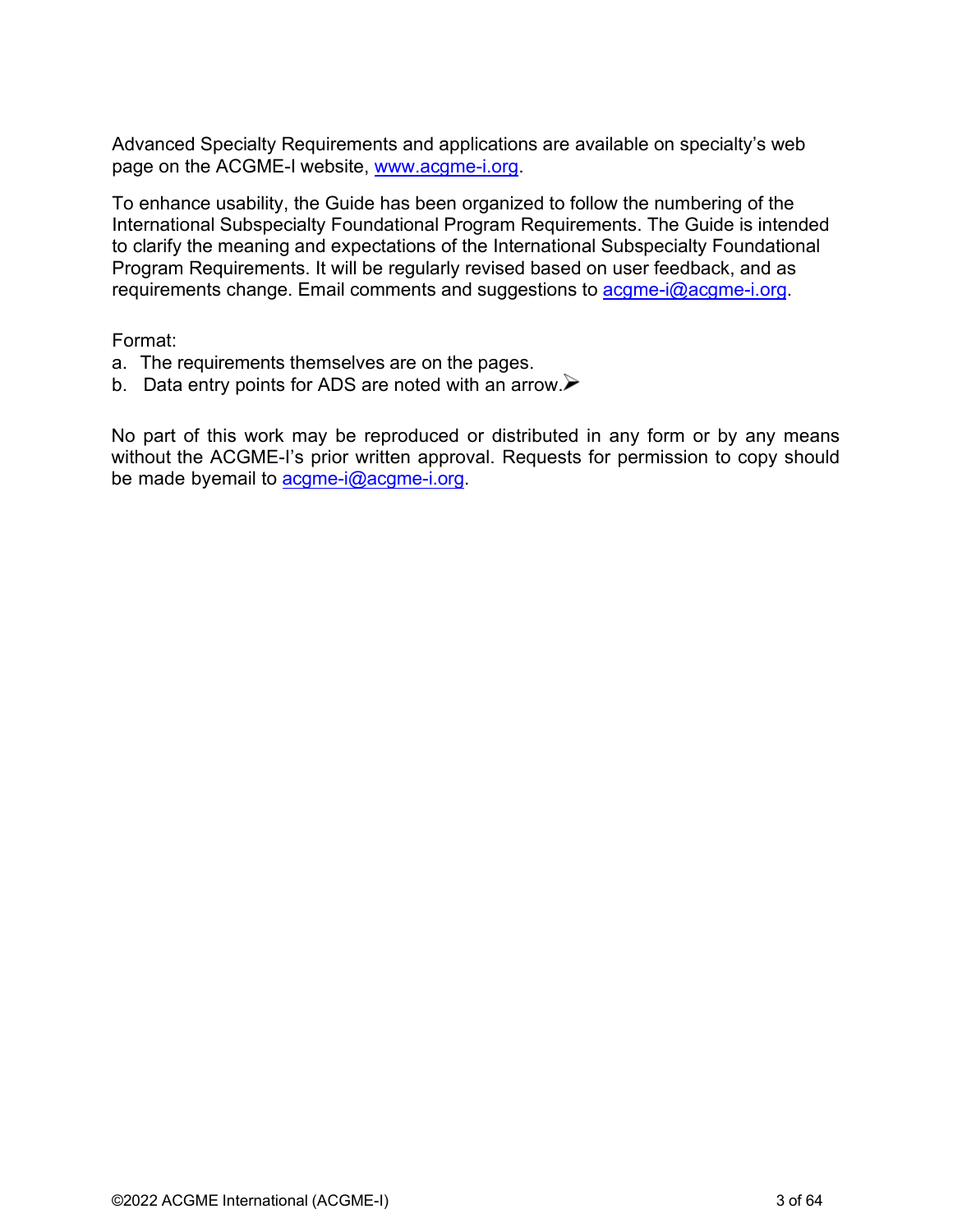### **Foundational Requirements Content Outline**

click on each heading to go directly to that section of the document

|    | <b>CONTENTS</b><br><b>PAGE</b>                                          |     |  |  |  |
|----|-------------------------------------------------------------------------|-----|--|--|--|
|    |                                                                         |     |  |  |  |
| I. | <b>Sponsoring Institutions</b><br>I.A. Institutions                     |     |  |  |  |
|    | I.B. Participating Sites                                                |     |  |  |  |
|    | II. Program Personnel and Resources<br>II.B. Faculty                    |     |  |  |  |
|    |                                                                         |     |  |  |  |
|    | II.C.-D. Other Program Personnel and Resources                          |     |  |  |  |
|    | III. Fellow Appointment<br>III. A.-B. Eligibility and Number of Fellows | .20 |  |  |  |
|    | <b>IV. Educational Program</b><br>IV.A. ACGME-I Competencies            |     |  |  |  |
|    |                                                                         |     |  |  |  |
|    | IV.B. Regularly Scheduled Educational Activities                        |     |  |  |  |
|    | <b>IV.C. Clinical Experiences</b>                                       |     |  |  |  |
|    | IV.D. Scholarly Activity                                                |     |  |  |  |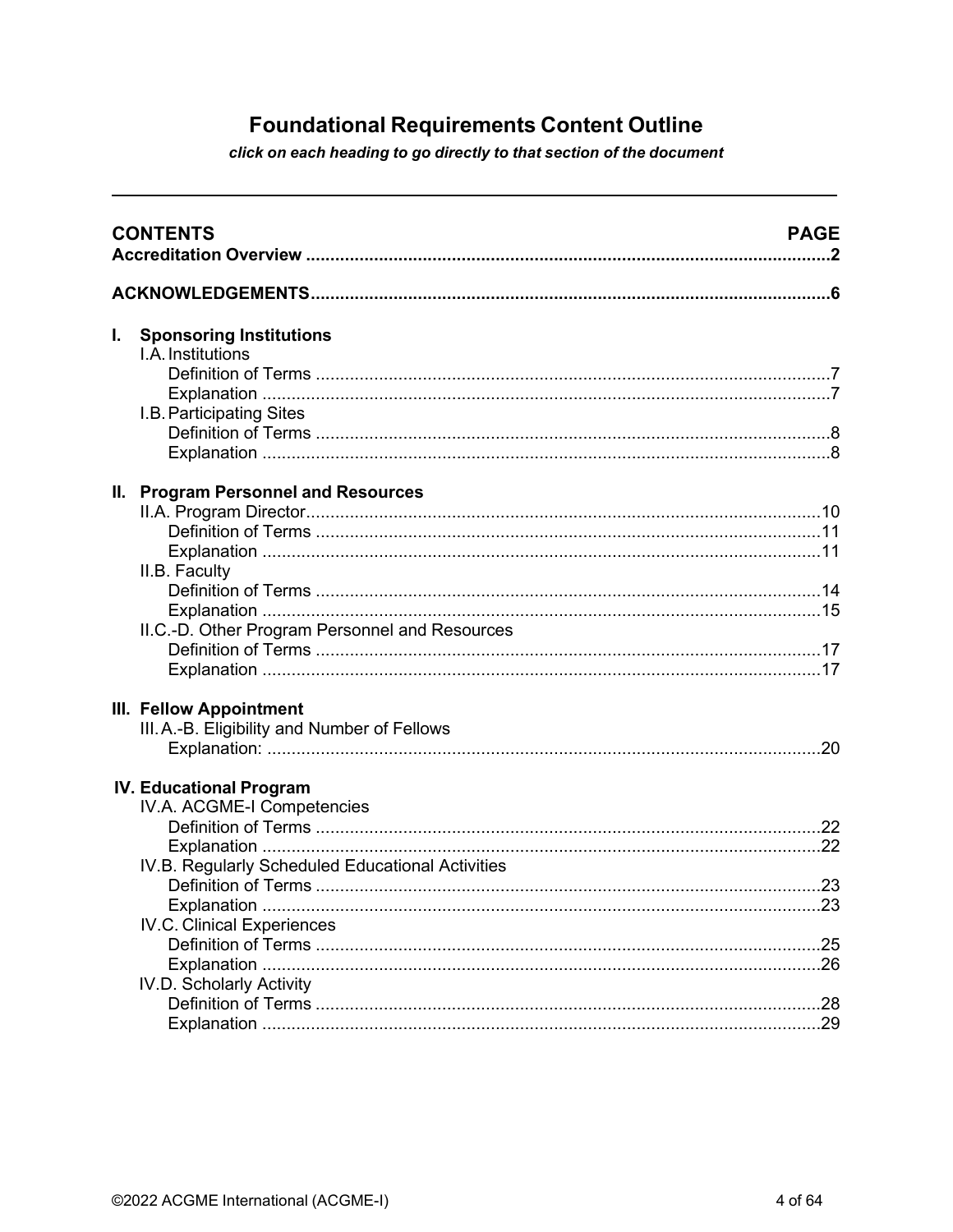#### V. Evaluation

| V.A. Fellow Evaluation                                                         |  |
|--------------------------------------------------------------------------------|--|
|                                                                                |  |
|                                                                                |  |
| V.B. Clinical Competency Committee                                             |  |
|                                                                                |  |
|                                                                                |  |
| V.C. Faculty Evaluation                                                        |  |
|                                                                                |  |
| V.D.-E. Program Evaluation and Improvement and Program Evaluation Committee 43 |  |
|                                                                                |  |
|                                                                                |  |
|                                                                                |  |
| VI. The Learning and Working Environment                                       |  |
| VI.A. Principles                                                               |  |
|                                                                                |  |
|                                                                                |  |
| VI.B-C. Patient Safety and Quality Improvement                                 |  |
|                                                                                |  |
|                                                                                |  |
| VI.D. Supervision and Accountability                                           |  |
|                                                                                |  |
| VI.E. Professionalism                                                          |  |
|                                                                                |  |
|                                                                                |  |
| VI.F. Well-Being                                                               |  |
|                                                                                |  |
|                                                                                |  |
| VI.G.-H. Transitions of Care                                                   |  |
|                                                                                |  |
|                                                                                |  |
| VI.I.-J. On-Call Activities                                                    |  |
|                                                                                |  |
|                                                                                |  |
|                                                                                |  |

Links to additional useful resources:

- ACGME-I Glossary of Terms
- 
- Institutional Requirements<br>• Foundational Requirements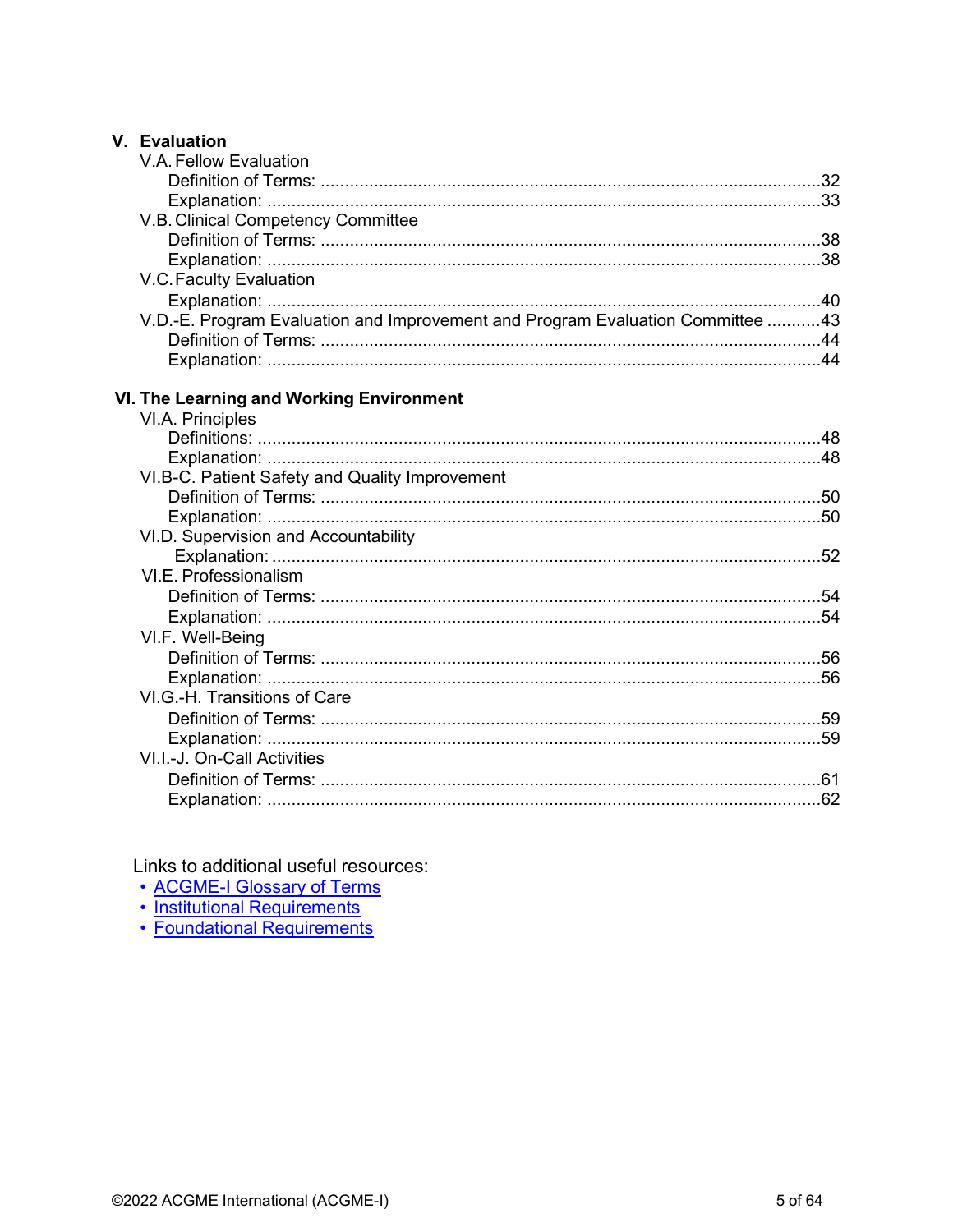#### <span id="page-5-0"></span>**ACKNOWLEDGEMENTS**

The *Program Director's Guide to the International Foundational Subspecialty ProgramRequirements* is prepared by ACGME-I staff members. It is a guide and does not supplant the Foundational, Advanced Specialty, or Institutional Requirements, which provide all applicable requirements and are used by the Review Committee- International to make accreditation decisions for Sponsoring Institutions and programs.

When applicable to ACGME-I, the *Program Director Guide to the International Foundational Program Requirements* includes Background and Intent Statements from the ACGME Common Program Requirements, which are accessible at [https://www.acgme.org/What-We-](https://www.acgme.org/What-We-Do/Accreditation/Common-Program-Requirements)[Do/Accreditation/Common-Program-Requirements,](https://www.acgme.org/What-We-Do/Accreditation/Common-Program-Requirements) and information and guidance contained in the *ACGME Program Director's Guide to theCommon Program Requirements,* accessible a*t [https://www.acgme.org/Program-](https://www.acgme.org/Program-Directors-and-Coordinators/Welcome/Program-Directors-Guide-to-the-Common-Program-Requirements)[Directors-and-Coordinators/Welcome/Program-Directors-Guide-to-the-](https://www.acgme.org/Program-Directors-and-Coordinators/Welcome/Program-Directors-Guide-to-the-Common-Program-Requirements)[Common-](https://www.acgme.org/Program-Directors-and-Coordinators/Welcome/Program-Directors-Guide-to-the-Common-Program-Requirements) [Program-Requirements](https://www.acgme.org/Program-Directors-and-Coordinators/Welcome/Program-Directors-Guide-to-the-Common-Program-Requirements)*.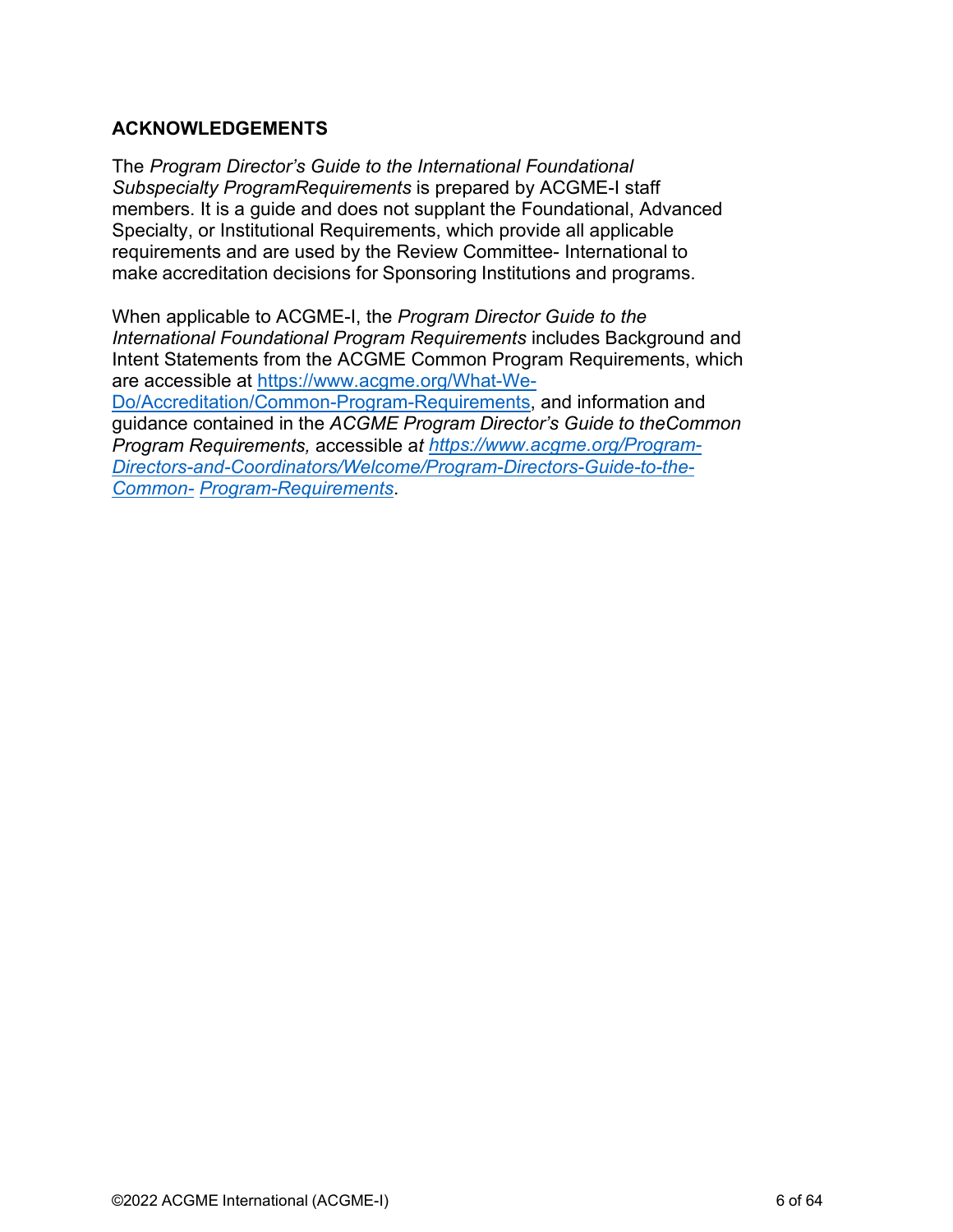#### <span id="page-6-0"></span>**I. Institutions**

#### **A. Sponsoring Institution**

#### **Foundational Requirements:**

1. The Sponsoring Institution must establish the fellowship within a department of the core specialty or in an administrative unit with a primary mission of advancing subspecialty education and patientcare. [Requirement I.A.1.]

#### <span id="page-6-1"></span>**Definition of Terms:**

**Sponsoring Institution –** The organization (or entity) that assumes the ultimate financial and academic responsibility for the fellowship program. The Sponsoring Institution has the primary purpose of providing educational programs and/or health care services. A university, medical school, hospital, school of public health, health department or public health agency, an organized health delivery system, or ambulatory clinic are all examples of entities that can be Sponsoring Institutions.

#### <span id="page-6-2"></span>**Explanation:**

The relationship between the core residency and fellowship programs can take many forms. The Review Committee-International does not expect a financial relationship between the programs. It does, however, expect that there is a system to ensure effective communication and planning and evaluation of educational experiences between the programs. For example, faculty members from the fellowship can serve as members of the residency's Program Evaluation Committee (PEC) or can be core faculty members in the residency; faculty members in the residency can serve as research mentors for fellows. At minimum, annual meetings of the program directors of the residency and fellowship programs should occur to consider common educational issues.

• Documentation for Sponsoring Institution Responsibilities: During a site visit, the Accreditation Field Representative will look for evidence of the relationship between the core residency and fellowship program by reviewing minutes of faculty meetings and interviewing faculty members and fellows.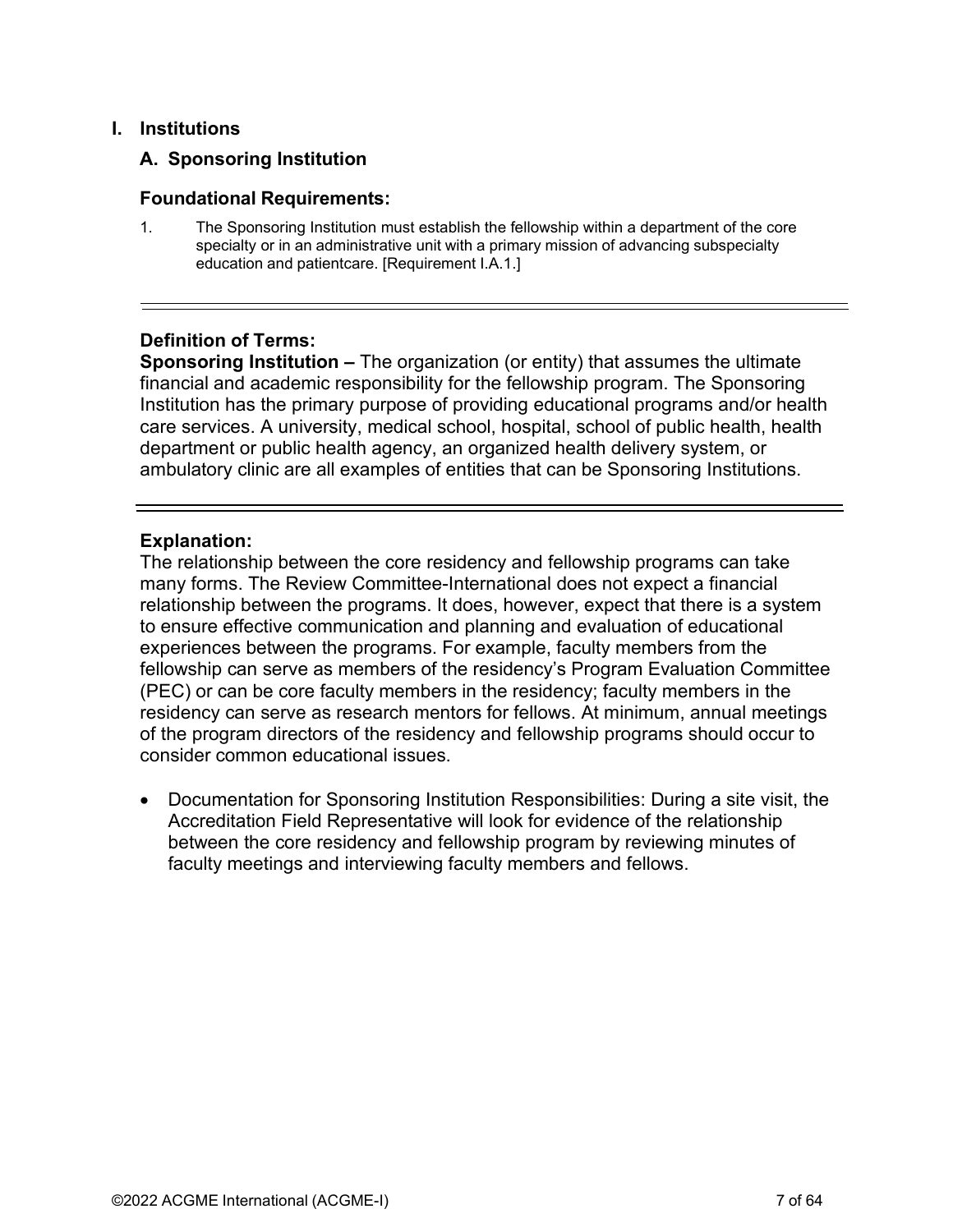#### <span id="page-7-0"></span>**I. Institutions**

#### **B. Participating Sites**

#### **Foundational Requirements:**

- 1. There must be a program letter of agreement (PLA) between the program and each participating site providing a required assignment. [Requirement I.B.1.]
- 2. The PLA must be approved by the designated institutional official (DIO) and be renewed at least every five years. [Requirement I.B.2.]

#### <span id="page-7-1"></span>**Definition of Terms:**

**Participating site –** An organization providing educational experiences or educational assignments/rotations that are not under the jurisdiction of the Sponsoring Institution. Required rotations that are not in a fellow's specialty department, but are within the Sponsoring Institution, are not participating sites. For example, an intensive care unit within the Sponsoring Institution that provides required rotations for cardiology fellows is not a participating site but an outpatient surgical center that is not part of the Sponsoring Institution and used for required rotations for pediatric anesthesiology fellows is. A participating site can be within the Sponsoring Institution's country or jurisdiction or can be an out-of-country posting.

**Site director –** The faculty member at a participating site who is responsible for the administration of the educational program at that site, including assessment of fellows and oversight of the policies and procedures that govern a fellow's education while at that site.

#### <span id="page-7-2"></span>**Explanation:**

Program directors are responsible for program letters of agreement (PLAs), although the designated institutional official (DIO) oversees this process. Agreements must be in place for all sites with required rotations and for sites regularly used for elective assignments. If a participating site is infrequently used for elective rotations, a PLA is not required; however, the program should have in place written confirmation of the required elements of a PLA noted below.

The primary purposes of PLAs are to ensure an appropriate educational experience and to protect fellows from undue service requirements that do not enrich their education.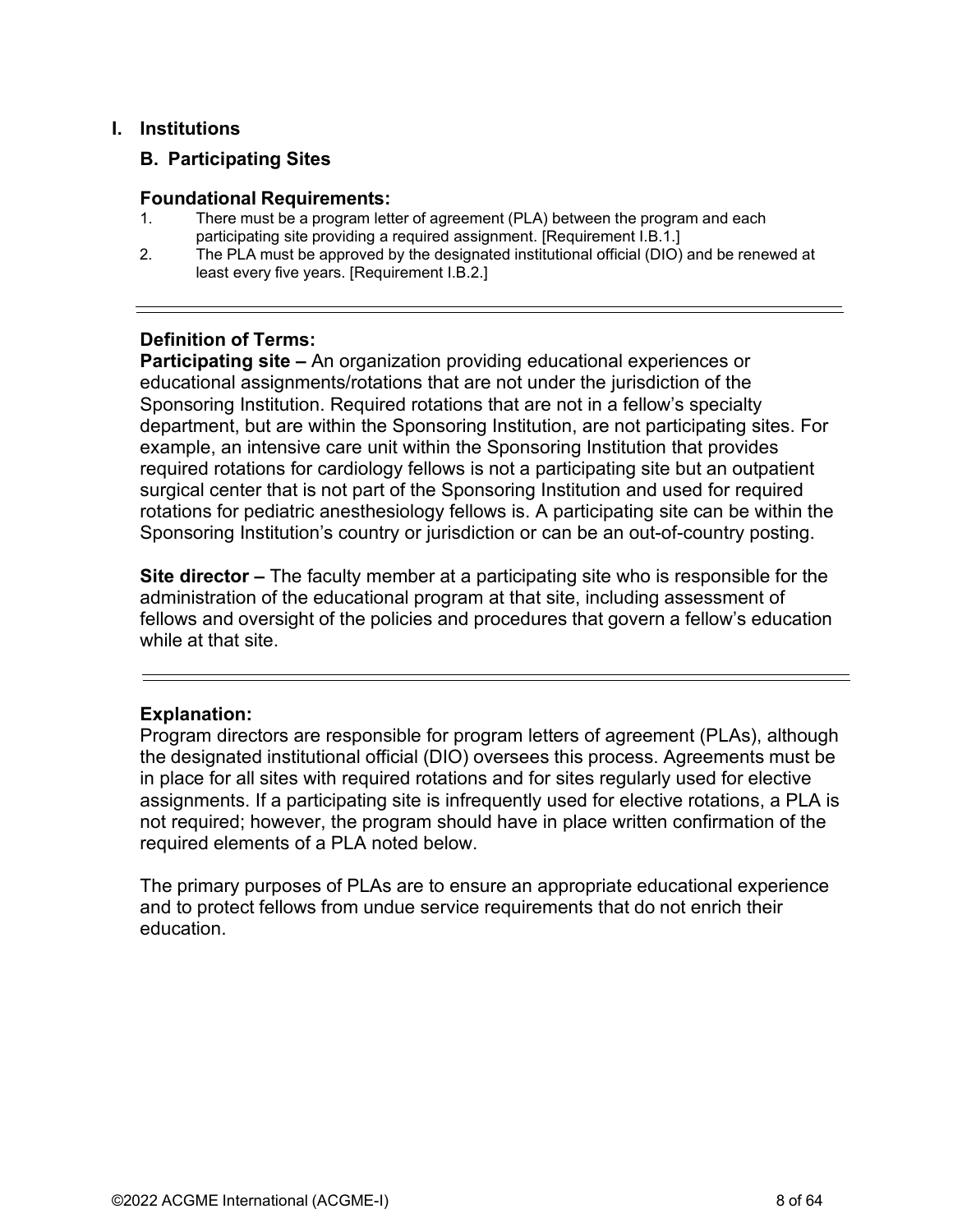PLAs are intended to be short, less formal documents. A PLA can be a simple letter or memo, signed by the program director and the site director or the medical director. A PLA must include four items of information:

- 1. The site director(s) (by name or general group) who teach(es) and supervise(s) fellows;
- 2. The responsibilities for teaching, supervising, and formal evaluation of fellows;
- 3. The duration of experience at the site in each year of the program, the specific educational purpose of the experience, and the content (both clinical experiences and formal didactics) of the educational experience (The explanation does not need to be a curriculum document; it can be a descriptive paragraph that identifies the goal(s) and learning outcomes for the assignment or a reference to a more thorough explanation in the fellow handbook.); and,
- 4. The policies and procedures governing fellow education at this site (This may be a statement that fellows must abide by the policies of the site and those of the program and the Graduate Medical Education Committee (GMEC).

Additions or deletions of a participating site that provides an educational experience must be submitted in Accreditation Data System (ADS). Information to be entered in ADS for each participating site includes the distance (in miles) and time (in minutes) from the primary teaching site, the name of the site director, whether the experience is required, and the date the PLA is effective. Also requested will be information on the number of months fellows will spend at the site during each year of the program and a brief description of the content of the educational experience at the site, including faculty coverage, volume and variety of clinical experience, site support, and the impact of the site on the overall education of fellows. Finally, ADS will ask about resources available at the site, such as sleeping rooms, showers, secure areas, and a cafeteria.

• Documentation for PLAs: On program initial applications, all current PLAs must be uploaded into ADS. For programs seeking Continued Accreditation, the current PLAs should be available for the Accreditation Field Representative to review. All PLAs should contain the four items listed above, as well as the required signatures and a date more recent than five years old. Agreements should be updated whenever there are changes in program director or site director or resident assignments, or whenever there are revisions to the items specified in the International Subspecialty Foundational Program Requirements or the Advanced Specialty Requirements.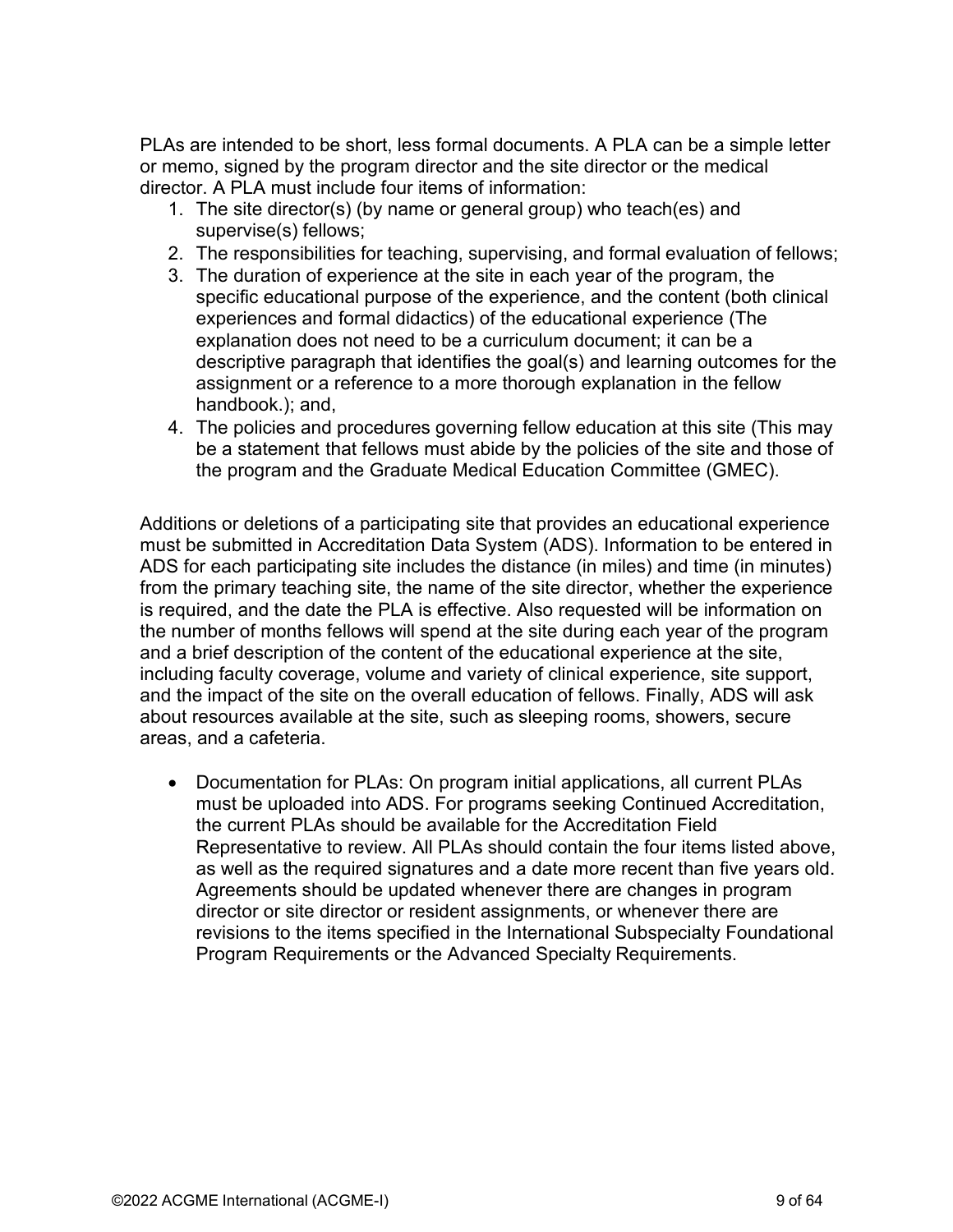#### <span id="page-9-0"></span>**II. Program Personnel and Resources**

#### **A. Program Director**

#### **Foundational Requirements:**

- 1. There must be a single program director with authority and accountability for the operation of the program. The Sponsoring Institution's GMEC must approve a change in program director. After approval, the program director must submit this change to ACGME-I via ADS. [Requirement II.A.1.]
- 2. The program director must have a reporting relationship with the program director of the core specialty residency program to ensure compliance with ACGME-I requirements. [Requirement  $II.A.2.$ ]
- 3. The program director must be available at the primary clinical site. [Requirement II.A.3.]
- 4. The program director must dedicate on average, a minimum of 15 hours per week of professional effort to the administrative and educational activities of the program. [Requirement II.A.4.]
- 5. The program director's responsibilities must include: [Requirement II.A.5.]
	- a) administering and maintaining an educational environment conducive to educating fellows in each of the ACGME-I Competencies;
	- b) formally meeting with each fellow to discuss the semiannual or final evaluation based on the review of the Clinical Competency Committee (CCC);
	- c) monitoring fellow supervision at all participating sites;
	- d) in specialties where ACGME-I Case Logs are required, monitoring fellow Case Logs at least semi-annually and counseling fellows or revise clinical experiences as needed;
	- e) developing and overseeing a process to evaluate candidates prior to approval as program faculty members for participating in fellowship program education, and at least annually thereafter;
	- f) approving program faculty members for participation in fellow education at all sites;
	- g) removing program faculty members for participation in fellow education at all sites;
	- h) removing fellows from supervising interactions and/or learning environments that do not meet the standards of the program;
	- i) providing applicants who are offered an interview with information related to the applicant's eligibility for the relevant subspecialty board examination(s);
	- j) providing a learning and working environment in which fellows have the opportunity to raise concerns and provide feedback in a confidential manner as appropriate without fear of intimidation or retaliation;
	- k) ensuring the program's compliance with the Sponsoring Institution's policies and procedures related to grievances and due process;
	- l) ensuring the program's compliance with the Sponsoring Institution's policies and procedures for due process when action is taken to suspend or dismiss, not to promote, or not to renew the appointment of a fellow;
	- m) submitting accurate and complete information required as requested by the DIO, GMEC, and ACGME-I; and,
	- n) obtaining review and approval of the Sponsoring Institution's DIO before submitting information or requests to ACGME-I, as required in the Institutional Requirements and outlined in the ACGME-I Program Director's Guide to the Foundational Requirements.
- 6. Qualifications of the program director should include: [Requirement II.A.6.]
	- a) A minimum of three years' documented experience as a clinician, administrator, and educator in the subspecialty;
	- b) current American Board of Medical Specialty (ABMS) certification in the program specialty or specialty qualifications that are deemed equivalent or acceptable to the ACGME-I Review Committee; and,
	- c) current medical licensure to practice in the Sponsoring Institution's host country and appropriate medical staff appointment.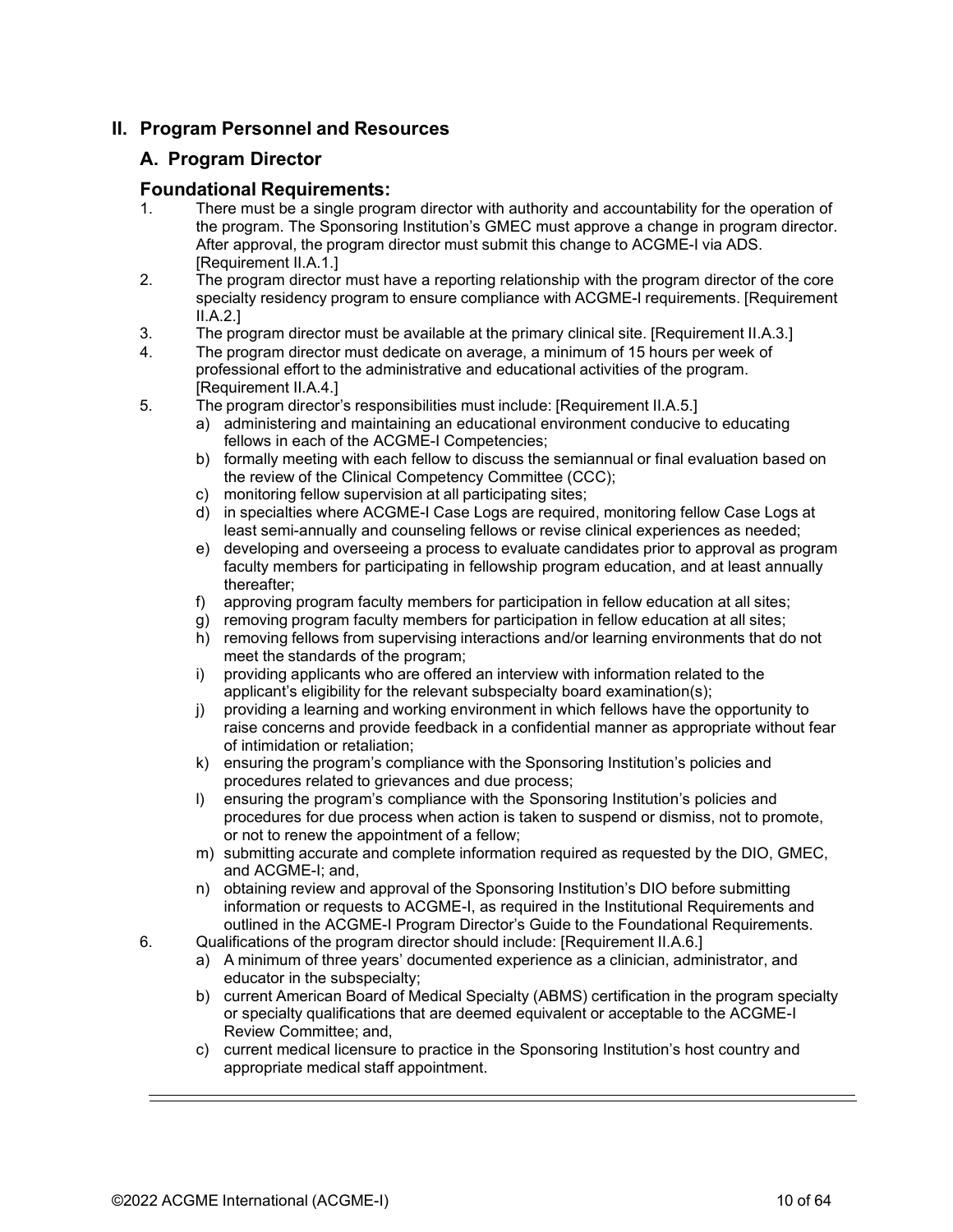#### <span id="page-10-0"></span>**Definition of Terms:**

**Learning and working environment –** The environment in which fellow education takes place, and which must occur within a context that emphasizes excellence in safety and quality of care rendered to patients by fellows; excellence in professionalism through faculty members providing a humanistic learning environment that includes problem solving, intellectual rigor, and discovery; and the commitment to the well-being of fellows,faculty members, and all members of the health care team.

**Primary clinical site –** The primary facility designated for clinical instruction in the program.

**Program director** – The individual designated with authority and accountability for the operation of a fellowship program.

#### <span id="page-10-1"></span>**Explanation:**

Program directors must devote a portion of their total effort to the educational program. The 15 hours of required time occurs during regular business hours and is professional time dedicated to teaching, mentoring, and evaluating fellows and administrative duties associated with the program, such as evaluating faculty members, monitoring fellow work hours and clinical Case Logs (if applicable), and preparing and submitting information to ACGME-I. The time for educational and administrative activities does not include providing direct clinical care, however, when the program director is teaching and supervising fellowswhile providing clinical care, this time can count as educational activity. Engaging in research that does not include fellows or fulfilling departmental or institutional administrative responsibilities does not count as educational or administrative activity associated with the educational program.

The selection of a program director should be informed by the mission of the program and the needs of the community. Qualifications for program directors include specialty expertise, educational and administrative experience, current medical licensure, appropriate medical staff appointment. Programs with a history of frequent changes may trigger additional inquiry into the cause(s) in order to determine if the learning environment has been adversely affected. A single person (program director) must have authority for the operation of the program.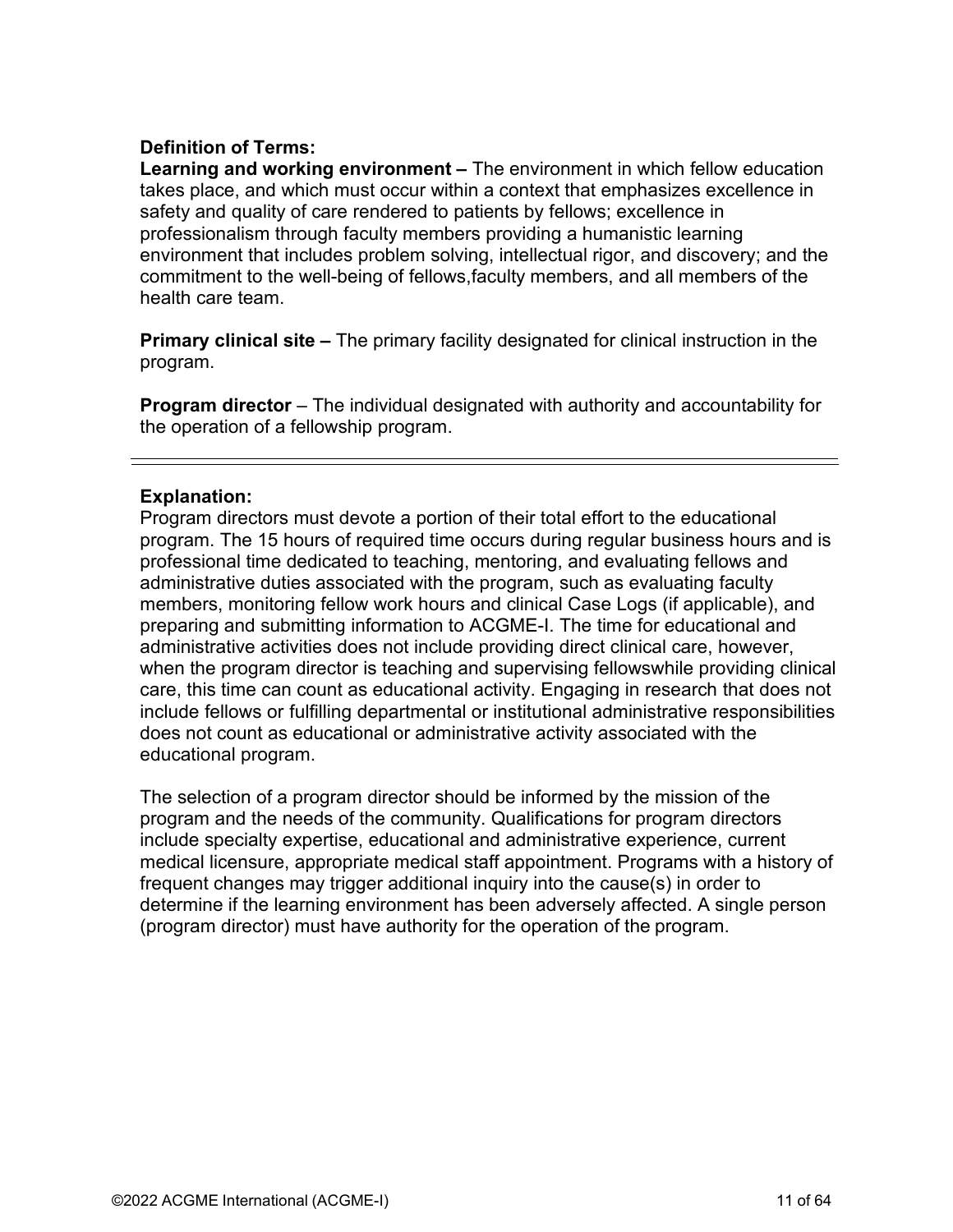#### A. Program Director's Responsibilities

The International Subspecialty Foundational Program Requirements contain a list of program director responsibilities (Requirement II.A.5.). This extensive list is intended not only to communicate the specific responsibilities of the position so that the individual will be effective as a program director, but also to communicate to the Sponsoring Institution, including the DIO and GMEC, and department chair, the role and responsibilities of this position and why the program director needs sufficient protected time and financial support to fulfill these responsibilities. By ensuring that each of the listed duties occurs on a regular basis, the program director will facilitate an enhanced learning environment for the fellows. For example, the program director must approve program faculty members for participation in fellow education. Typically,the department chair will make such assignments, but the program director must haveinput into these decisions so that faculty members with both clinical and teaching expertise are given responsibilities in the program.

The program director is responsible for implementing and ensuring compliance with policies and procedures for grievance and due process; work hours; selection, evaluation, and promotion of fellows; disciplinary action; and supervision of fellows.Institutions and/or programs may have additional policies and procedures. These policies and procedures should be given to all fellows and faculty members in print format or made available on a program website to ensure all fellows and faculty members are knowledgeable about these important issues.

A program handbook is not required but is a convenient approach to collecting and updating all information that must be made available to fellows and faculty members. Forexample, the handbook may include policies and procedures, schedules, educational program goals, goals and objectives for each major assignment, and information on all required sites. Such a handbook could be either paper or electronic, and maintained on awebsite or other digital medium.

• Documentation for Program Director Qualifications: The program director's qualifications will be documented through information entered in ADS. During a site visit, the Accreditation Field Representative will verify that the program director has an appropriate medical staff appointment.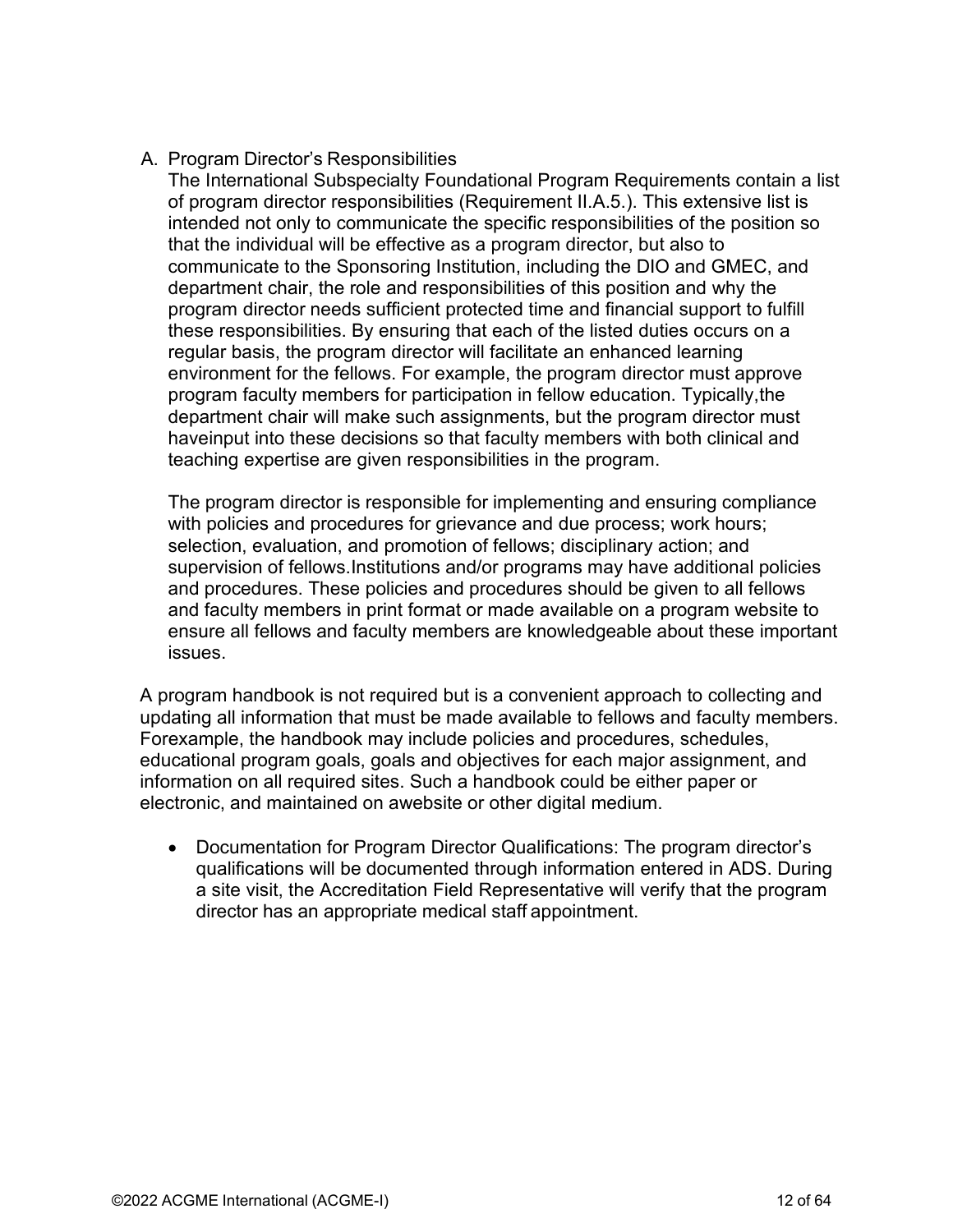• Documentation for program director responsibilities: During a site visit, the Accreditation Field Representative may spot-check information that the program director must provide to fellows and faculty members, and use interviews to verify that the program director organizes and oversees the educational activities at all sites, and ensures implementation of fair policies, grievance, and due process procedures. Any document addressing program citations or program changes that would have significant impact must have DIO approval by signature. Other information, such as certification exam pass rates, ACGME-I Resident/Fellow Survey results, ACGME-I Case Logs for program graduates, fellow workhour compliance data, and fellow remediation plans may be examined and confirmed during a site visit.

Resident/Fellow and Faculty Survey results are reviewed during the annual review ofall programs that have a status other than Initial Accreditation.

ADS will request the following information on the program director:

- $\triangleright$  Medical school and date of degree
- $\triangleright$  Names and dates of graduate medical education programs
- $\triangleright$  Licensures with expiration dates
- $\triangleright$  Academic appointments for the last 10 years, with dates
- $\triangleright$  Concise summary of roles and responsibilities in the program
- $\triangleright$  A listing of up to 10 professional activities and committees within the last five years
- $\triangleright$  A listing of the most representative peer-reviewed publications from the last five years(limit 10)
- $\triangleright$  A listing of selected published review articles, chapters, and/or textbooks within the last five years (limit 10)
- $\triangleright$  Participation in local, regional, and national activities/presentations within the last five years (limit 10)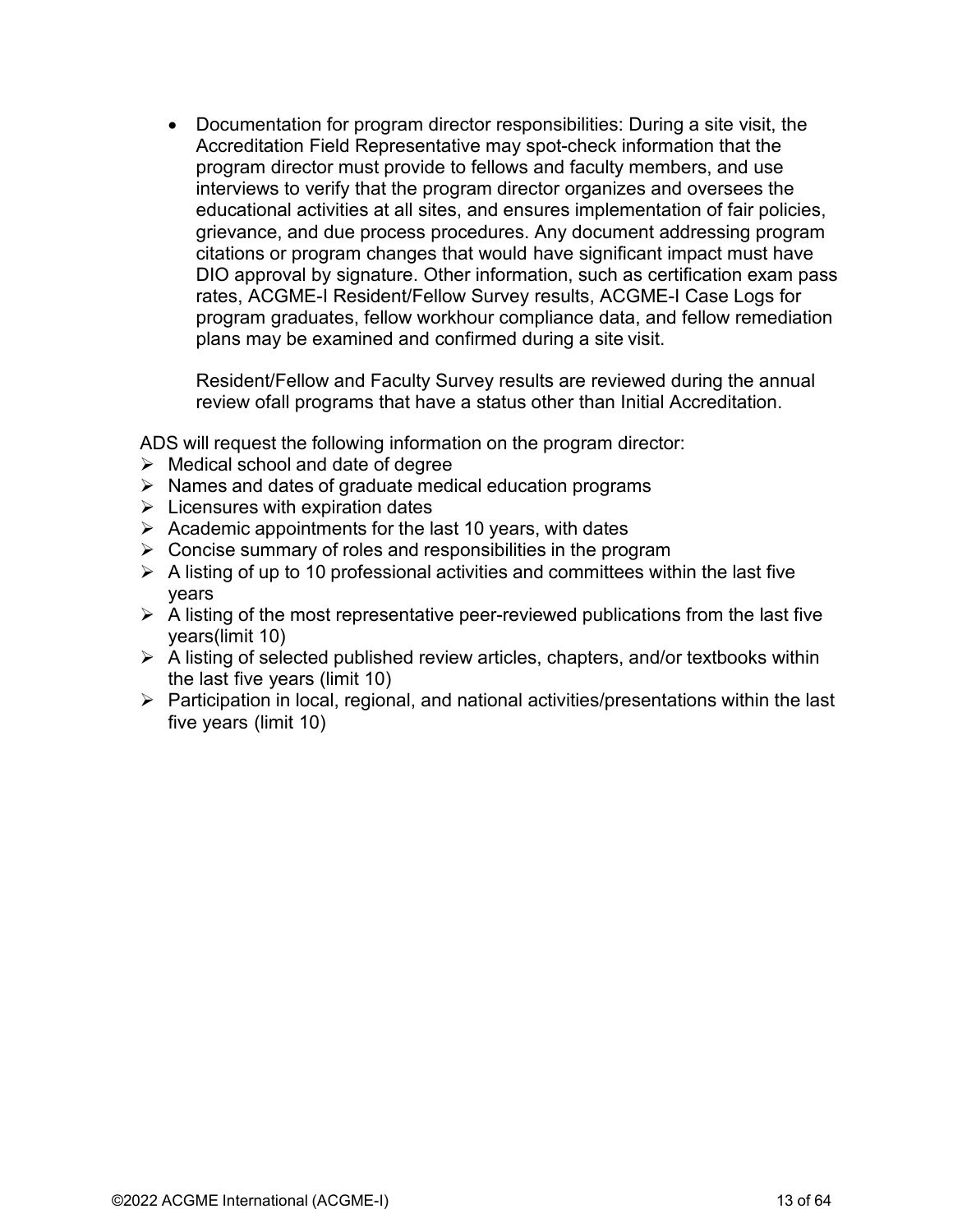#### **II. Program Personnel and Resources**

#### **B. Faculty**

#### **Foundational Requirements:**

- 1. There must be a sufficient number of (physician and non-physician) faculty members with documented qualifications to instruct and supervise all fellows in the program. [Requirement  $II.B.1.$ ]
- 2. All faculty members must: [Requirement II.B.2.]
	- a) be role models of professionalism;
	- b) demonstrate commitment to the delivery of safe, quality, cost-effective, patient-centered care;
	- c) devote sufficient time to the educational program to fulfill their supervisory and teaching responsibilities;
	- d) demonstrate a strong interest in the education of fellows;
	- e) administer and maintain an educational environment conducive to educating fellows in each ofthe ACGME-I Competency areas;
	- f) regularly participate in organized clinical discussions, rounds, journal clubs, and conferences;
	- g) establish and maintain an environment of inquiry and scholarship with an active research component; and,
	- h) pursue faculty development designed to enhance their skills at least annually.
- 3. All physician faculty members must [Requirement II.B.3.]:
	- a) have current ABMS certification in the program specialty or possess qualifications that meet all criteria for appointment as a faculty member at the program's Sponsoring Institution; and,
	- b) possess current medical licensure and appropriate medical staff appointment.
- 4. A portion of the faculty must be core physician faculty members who: [Requirement II.B.4.]
	- a) are expert evaluators of the Competency domains;
	- b) work closely with and support the program director;
	- c) assist in developing and implementing evaluation systems;
	- d) teach and advise fellows; and,
	- e) devote a minimum of 15 hours per week to fellow education and administration.
- 5. Each program must have at least one core faculty member in addition to the program director. [Requirement II.B.5.]
- 6. The minimum core faculty member-to-fellow ratio is 1:2. [Requirement II.B.6.]

#### <span id="page-13-0"></span>**Definition of Terms:**

**Core faculty members** – Core faculty members are critical to the success of fellow education. They support the program leadership in developing, implementing, and assessing curriculum and in assessing fellows' progress toward achievement of competence in the subspecialty. Core faculty members should be selected for their broad knowledge of and involvement in the program, permitting them to effectively evaluate the program, including completing the annual ACGME-I Faculty Survey. The program director identifies certain faculty members as "core faculty" in the Accreditation Data System (ADS). The list of core faculty members should be reviewed annually.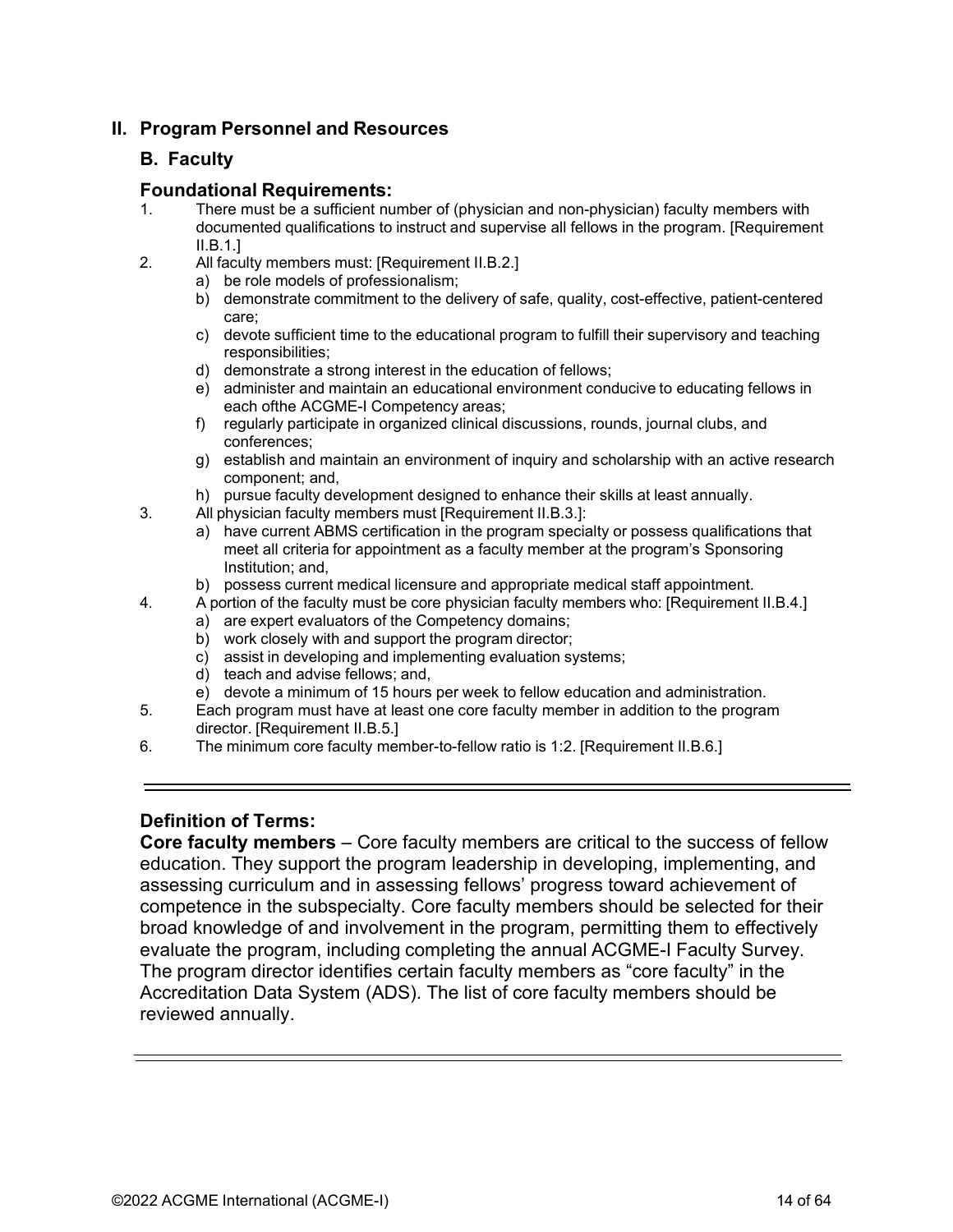#### <span id="page-14-0"></span>**Explanation:**

Programs must demonstrate that the members of the faculty are not only qualified in terms of credentials and experience but are also active participants in teaching and mentoring fellows. There should be sufficient depth and breadth within the faculty roster to ensure that the curriculum can be implemented as planned. That is, the quality of faculty teaching and supervision and the total time per week that faculty members devote to teaching and supervising is adequate both as documented in ADS and as perceived bythe fellows. It should be evident that each participating site has a site director accountable for fellow education, that fellows are supervised at each site, and that there are adequate faculty resources for implementing the curriculum (teaching, evaluation, supervision, role modeling, and patient care).

#### <span id="page-14-1"></span>A. Faculty Development

Faculty development is intended to describe structured programming developed for the purpose of enhancing skills in teaching and mentoring fellows. Faculty development may occur in a variety of configurations, such as lectures, workshops, or guided discussions, and can use internal or external resources. Programming should always be based on the needs of the faculty members, and can be specific to the institution or the program. ACGME-I has developed a library of resources, available inits distance education platform [Explore.](https://dl.acgme.org/acgme-international) The site provides resources in multiple areas, such as teaching, evaluation, and wellbeing, and allows program directors to view the development activities completed by faculty members. Faculty development programming is reported to ACGME-I for the program faculty in aggregate.

#### B. Faculty Member Qualifications

Qualifications of physician faculty members are evaluated by the Sponsoring Institution. The ACGME-I Institutional Requirements outline the general areas that must be considered when appointing physicians as faculty members. The adequacy of the process to appoint physician faculty members is reviewed for the Sponsoring Institution as a whole. Programs attest that faculty members have met the criteria for appointment as a faculty member as part of their Annual Update.

• Documentation for Faculty: Data related to program personnel qualifications, roles, etc. are entered into ADS. This information should be updated as needed.

ADS will request the following information on faculty members:

- $\triangleright$  Medical school and date of degree
- $\triangleright$  Names and dates of graduate medical education programs
- $\triangleright$  Board identification number for faculty members who are certified by a US board
- $\triangleright$  Academic appointments for the last 10 years, with dates
- $\triangleright$  Concise summary of roles and responsibilities in the program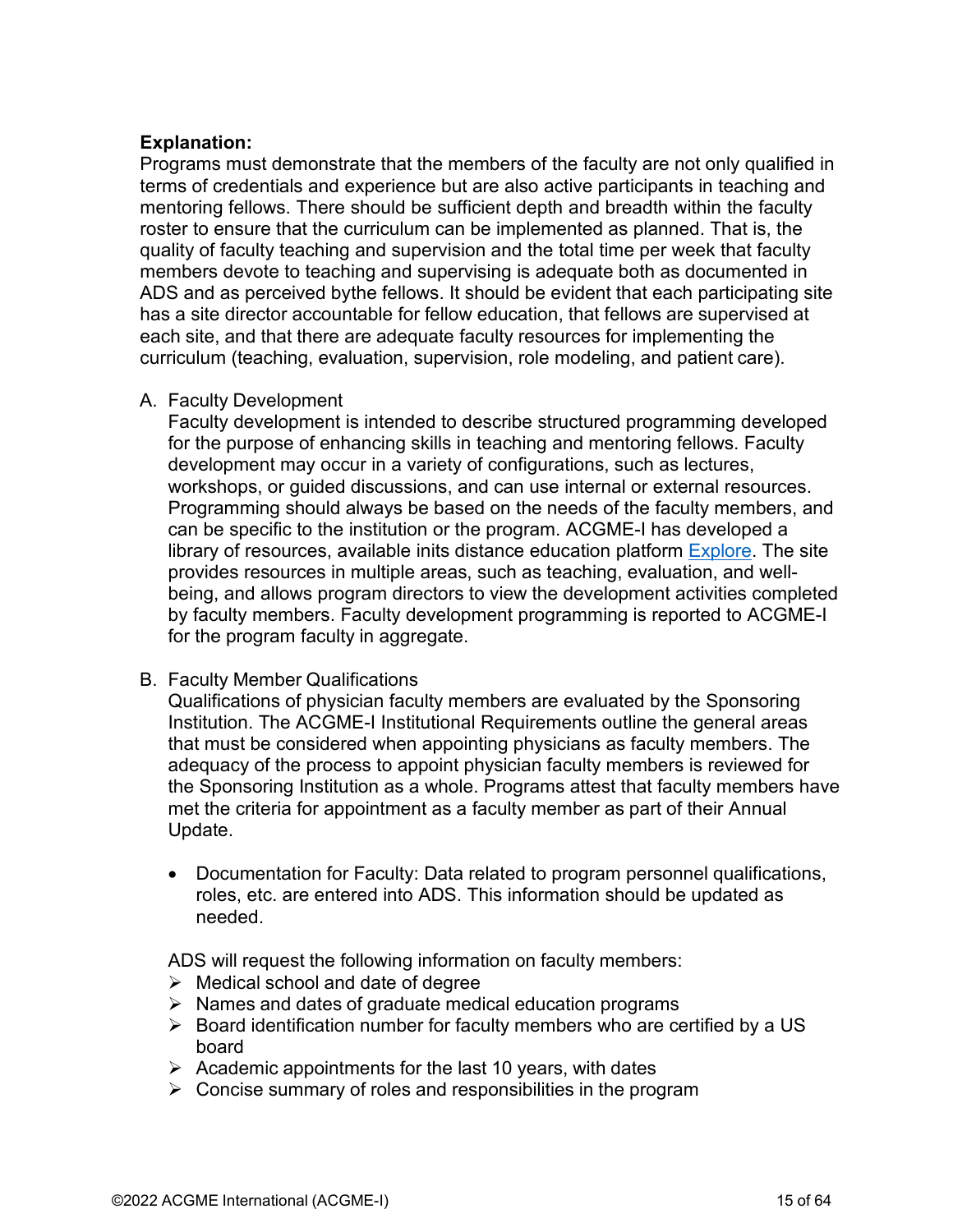For applications, the following information will also be required for the program director and core faculty members:

- $\triangleright$  A listing of up to 10 professional activities and committees within the last five years
- $\triangleright$  A listing of the most representative peer-reviewed publications from the last five years(limit 10)
- $\triangleright$  A listing of selected review articles, chapters, and/or textbooks within the last five years (limit 10)
- $\triangleright$  Participation in local, regional, and national activities/presentations within the last five years (limit 10)
- $\triangleright$  Number of hours per week the faculty member devotes to the program in each of the following areas: clinical supervision of fellows; administration of the program; research/scholarly activity with fellows; and didactic teaching with fellows, as well as the total hours the faculty member devotes each week to the program.

ADS will ask for the areas in which program faculty members participated in faculty development during the prior academic year. Additionally, responses to questions in the area of Educational Content from the ACGME-I Resident/Fellow Survey will be used to verify whether the program provides opportunities to participate in research or scholarly activity, and responses to questions in the area of Faculty will be used to verify faculty member interest in teaching and education. The ACGME-I Faculty Survey also asks core faculty members questions related to sufficient time for fellow supervision and to their involvement with fellows on a scholarly project. Information on faculty members entered in ADS, including scholarly activity, and results of the Resident/Fellow and Faculty Surveys are reviewed annually for all programs with a status other than Initial Accreditation.

During a site visit, verification by the Accreditation Field Representative includes interviews with faculty members and fellows.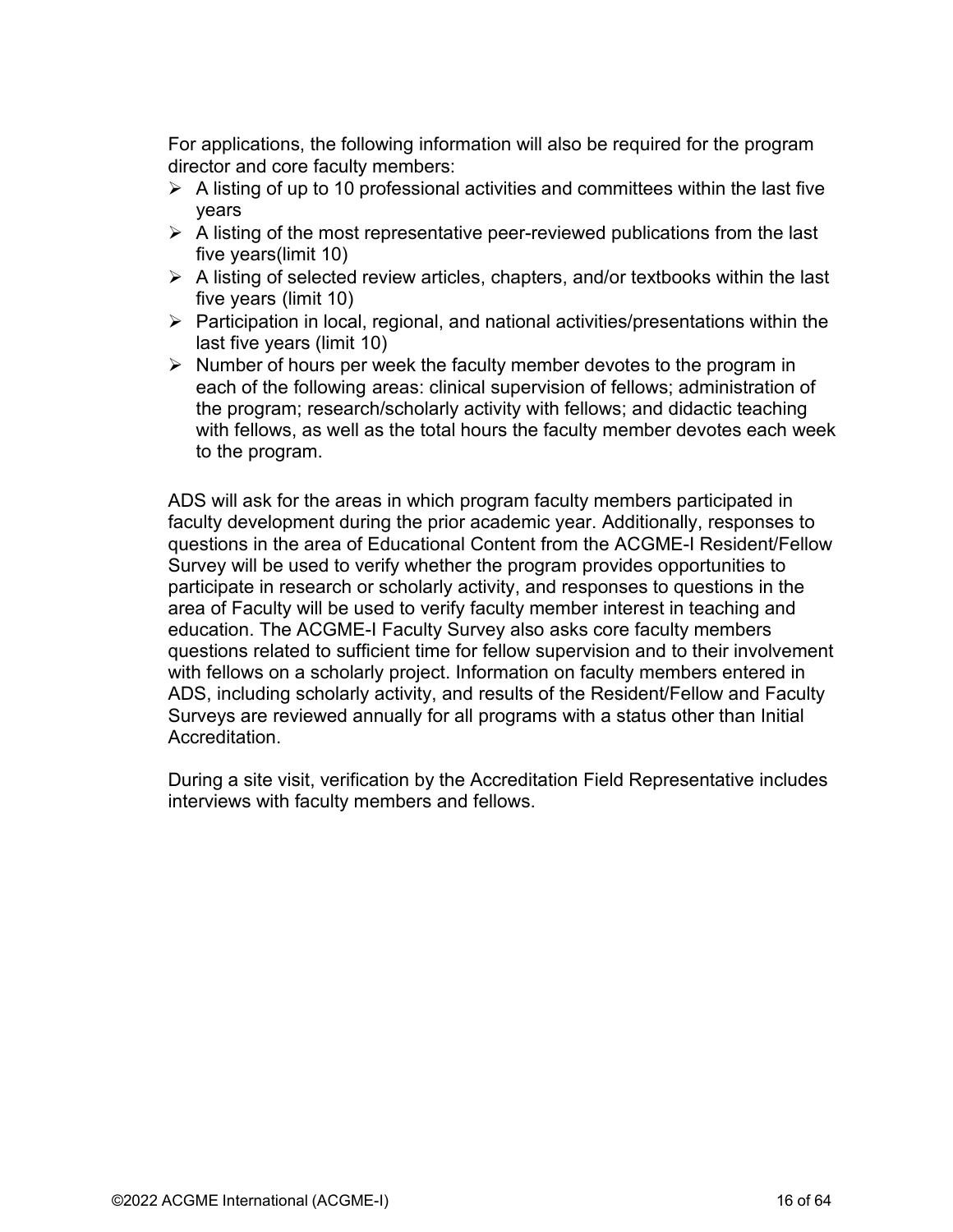#### <span id="page-16-0"></span>**II. Program Personnel and Resources**

#### **C. Other Program Personnel**

#### **D. Resources**

#### **Foundational Requirements:**

Other Program Personnel

- 1. The institution and the program must jointly ensure the availability of all necessary professional, technical, and clerical personnel for the effective administration of the program. [Requirement II.C.1]
- 2. There must be a program coordinator [Requirement II.C.2.]
	- a) The program coordinator who must be provided with support adequate for administration of the program based on its size and configuration.

#### **Resources**

- 1. The Sponsoring Institution and the program must jointly ensure the availability of adequate resources for fellow education as defined in the Advanced Specialty Program Requirements. [Requirement II.D.1.]
- 2. There must be a sufficient patient population of different ages and genders with a variety of ethnic, racial, sociocultural, and economic backgrounds, having a range of clinical problems to meet the program's educational goals and provide a breadth and depth of experience in the subspecialty. [Requirement II.D.2.]
- 3. Fellows must have access to subspecialty-specific and other appropriate reference material in print or electronic format. [Requirement II.D.3.]
	- a) Electronic medical literature data bases with search capabilities must be available.

#### <span id="page-16-1"></span>**Definition of Terms:**

**Program coordinator –** A lead administrative person whose job responsibilities include managing the day-to-day operations of the program and serving as an important liaison with learners, faculty members, other staff members, and ACGME-I. The program coordinator is critical to the success of the program and must therefore possess skills in leadership and personnel management. Program coordinators are expected to develop unique knowledge of the ACGME-I accreditation policies and procedures, the applicable requirements, and documentation required in the Accreditation Data System (ADS) and the program application. Program coordinators assist the program director in accreditation efforts, educational programming, and support of fellows.

#### <span id="page-16-2"></span>**Explanation:**

Specific requirements for other personnel and physical resources vary by subspecialty and are listed in the Advanced Specialty Program Requirements. These resources include required personnel, equipment, specialized services, and care units. Initial applications for procedural specialties will require information on procedures performed within the most recent 12-month period. This information is used to judge the adequacy of the patient population in relation to the program's requested fellow complement and program length.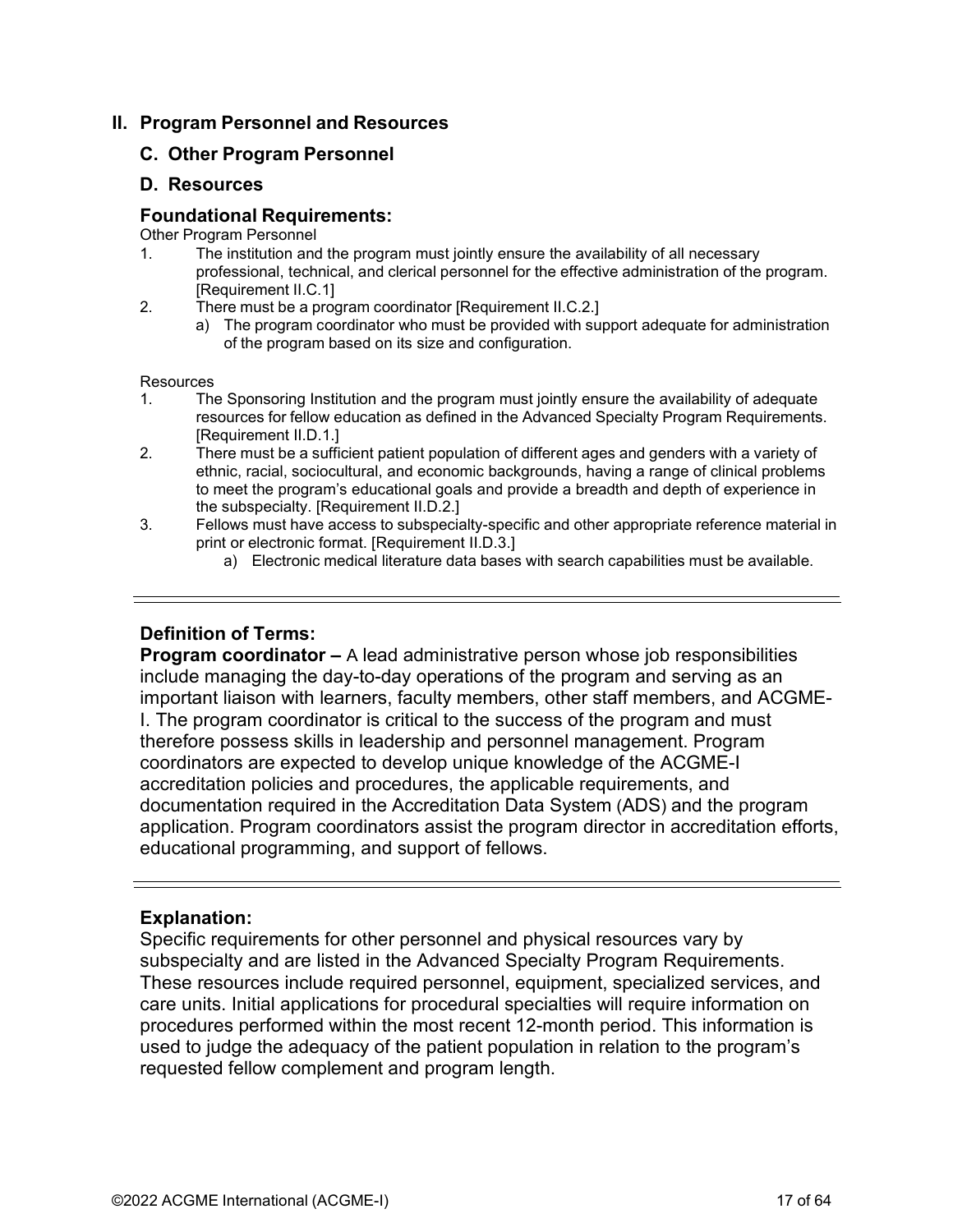The resources listed below represent general requirements contained in the International [Institutional Requirements t](https://www.acgme-i.org/Portals/0/InternationalInstitutionalRequirements.pdf?ver=2021-03-23-094828-590)hat must be available for all programs:

- Laboratory facilities
- Imaging facilities/diagnostic radiology
- Chart, dictation, and record keeping
- Access to computers
- IV support
- Phlebotomy support
- Patient transport
- Transport for specimens, radiographs, etc.
- Nursing support
- Clerical support for patient care

Sponsoring Institutions are also responsible for providing ready access to reference materials in print or electronic format. Program sites that have online reference materialsare expected to provide fellows with access. Typically, this means that fellows have access to computers with Internet access in rooms that are conveniently located, easily accessible, and secure. If online access is not possible, then access to a collection of specialty- subspecialty-specific print materials is required.

• Documentation for Resources: For program initial applications, ADS will ask fora description of the educational and clinical resources available for resident education. When answering this question, it is important to address whether the resources specified in the International Institutional Requirements will be available to the program's fellows, and to address fellow access to any additional resources included in the Advanced Specialty Requirements. Additionally, it will be important to describe the range of clinical problems available to meet the program's educational goals.

At the time of a site visit, when prior citations exist or concerns are raised during the site visit, or where ACGME-I has requirements for physical facilities, the Accreditation Field Representative may use a tour to determine whether resources and facilities meet the needs of fellows for providing patient care as part of their education.

• Documentation for Medical Information Access is provided through responses to ACGME-I Resident/Fellow Survey questions in the area of Resources. Information on resources entered in ADS and results of the Resident/Fellow and Faculty Surveys are reviewed annually for all programs with a status other than Initial Accreditation. During a site visit, the Accreditation Field Representative may use interviews and inspection of facilities for additional verification.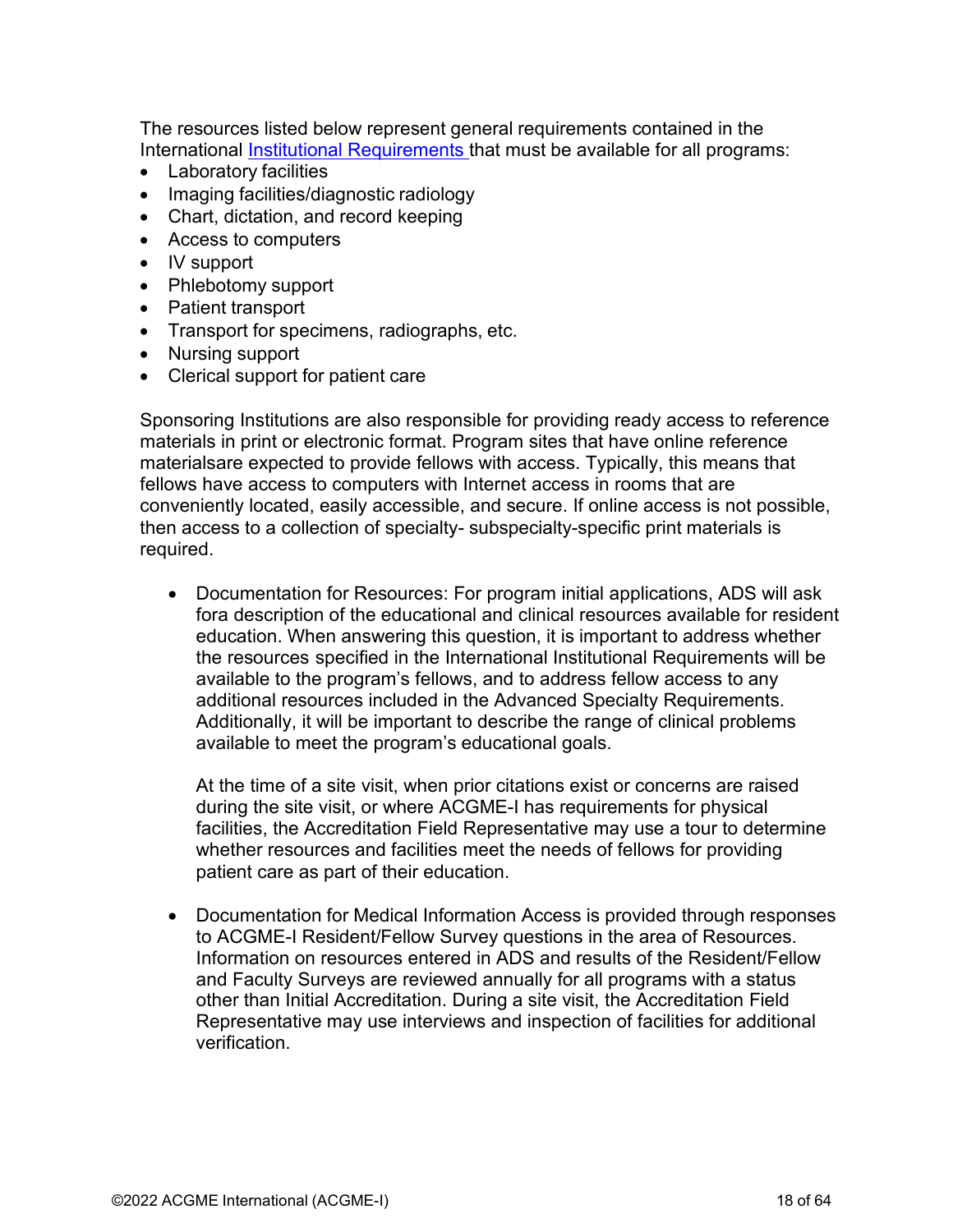#### A. Other Program Personnel

In addition to faculty members, the program must have adequate support from clerical, research, and technical staff members, and from other health care providers in the delivery of care. These additional personnel may include staff members with clerical skills, project managers, education experts, and staff members who maintain electronic communication and resources. These personnel may support more than one program in more than one specialty and subspecialty.

- Documentation for Other Program Personnel: For both initial program applications and programs seeking Continued Accreditation, ADS will request a listing of all non-physician faculty members who have documented qualifications to instruct and supervise all fellows in the program. Information must be entered into ADS on each non-physician faculty member's degree, specialty or field, and number of years teaching in the specialty. During a site visit, ACGME-I Resident/Fellow Survey questions in the area of Faculty will provide the Accreditation Field Representative with information on fellow satisfaction with education and supervision from staff and non-physician facultymembers. The Accreditation Field Representative may verify this information during onsite interviews.
- $\triangleright$  ADS will request information on the amount of salary support per week that is allocated to the program coordinator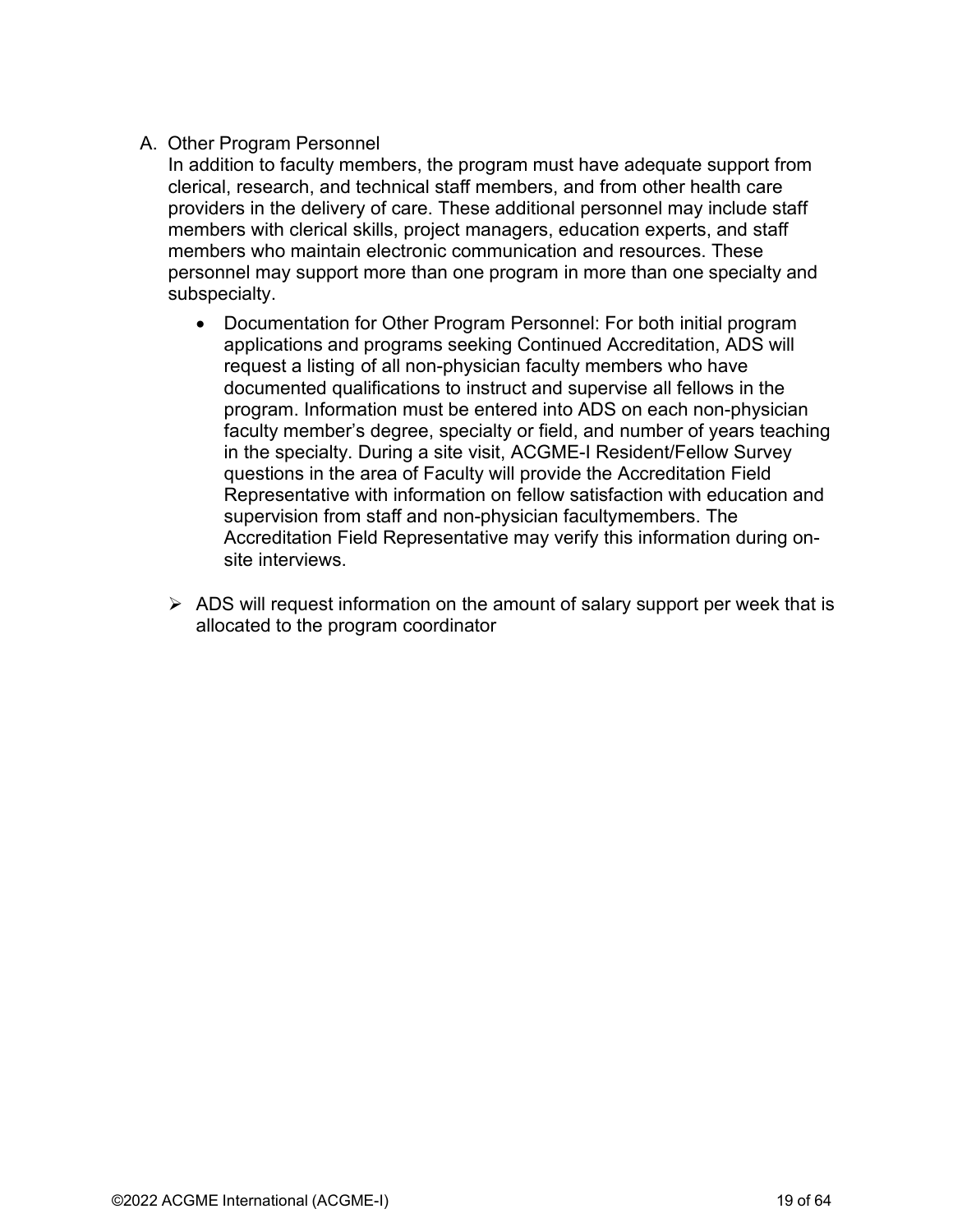#### **III. Fellow Appointments**

#### **A. Eligibility**

#### **B. Number of Fellows**

#### **Foundational Requirements:**

Eligibility Criteria

1. Prior to appointment in the program, fellows should have completed an Accreditation Council forGraduate Medical Education (ACGME)- or ACGME-I-accredited residency program or an equivalent program acceptable to the DIO, GMEC, and program director. [Requirement III.A.1.]

Number of Fellows

- 1. The number of available fellow positions in the program must be at least one per year unless otherwise specified in the Advanced Specialty Program Requirements. [Requirement III.B.1.]
- 2. The presence of other learners (including fellows from other specialties, subspecialty fellows, students, and nurse practitioners) in the program must not interfere with the appointed fellows' education. [Requirement III.B.2.]

#### <span id="page-19-0"></span>**Explanation:**

A. Fellow Eligibility

Program directors should be familiar and should comply with the Sponsoring Institution's written policies and procedures regarding eligibility, selection, and appointment of fellows. It is recognized that there will be qualified candidates who have completed residency programs that are not ACGME- or ACGME-Iaccredited; however, appointment of such applicants as fellows requires approval from the DIO and GMEC in addition to the fellowship program director. There are also subspecialty-specific requirements for eligibility, including requirements for the specialty program(s)that fellows must have completed.

• Documentation for Eligibility: During a site visit, the Accreditation Field Representative will review the written policies for selection and promotion offellows and files of current fellows.

#### B. Number of Fellows

When a program receives ACGME-I accreditation, the Review Committee-International will also determine the appropriate number of fellows, or the fellow complement, for the program. Programs are expected to request and maintain an equal number of fellows in each year of the program.

• Documentation for Number of Fellows: Information is documented in ADS on the number of ACGME-I-approved positions for each year of the program and the number of filled positions, as well as information on current fellows, including their program start dates, expected completion dates, medical school,home country, and date of medical school graduation. This information is verified by the Accreditation Field Representative at the time of the site visit.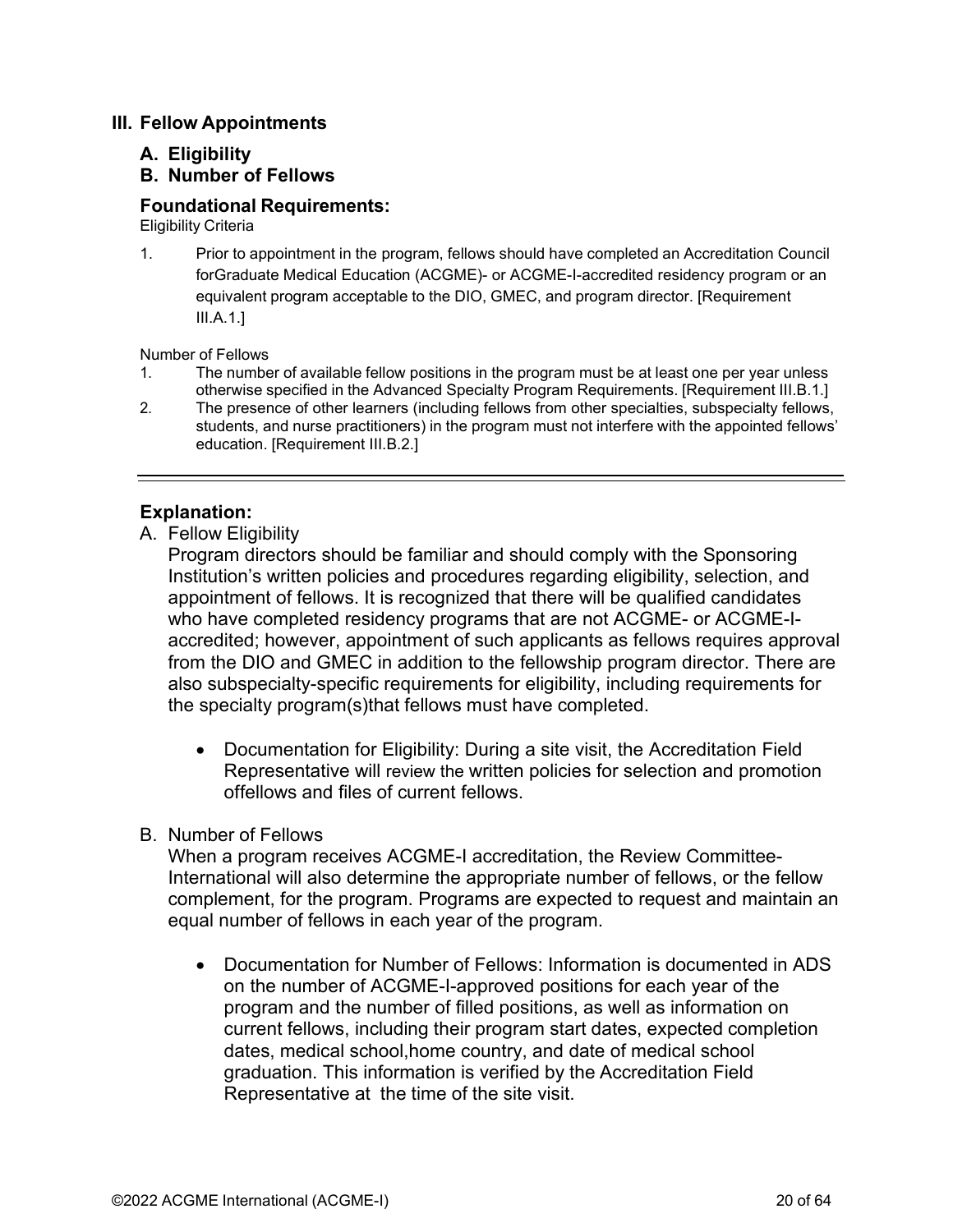C. Requesting a Change in Fellow Complement

Prior ACGME-I approval is needed to increase the fellow complement or number of fellows permitted in a program. A request for an increase in fellow complement can beeither permanent or temporary. Temporary increases are granted for a finite period of time and usually cover additional fellows due to overlap when fellows do not completetheir program on time or were admitted offschedule. Programs with Initial Accreditation can only request temporary complement increase and programs with Probationary status cannot request any increase, permanent or temporary, in fellow complement.

To initiate a change in the approved complement, log into ADS and click on the "Complement Change" button on the right-hand side of the program's Overview page.All complement change requests are sent electronically to the DIO for approval. Block diagrams and an educational rationale for the change are required. Programs should update responses to any existing citations and revise Faculty Roster as needed to ensure that the required core faculty member-tofellow and total fellow to faculty ratiosare maintained with the requested increase. The educational rationale should outline how fellow education and patient care will improve with the addition of fellows. Simplyneeding more subspecialists is not a sufficient educational rationale for a complement increase.

#### D. Other Learners

The presence of other learners in the program can benefit education by providing opportunities for interprofessional teamwork skill development, and for increasing appreciation and respect for other health professionals. However, there is also the potential that the presence of other learners can dilute the resources available for fellow education, thus negatively impacting the learning environment. Program directors should follow their institutional guidelines, as well as communicate with their DIO and GMEC, on the number and impact of other learners on the education of the fellows.

• Documentation of Fellows and Other Learners: For program applications, ADS requests a list of other learners who will share program resources with fellows,and a description of the impact those learners will have on the educational program. During a site visit, the Accreditation Field Representative will verify the impact of the presence of fellows or other learners on the educational opportunities available to fellows through review of ACGME-I Resident/Fellow Survey results and interviews during the site visit.

For programs with a status other than Initial Accreditation, Resident/ Fellow Survey results are reviewed annually to determine the impact of other learners on the fellows' education.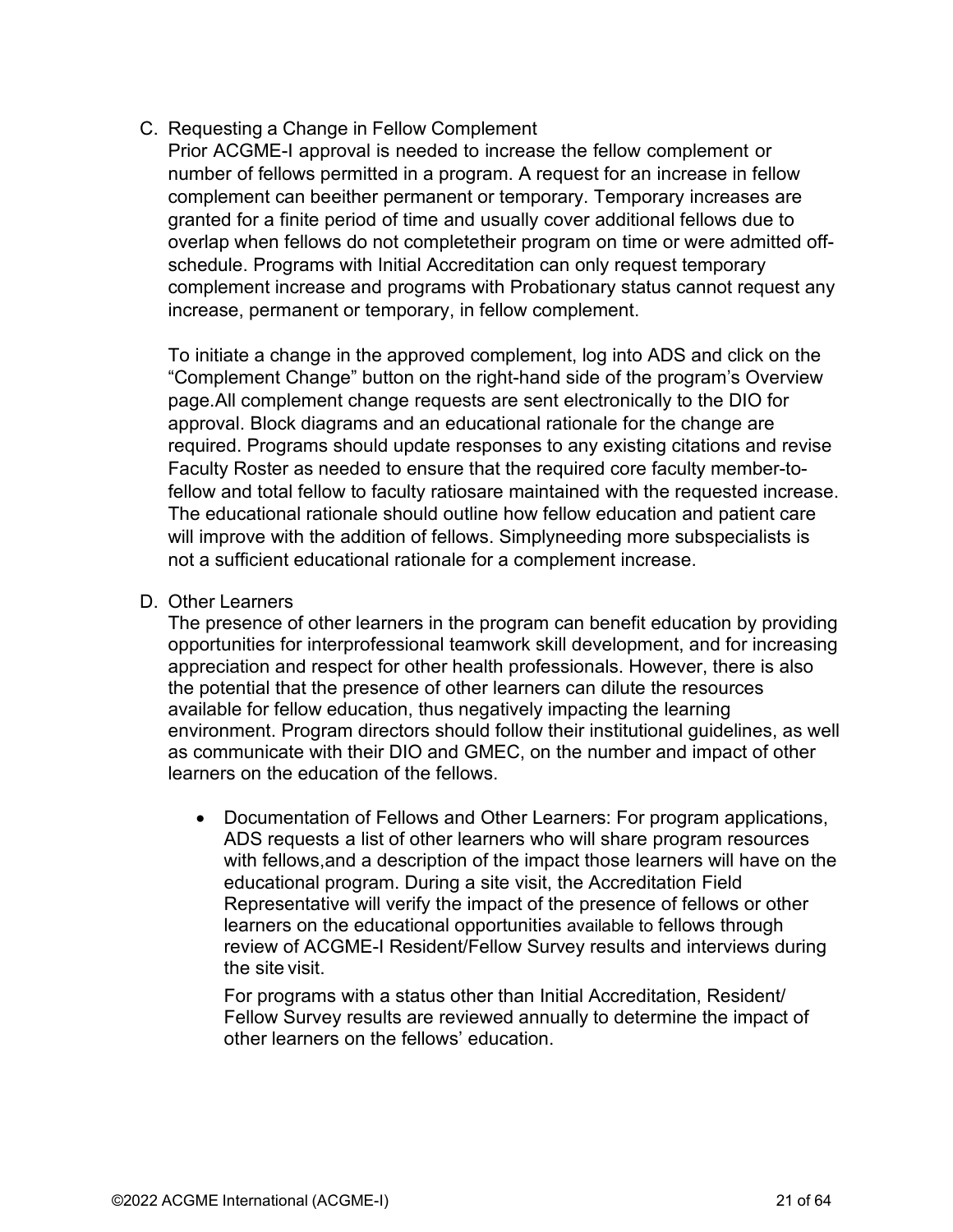#### <span id="page-21-0"></span>**IV. Educational Program**

#### **A. ACGME-I Competencies**

#### **Foundational Requirements:**

1. The program must integrate the following ACGME-I Competencies into the curriculum, and structure the curriculum to support fellow attainment of each: [Requirement IV.A.] Professionalism Patient Care and Procedural Skills Medical Knowledge Practice-based Learning and Improvement Interpersonal and Communication Skills Systems-based Practice

#### <span id="page-21-1"></span>**Definition of Terms:**

**Competencies –** Specific knowledge, skills, behaviors, and attitudes and the appropriateeducational experiences required of fellows to complete graduate medical education programs. The AGME-I Competencies are:

- Professionalism the commitment to carrying out professional responsibilities and an adherence to ethical principles
- Patient Care and Procedural Skills provision of care that is compassionate, appropriate, and effective for the treatment of health problems and the promotion of health
- Medical Knowledge knowledge of established and evolving biomedical, clinical, epidemiological, and social-behavioral sciences, as well as the application of this knowledge to patient care
- Practice-based Learning and Improvement the ability to investigate and evaluatethe physician's care of patients, to appraise and assimilate scientific evidence, andto continuously improve patient care based on constant selfevaluation and lifelong learning
- Interpersonal and Communication Skills –skills that result in the effective exchange of information and collaboration with patients, their families, and health professionals
- Systems-based Practice awareness of and responsiveness to the larger context and system of health care, including the social determinates of health, as well as the ability to call effectively on other resources in the system to provide optimal patient care

#### <span id="page-21-2"></span>**Explanation:**

The Competencies provide the conceptual framework describing the required domains for a trusted physician to enter autonomous subspecialty practice. The International Subspecialty Foundational Program Requirements contain the ACGME-I Core Competencies, while specialty-specific competencies and subcompetencies are contained in the Advanced Specialty requirements. Developmental trajectories in each of the Competencies are outlined in the Milestones for each subspecialty.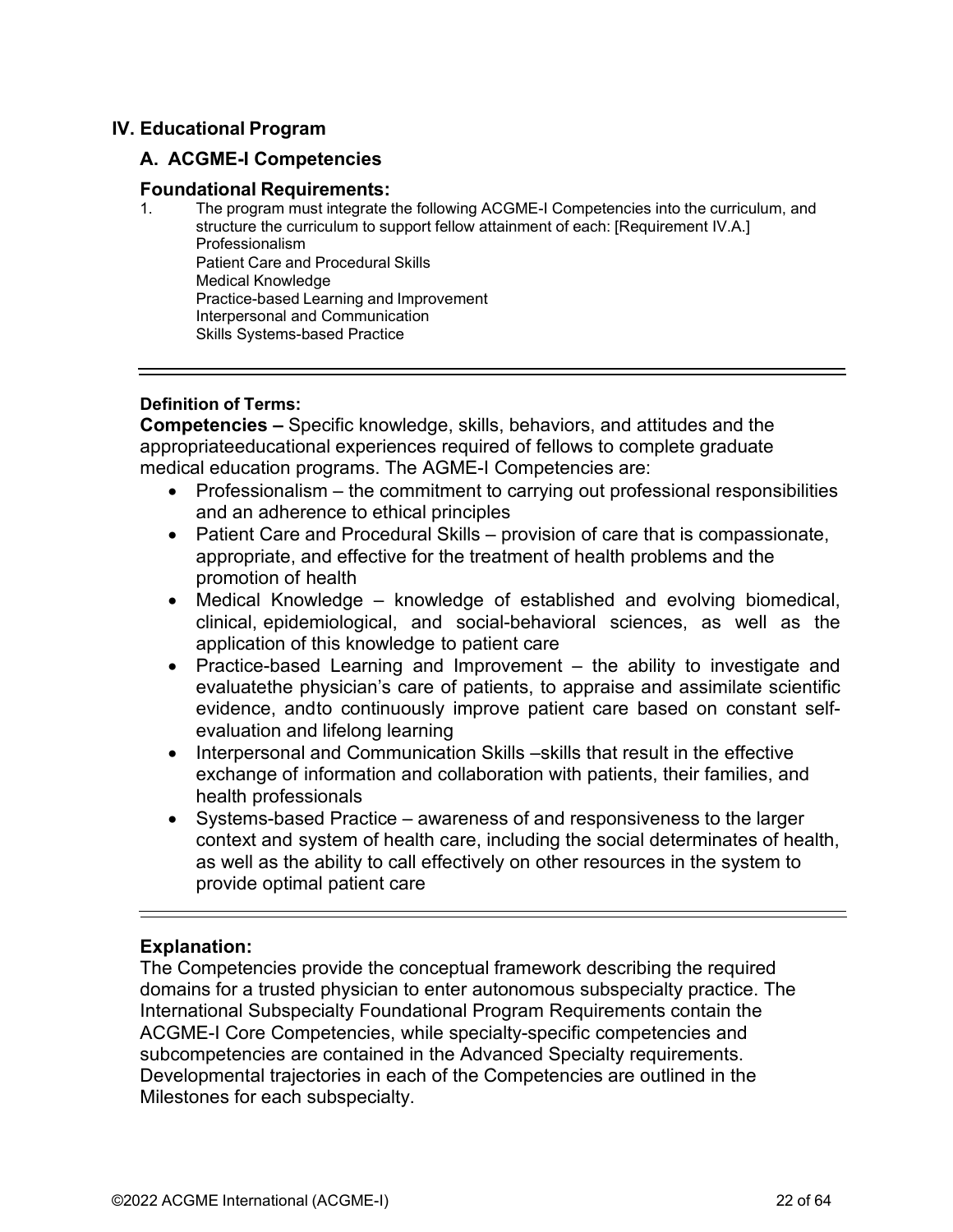#### <span id="page-22-0"></span>**IV. Educational Program**

#### **B. Regularly Scheduled Educational Activities**

## **Foundational Requirements:**

- 1. Fellows must have protected time to participate in didactic and other educational sessions**.** [Requirement IV.B.1]
- 2. All core conferences must have at least one faculty member present, and must be scheduled toensure peer-peer and peer-faculty interaction. [Requirement IV.B.2.]
- 3. Patient-based teaching must include direct interaction between fellows and faculty members, bedside teaching, discussion of pathophysiology, and the use of current evidence in diagnostic andtherapeutic interactions. The teaching must be: [Requirement IV.B.3.]
	- a) formally conducted on all inpatient, outpatient, and consultative services; and,
	- b) conducted with a frequency and duration that ensures a meaningful and continuous teachingrelationship between the assigned supervising faculty member(s) and fellows.
- 4. Fellows must receive instruction in practice management, professionalism, and ethical conductrelevant to the subspecialty. [Requirement IV.B.4.]

#### <span id="page-22-1"></span>**Definition of Terms:**

**Didactic –** a planned, systematic instructed learning experience, such as a conference, journal club, or grand rounds

**Protected time –** time away from clinical responsibilities to allow for participation in educational activities

#### <span id="page-22-2"></span>**Explanation:**

All programs must have regularly scheduled didactic sessions. A didactic session instructs by communicating information, such as a bedside teaching rounds, lecture, conference, journal club, directed case discussion, seminar, or assigned online learning module, in contrast to an independent project, practicum, mentoring session, or clinical preceptor session, which is self-directed or experiential. Specific requirements for the expected kinds of didactic sessions are contained in the specialty-specific requirements.

The International Subspecialty Foundational Program Requirements specify that all fellows must regularly participate in didactic and other educational activities. It is recognized that there may be circumstances in which this is not possible, however, clinical times and fellow responsibilities must not make regular attendance impossible. Programs should define core didactic activities for which time is protected and the circumstances under which fellows may be excused from educational activities.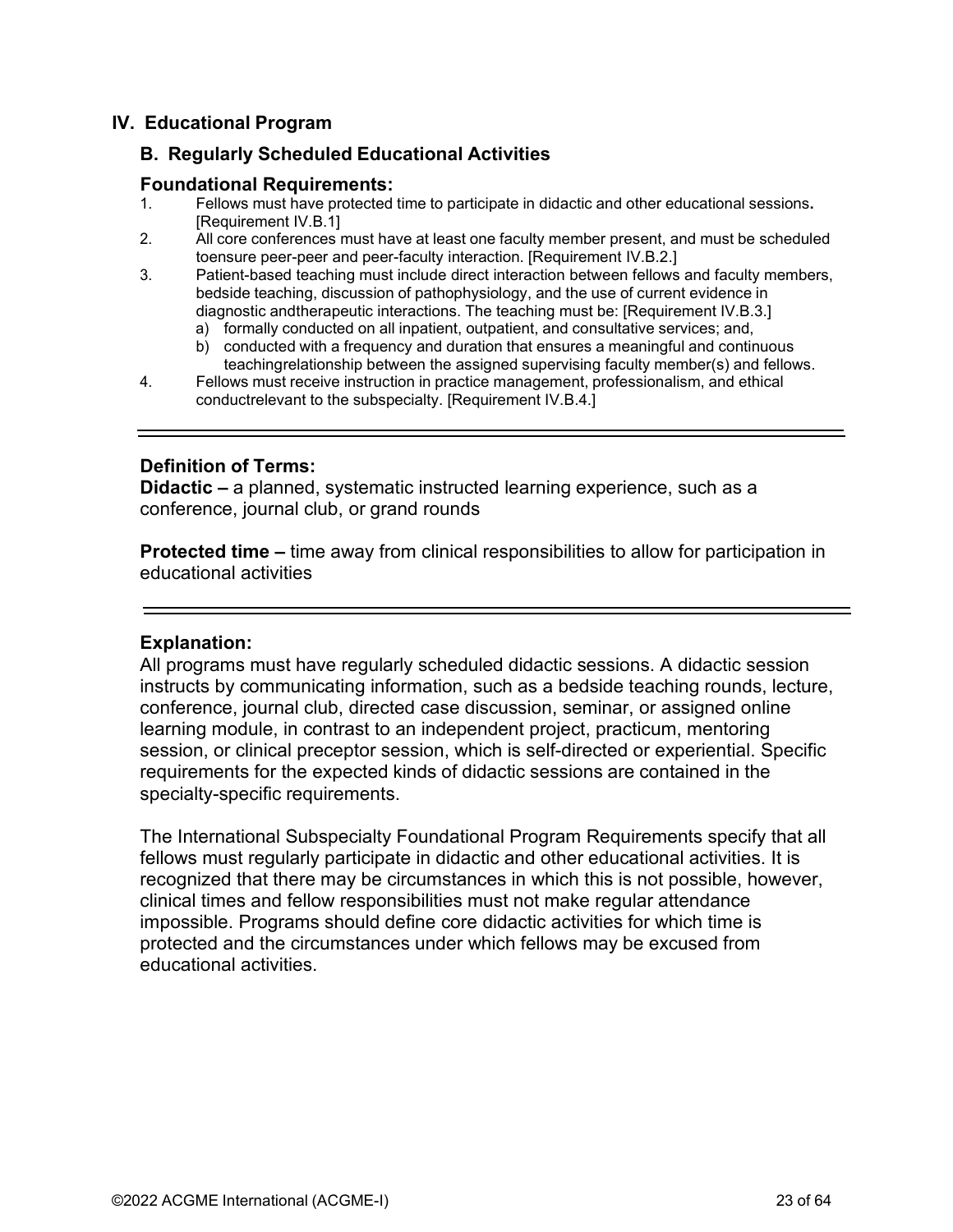Fellows rotating at a site away from the primary clinical site pose a particular challenge to providing access to planned educational or didactic activities. The program needs to take didactic activities into account when assigning fellows to distant rotations, and alternatives must be provided to allow fellows to participate. Some examples of alternatives include using distance technology or regularly cycling educational activities so that all fellows will have access at some time during the educational program.

• Documentation for Didactic and Other Educational Sessions: A list of scheduled didactic sessions is a required attachment for all program applications. Conference schedules, hand-outs, session evaluations, or attendance records may also be requested for review during the site visit. During a site visit, verification of the information will be accomplished through the ACGME-I Resident/Fellow Survey questions in the area of Faculty, from responses of core faculty members on the ACGME-I Faculty Survey, and during site visit interviews.

Resident/Fellow and Faculty Survey results are reviewed annually for all programs with a status other than Initial Accreditation.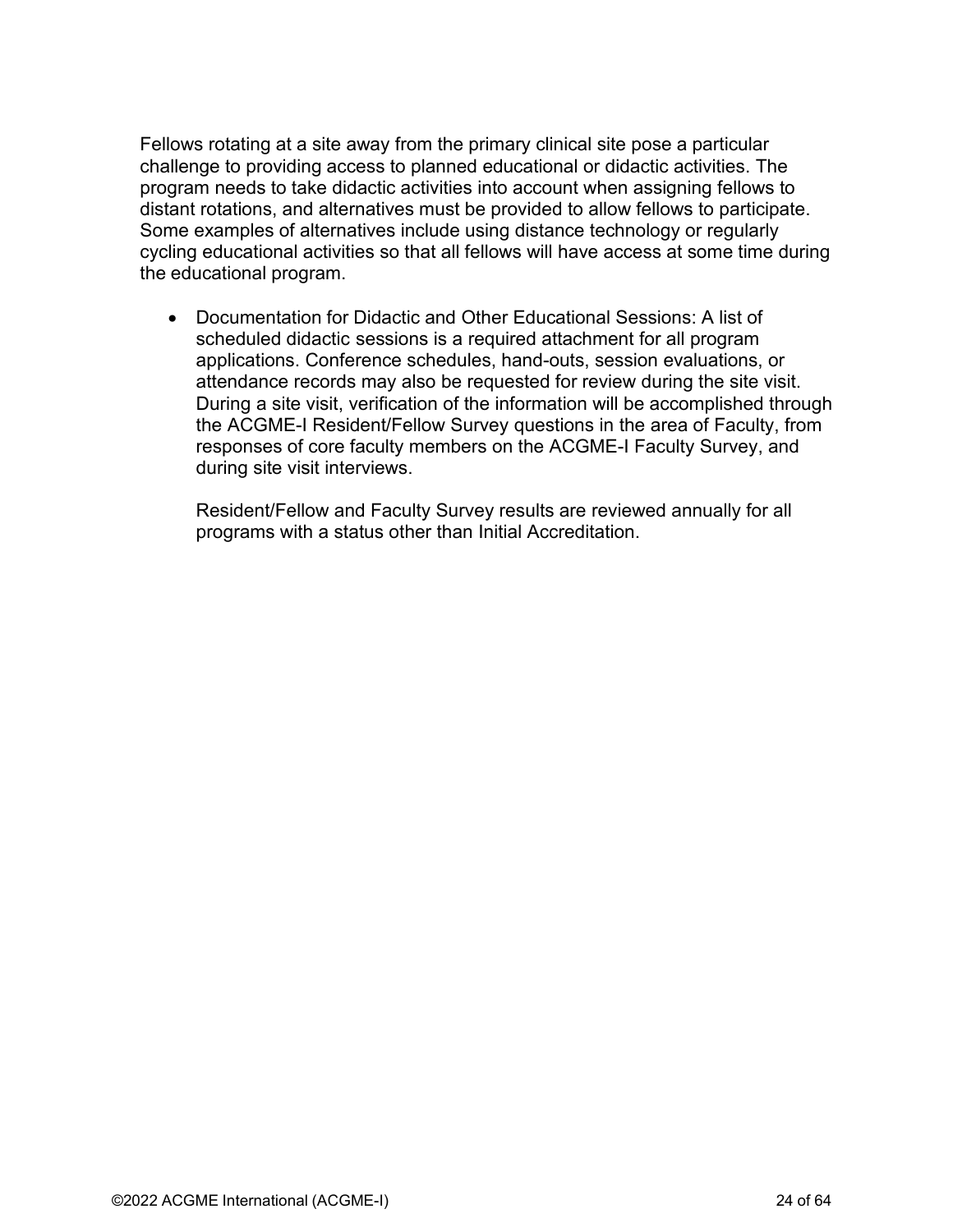#### <span id="page-24-0"></span>**IV. Educational Program**

#### **C. Clinical Experiences**

#### **Foundational Requirements:**

- 1. Clinical responsibilities must be structured so that progressive clinical, technical, and consultative experiences are provided to enable all fellows to develop expertise as a consultant. [RequirementIV.C.1.]
- 2. The curriculum must contain the following educational components: [Requirement IV.C.2.]
	- a) a set of program aims, consistent with the Sponsoring Institution's mission, the needs of the country or jurisdiction that the program serves, and the desired distinctive capabilities of its graduates;
	- b) overall educational goals that must be distributed to fellows and faculty members annually in either written or electronic form;
	- c) competency-based goals and objectives for each assignment at each educational level must be distributed to fellows and faculty members annually, in either written or electronic form. These should be reviewed by the fellows at the start of each rotation;

#### <span id="page-24-1"></span>**Definition of Terms:**

**Competency-based goals and objectives –** a defined set of learning objectives for each assignment in the educational program. An assignment can be a rotation; a scheduled recurring session, such as journal club, or grand rounds; a simulated learning experience; and any required fellow project, such as a quality improvement project, that is not explicitly part of a recurring session or rotation. The goal(s) communicate the general purpose and direction of the assignment; the objectives are the intended results of the instructional process or activity that communicate to fellows, faculty members, and others involved the expected results in terms of fellow outcomes, and that typically form the basis for items within evaluation instruments.

**Overall program educational goals –** descriptions that provide a general overview of what the program is intended to achieve. These create a framework for expectations on the part of fellows, faculty members, and others in the program, and should not be considered a 'laundry list' of learning objectives. The overall educational goals must be distributed to fellows and faculty members annually, either electronically or on paper.

While the Program Requirements do not specifically state that goals must be reviewed with fellows, programs should have a process in place that ensures the fellows both knowand understand these overall goals.

**Program aims –** a set of key expectations for the program. While programs must demonstrate substantial compliance with the ACGME-I requirements, it is recognized thatwithin this framework, programs may place different emphasis on research, leadership, public health, etc. based on the mission of the Sponsoring Institution and the community served.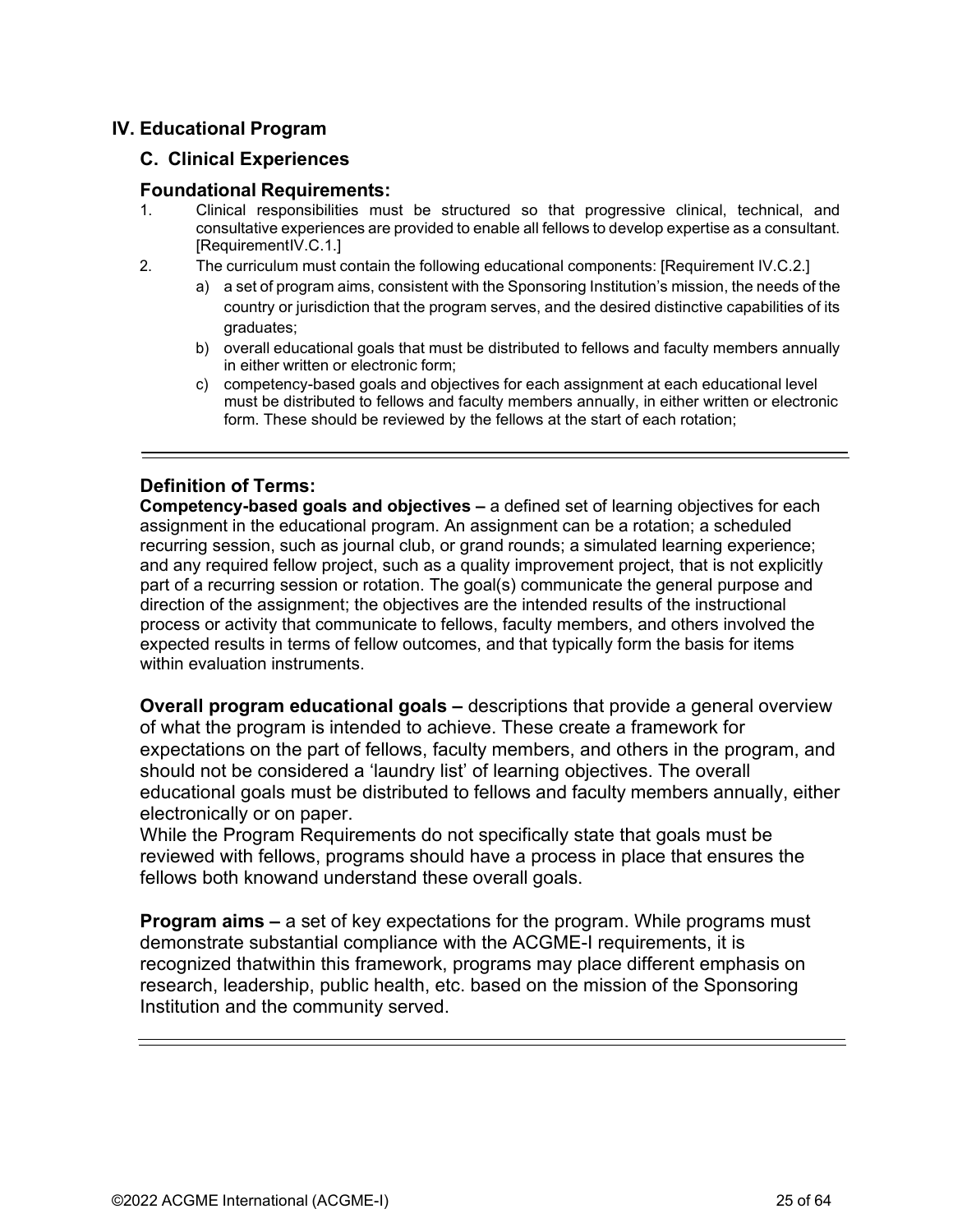#### <span id="page-25-0"></span>**Explanation:**

A. Fellow Responsibilities:

An important element throughout the curriculum is clear communication of fellows' responsibilities for patient care, level of responsibility for patient management, and how they will be supervised (and by whom).

Care should be taken to ensure that clinical responsibilities emphasize clinical education over service. This information could be part of the rotation orientation and be included in the written materials describing the rotation, including the "who, what, when, where, and how" of the rotation, expectations in terms of goals and objectives, as well as fellow and faculty member responsibilities. A fellow's responsibilities should increase as the fellow progresses through the educational program.

As a fellow progresses through the educational program, the level of supervision needed should also change. Although senior fellows require less direction than more junior fellows, even the most senior fellows must be supervised by teaching faculty members.

- Documentation for Fellow Responsibilities: Documentation may consist of written information for each rotation or assignment. A program's supervision policy addressing progressive responsibilities for patient care and faculty member responsibility for supervision is a required attachment to initial program applications, and should also be available for the Accreditation Field Representative to review for programs seeking Continued Accreditation. Fellow supervision policies must be specific to the subspecialty. Institution-wide supervision policies, except for singleprogram institutions, are not acceptable. Verification will be accomplished through the ACGME-I Resident/Fellow Surveyquestions in the area of Faculty, from responses of core faculty members on the ACGME-I Faculty Survey, and during site visit interviews.
- B. Program Aims

The program's aims are statements of the outcomes that the program expects to produce and are used to evaluate the program's effectiveness in producing those outcomes. Aims can outline the type of graduate the program intends to produce or the type of medical care graduates will deliver. Program aims specify the factors that set a program apart from others, and how the educational program contributes to the overall mission of the department and Sponsoring Institution.

Sample program aims:

- Educate fellows to be excellent practitioners of medically directed anesthesiology within an anesthesia care team model.
- Educate fellows to practice the subspecialty in underserved areas.
- Produce excellent, independent practitioners who will be leaders in academic medicine.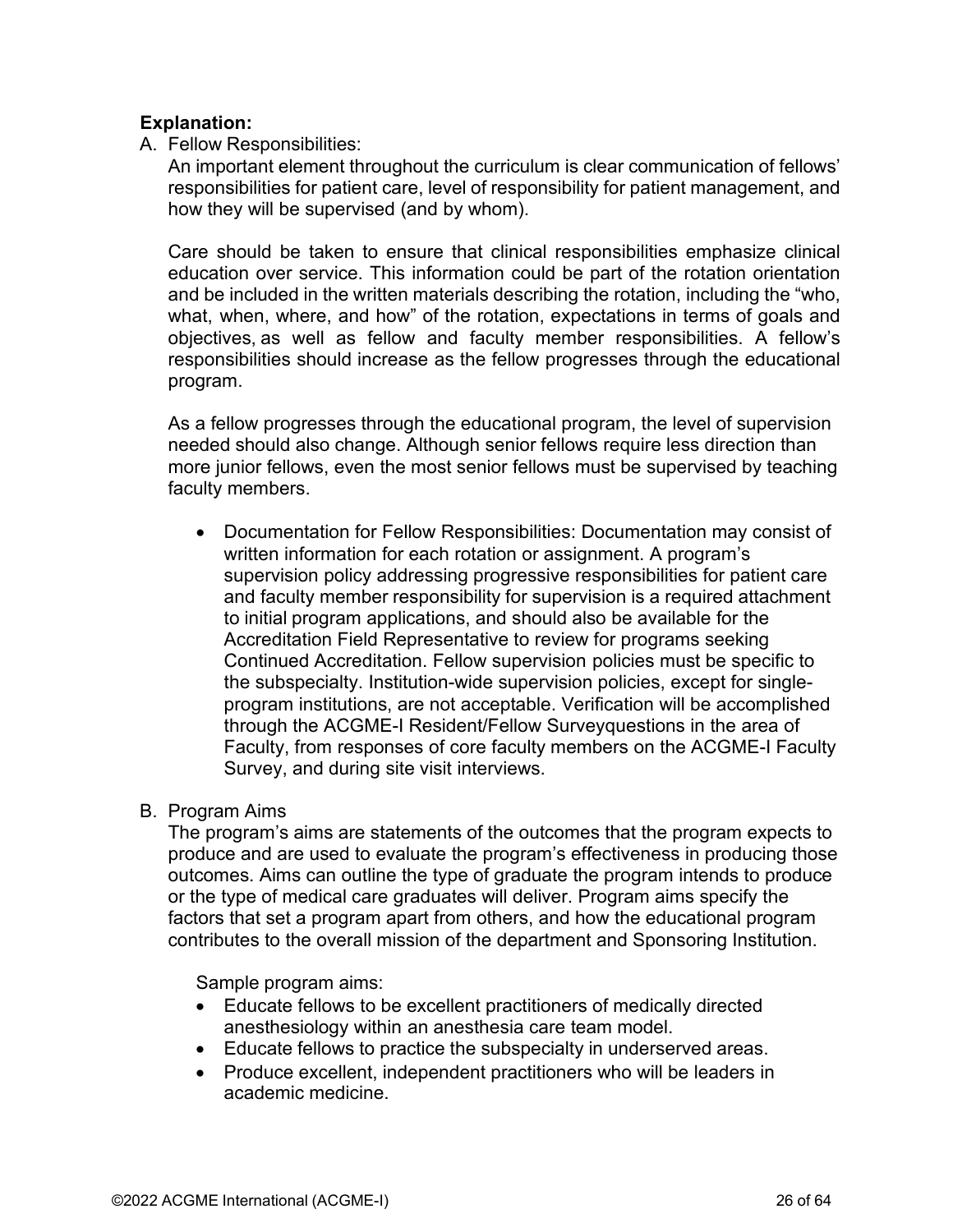Program aims are developed using input from a wide range of sources and should be reviewed and approved by leadership in education and patient care.

• Documentation for Program Aims: Program mission and aims are entered in ADS and will be included on the program's Overview page. The Review Committee-International will not judge the adequacy of a program's aims or mission statement in rendering its accreditation decision; however, for programs on annual review, the program aims will form the basis of the required Self-Study and will be reviewed by the Accreditation Field Representative during the program's accreditation site visit.

#### C. Overall Educational Goals

Program aims will differ from overall educational goals in that the educational goals outline what the fellows, upon graduation, should know, how they are expected to perform, and how they are expected to interact with others to deliver quality patient care.

Sample overall educational goals:

At the end of the educational program fellows can:

- gather clinical data from a patient interview, physical examination, and diagnostic modalities, such as laboratory results and radiology studies;
- use obtained clinical data to diagnose the clinical problem at hand or generate a differential diagnosis; and,
- formulate diagnostic and therapeutic plans that consider risks, benefits, costs, patient preferences, and ethical and psychological issues.
- Documentation for Overall Educational Goals: The program's overall educational goals are a required attachment to be uploaded with the program application. Verification that fellows review the learning objectives will be accomplished through the ACGME-I Resident/Fellow Survey responses to questions in the area of Educational Content, as well as through site visitor interviews.

#### D. Competency-Based Goals and Objectives

"Competency-based" means that the goals and objectives must clearly relate to one or more of the six ACGME-I Core Competency domains. Typically, shortterm assignments, such as a journal club, will have one or two goals and several objectives that are related to some, but not all six Core Competency domains. For example, the goals and objectives for a specific simulated learning experience may relate only to Interpersonal and Communication Skills.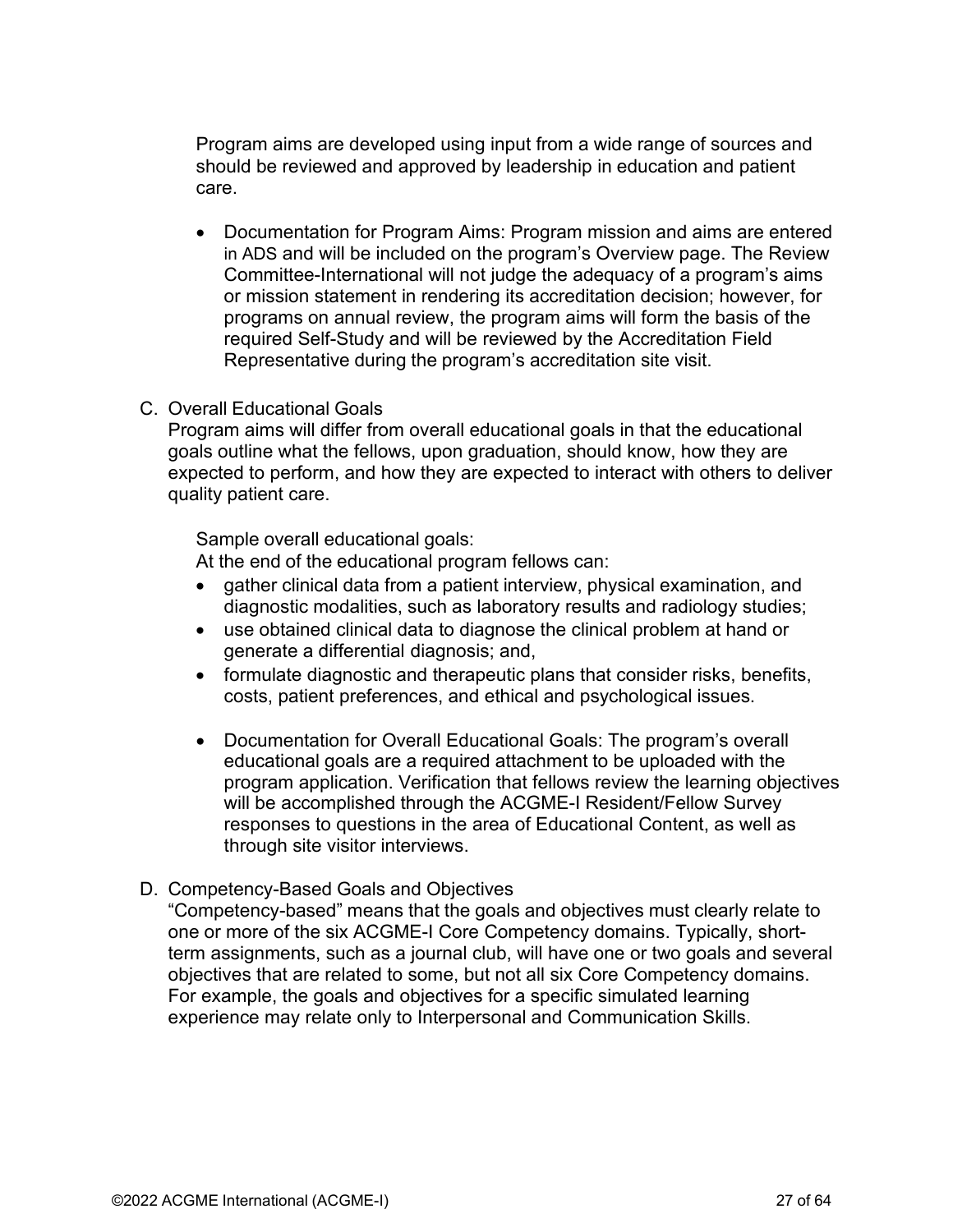Sample goal for a simulated learning experience:

• Improve performance in communicating effectively with patients.

Sample objectives for this simulation experience:

- Provide precise information to a patient that is clearly understood.
- Express openness to feedback from patients.
- Pay close attention to patients and actively listen to them.

The goals and objectives for each assignment at each educational level must be distributed annually to fellows and faculty members. If the program has created a program handbook, all curriculum design materials such as goals and objectives for each curricular element and the assessment instruments used for each could be included. The handbook can be distributed to fellows or made available online. Goals and objectives should be reviewed with fellows at the start of every assignment.

• Documentation for Competency-Based Goals and Objectives: Documentation of a sample of competency-based goals and objectives for one assignment at each educational level must be submitted with the program application. During the accreditation site visit, overall educational goals of the program, as well as the competency-based goals and objectives for each assignment at each educational level, should be available for the Accreditation Field Representativeto review. Inclusion of these in a well-organized program handbook is not required; however, having the competency-based goals and objectives in one place will simplify the documentation requirement. Verification that fellows review the learning objectives will be accomplished through ACGME-I Resident/Fellow Survey questions in the area of Educational Content. Responses to the Resident/Fellow Survey are reviewed annually for all programs with a status other than Initial Accreditation. During a site visit, interviews with fellows and faculty members will verify survey responses.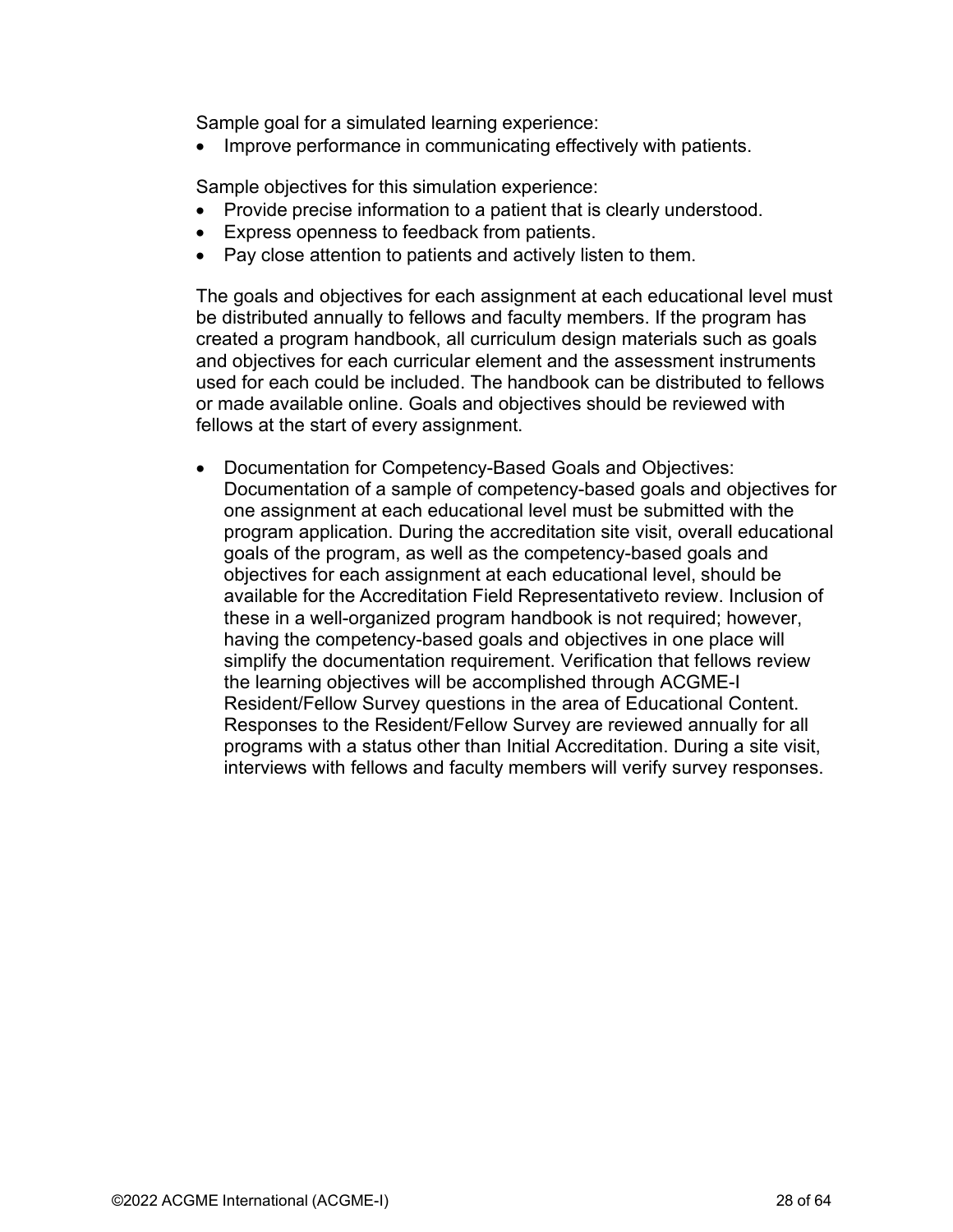#### <span id="page-28-0"></span>**IV. Educational Program**

#### **D. Scholarly Activity**

#### **Foundational Requirements:**

Fellow Scholarly Activity

- 1. The curriculum must advance fellows' knowledge of the basic principles of research, including how research is conducted, evaluated, explained to patients, and applied to patient care. [Requirement IV.D.1.a)]
- 2. Fellows should participate in scholarly activity. [Requirement IV.D.1.b)]
- 3. The Sponsoring Institution and program should allocate adequate educational resources to facilitate fellow involvement in scholarly activities. [Requirement IV.D.1.c)]

Faculty Scholarly Activity

- 1. Among their scholarly activity, programs must demonstrate faculty members' accomplishments in at least three of the following domains: [Requirement IV.D.2.a)]
	- a) research in basic science, education, translational science, patient care, or population health;
	- b) peer-reviewed-grants;
	- c) quality improvement and/or patient safety initiatives;
	- d) systematic reviews, meta-analyses, review articles, chapters in medical textbooks,or case reports;
	- e) creation of curricula, evaluation tools, didactic educational activities, or electronic educational materials;
	- f) active membership in national or international committees or leadership in educational organizations and innovations in education; and,
	- g) innovations in education.
- 2. The program must demonstrate dissemination of scholarly activity within and external to the program by the following methods: [Requirement IV.D.2.b)]
	- a) Faculty member participation in grand rounds, posters, workshops, quality improvement presentations, podium presentations, grant leadership, non-peer- reviewed print/electronic resources, articles or publications, book chapters, textbooks, webinars, service on professional committees, or serving as a journal reviewer, journal editorial board member, or editor; and peer-reviewed publication.

#### <span id="page-28-1"></span>**Explanation:**

The requirement for scholarly activity for fellows and faculty members is not to promote scholarship for its own sake, but as a proxy for the creation of a clinical learning environment that encourages inquiry and an evidence-based, scholarly approach to patient care. ACGME-I recognizes the diversity of fellowship programs. It is expected that the program's scholarship will reflect its mission and aims, and the needs of the community it serves. For example, some programs may concentrate their scholarly activity on quality improvement, population health, or teaching, while other programs might choose to emphasize more classical forms of biomedical research as the focus for scholarship.

One important factor is providing resources for scholarly activity is time. Faculty members and fellows may need protected time away from clinical activities to spend on scholarly activity.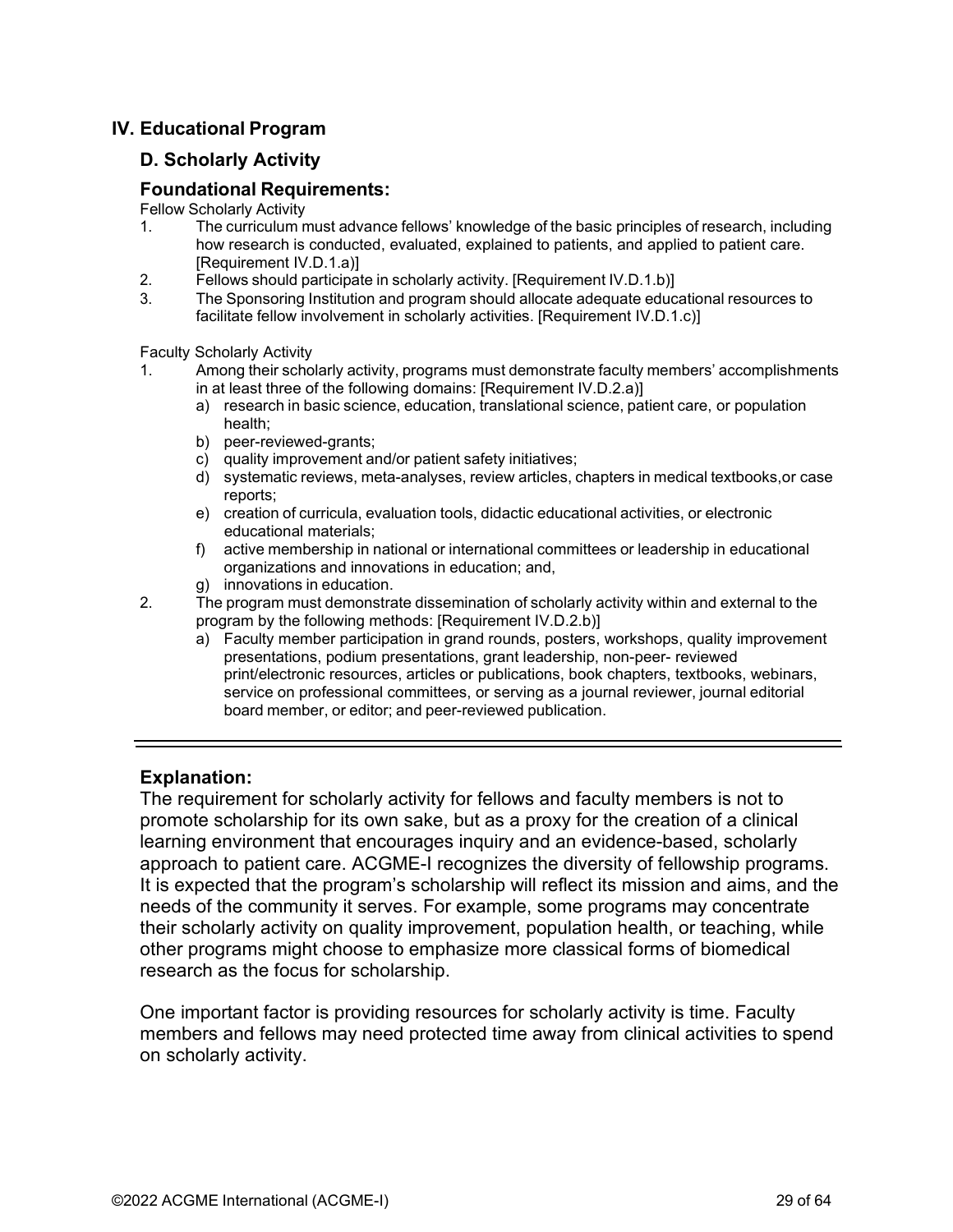#### A. Fellow Scholarly Activity

In order to pursue scholarly activity, fellows need to work and learn in a culture that values and nurtures scholarship where faculty members are actively engaged in and rewarded for scholarly activity. Fellows also need to learn specific skills, such as transforming an idea into a research question (experimental, descriptive, or observational), choosing an appropriate study design, determining what instrumentation to use, preparing for data collection, management, and analysis, ethical conduct of research, and the rules and regulations governing human subjects research.

Additional requirements for fellow scholarly activity may be included in the Advanced Specialty Requirements.

Didactic instruction on conducting research is also important, and general informationmay be provided at the institutional level for all fellowship programs.

• Documentation for Fellow Scholarly Activities: Evidence for how the program supports the development of specific skills needed by fellows for scholarly activity may be provided through written goals and objectives that should be available for review by the Accreditation Field Representative during the accreditation site visit. Other such evidence could include availability of financial and technical support forresearch and other scholarly activity. Scholarly activity of fellows is documented in ADS on the Resident Scholarship table for programs seeking Continued Accreditation. During a site visit, the Accreditation Field Representative will verify through interviews that fellows have opportunities for research or scholarly activity.

For all programs with a status other than Initial Accreditation, review of fellows' scholarly activity is accomplished annually through review of ACGME-I Resident/Fellow Survey responses in the area of Faculty and Educational Content,and through review of fellows' scholarly activity entered in ADS during the program's Annual Update.

#### B. Faculty Scholarly Activity

Scholarship includes contributions by faculty members to new knowledge, encouraging and supporting fellow scholarship, and contributing to a culture of scholarly inquiry by active participation in organized clinical discussions, rounds, journal clubs, and conferences. An expanded definition of scholarship recognizes not only the traditional scholarship of discovery (research as evidenced by grants and publications), but also the scholarship of integration (translational or crossdisciplinary initiatives that typically involve more risk and fewer recognized rewards), the scholarship of application (patient-oriented research that might include the systematic assessment of the effectiveness of different clinical techniques), and the scholarship of education (includes not only educational research, but also creative teaching and teaching materials).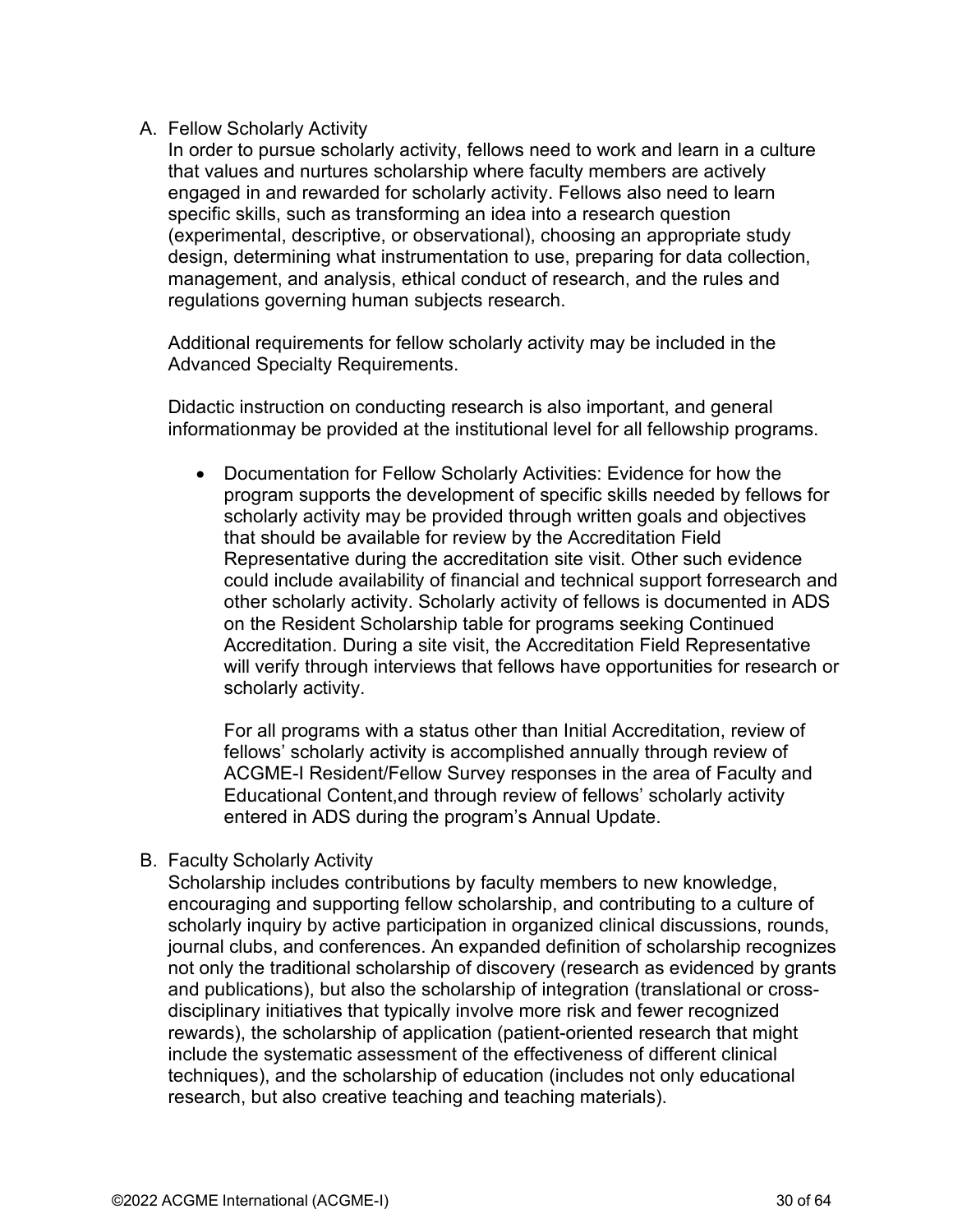Faculty scholarly activity must be disseminated to count; however, a wide range ofdisseminations are acceptable. It is important to note that conference attendance alone does not count toward meeting scholarly activity requirements. A faculty member must present a lecture, workshop, or poster, or be actively involved in planning and organizing the conference for this activity to count

• Documentation for Faculty Scholarly Activity: Faculty scholarly activity is updated annually in ADS for faculty scholarship that was disseminated during the prior academic year. The Review Committee-International uses this information to judge the scholarly activity of the faculty as a whole by considering how all faculty members are involved in scholarly activities. A program with one or two researchers who produce all the scholarly activity for the faculty is not sufficient. To promote an educational environment of inquiry within the program, faculty scholarly activity should be widespread and evident among the majority of faculty members.

<span id="page-30-0"></span>Faculty scholarly activity entered in ADS during the program's Annual Update is reviewed annually for all programs with a status other than Initial Accreditation.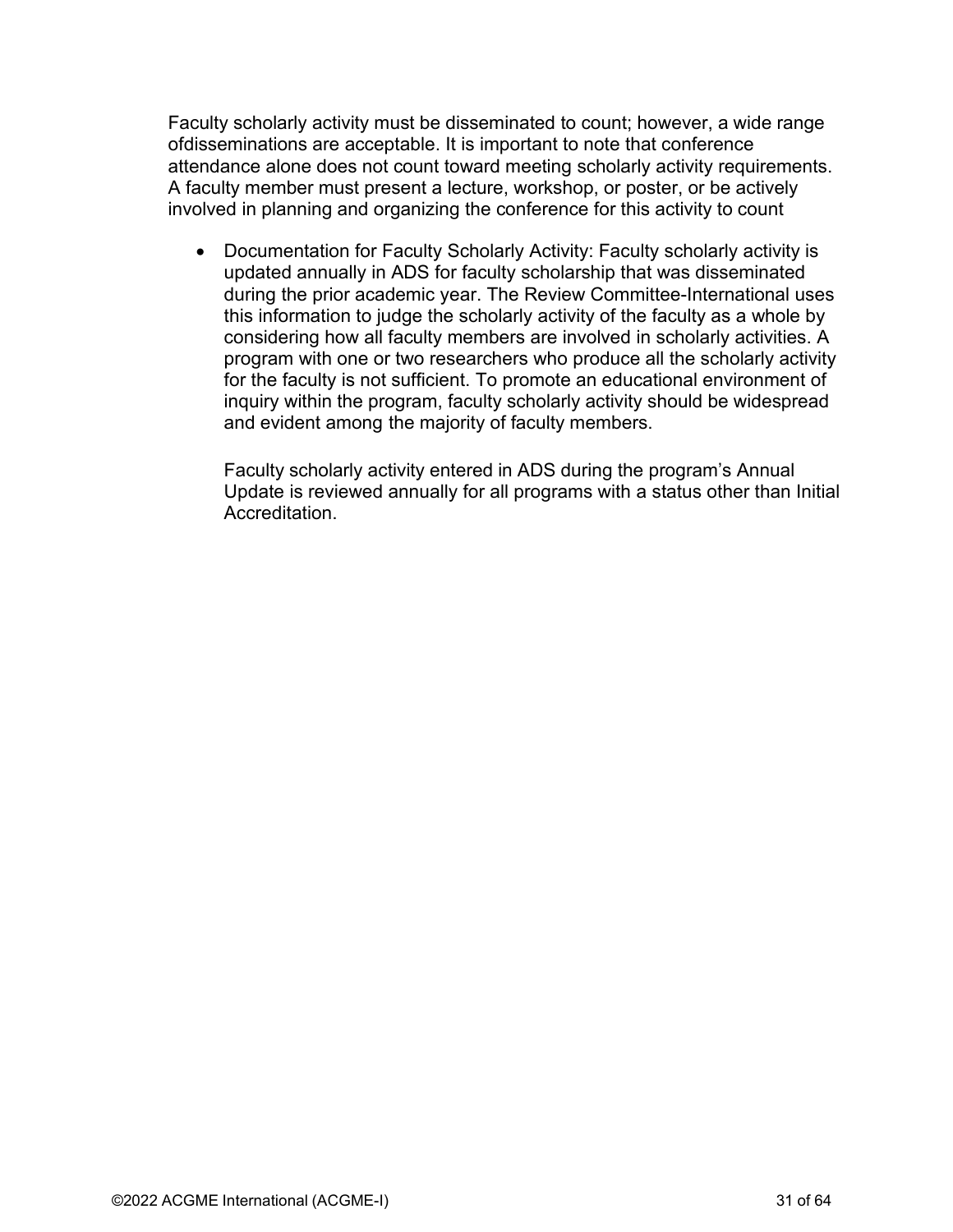#### **V. Evaluation**

#### **A. Fellow Evaluation**

#### **Foundational Requirements:**

Formative evaluation

- 1. The members of the faculty must directly observe, evaluate, and provide feedback on fellow performance in a timely manner during each rotation or similar educational assignment and document this evaluation at completion of the assignment. [Requirement V.A.1.a)]
- 2. The program must: [Requirement V.A.1.b)]
	- a) provide objective assessments of competence in patient care, medical knowledge,practicebased learning and improvement, interpersonal and communication skills,professionalism, and systems-based practice;
	- b) use multiple evaluators, including faculty members, peers, patients, self, and other professional staff members;
	- c) document progressive performance improvement appropriate to educational level in each milestone; and,
	- d) provide each fellow with a documented semi-annual evaluation of performance with feedback aimed to assist fellows in developing individualized learning plans to capitalize on their strengths and identify areas for growth.
- 3. The evaluations of fellow performance must be accessible for review by the individual fellow, in accordance with institutional policy. [Requirement V.A.1.c)]
- 4. Assessment must include a review of case volume, and breadth and complexity of both inpatient and outpatient cases. [Requirement V.A.1.d)]

Summative Evaluation

- 1. The program director must provide a summative evaluation for each fellow upon completion of the program. [Requirement V.A.2.a)]
- 2. This evaluation must become part of the fellow's permanent record maintained by the institution, and must be accessible for review by the fellow in accordance with institutional policy. [Requirement V.A.2.b)]
- 3. The evaluation must: [Requirement V.A.2.c)]
	- a) document the fellow's performance during the final period of education; and,
	- b) verify the fellow has demonstrated sufficient competence to enter practice without direct supervision.

#### <span id="page-31-0"></span>**Definition of Terms:**

**Feedback –** Communicating an evaluation of fellow performance with the aim of enabling improvement. Feedback should always include dialogue between the evaluator and the resident that empowers residents to provide much of that feedback themselves in a spirit of continuous learning and self-reflection. Feedback from faculty members in the context of routine clinical care should be frequent, and does not always need to be formally documented.

**Formative Evaluation –** Assessment of a resident/fellow with the primary purpose of providing feedback for improvement, as well as to reinforce skills and behaviors that meet established criteria and performance standards. More specifically, formative evaluations help fellows identify their strengths and weaknesses and target areas that need work. Formative evaluations also allow program directors and faculty members to recognize where fellows are struggling and address problems immediately.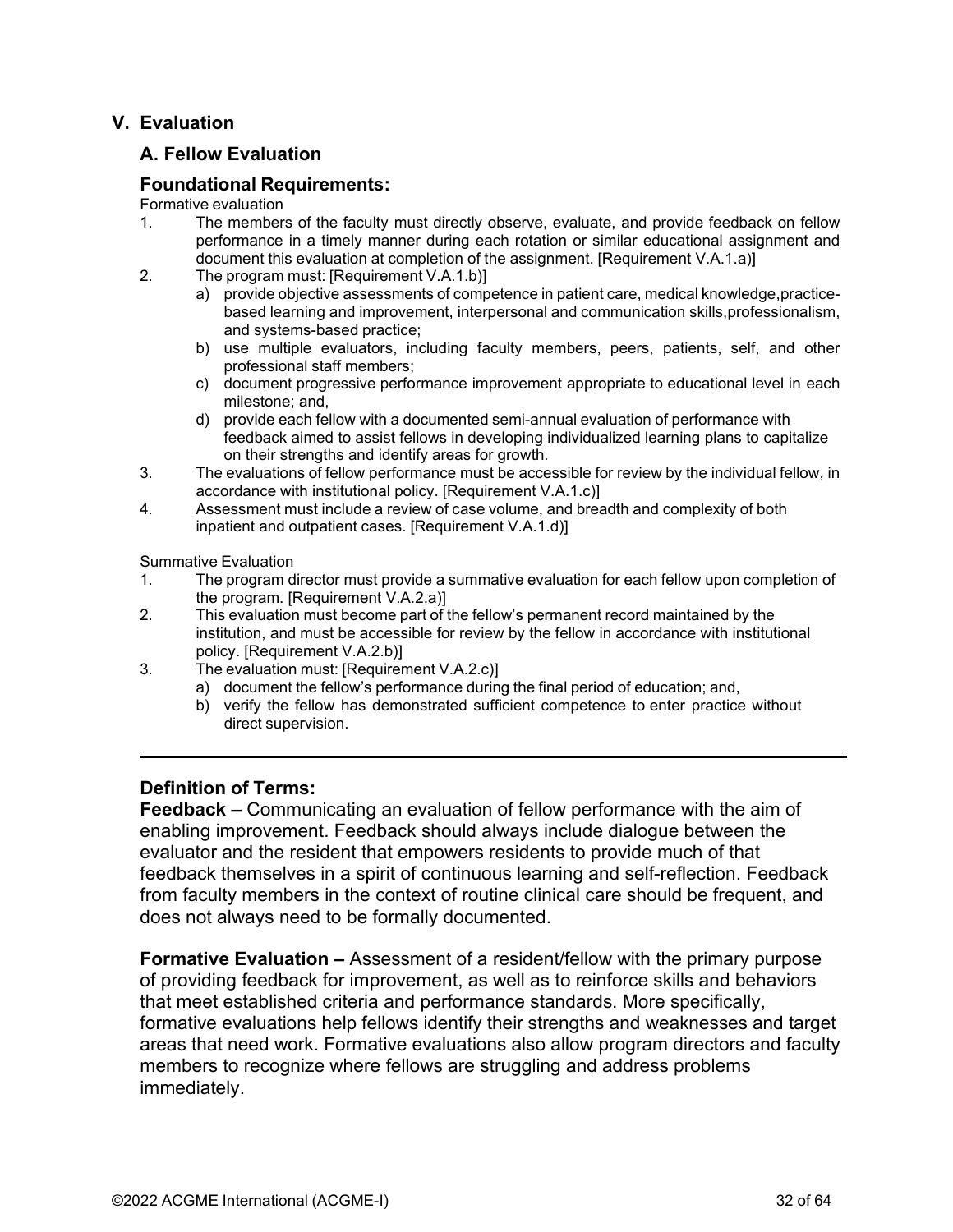**Summative Evaluation –** Assessment with the primary purpose of establishing if performance measured at a single defined point in time meets established performance standards. Summative evaluation is used to make decisions about promotion to the next level of the educational program, or program completion.

#### <span id="page-32-0"></span>**Explanation:**

Direct observation is key to the evaluation of fellow performance and progress. Continuity of observation is important, even in short rotations, to allow faculty members to know the fellow and for the fellow to know faculty members. Timely completion of fellow evaluation following completion of an assignment is crucial to a fellow's development. Evaluations must address strengths and areas for improvement.

#### A. Formative Evaluation

This type of assessment includes both informal, 'on-the-spot' feedback and feedback based on the planned collection of information using assessment forms.

Written formative assessment provides a mechanism through which programs can document progressive performance improvement. Self-assessment is an important component of formative assessment, both to compare with data from other evaluators,and to develop this important lifelong learning skill.

The primary purpose of formative assessment is to help fellows recognize a learning gap. Routine constructive feedback is the keystone for reaching proficiency. It should help fellows answer the fundamental questions: Where am I now? Where am I going? How do I get to where I am going? How will I know when I get there? Am I on the right track for getting there? Formative assessment is successful if it leads the fellow to proactively close the gap, thus also building lifelong learning skills. This is less likely to occur if the formative assessment data are given to fellows without discussion of what the data mean and without inviting the fellows to plan strategies to improve.

Formative assessment is also an effective way to identify the need for formal remediation as it provides a 'developmental history' of the fellow's work, efforts, responses to feedback, and outcomes. Remediation then becomes a process that partners the program director or faculty advisor and fellow in planning, implementing,and evaluating the remediation.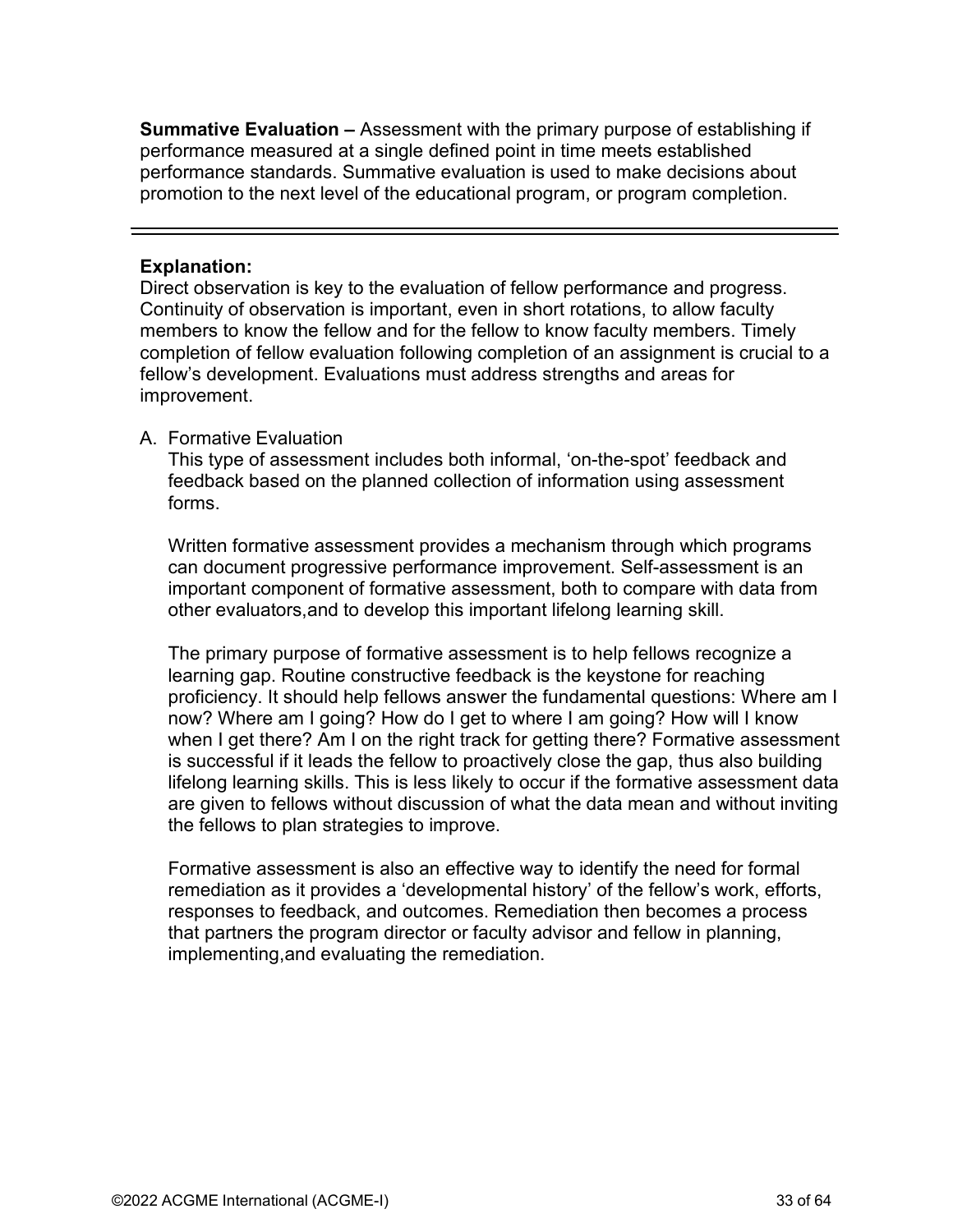Programs need to demonstrate planning for and use of an assessment system that includes both formative and summative evaluations, identifies the methods used to assess each of the six Core Competency domains, and states who the evaluators are for each. Not all of the six ACGME-I Core Competencies need to be evaluated during each clinical or didactic assignment. Instead, the evaluation system should be planned so that assessments occur when the experience will provide the most valid information during each level of the program.

Effective assessment systems include these core principles:

- assessment based on identified learning objectives/outcomes related to the six Core Competency domains;
- use of multiple tools by multiple evaluators on multiple occasions; and,
- tools with descriptive criterion-based anchors for the rating scale to aid in fairer and more consistent evaluations.

The assessment system must be monitored to ensure timely completion of evaluations and that the required semiannual reviews with feedback take place and are documented.

Formative assessment data is not intended for use in major decisions about a fellow's promotion, dismissal, or graduation.

Examples of assessment methods:

- Anatomic or animal models Project assessment
- Direct observation (Mini-CEX) Record/chart review
- Formal oral examination narrative Resident experience
- Global assessment procedure log Review of case or
- In-house written examination Review of drug prescribing
- In-training examinations outcomes Review of patient
- Multisource assessment Role-play
- Objective structured clinical exam Simulations/models (OSCE)
- Oral exam examination **Example 20** Standardized patient
- Patient survey discussion Structured case
- Practice/billing audit assessment Videotaped/recorded
- 
- 
- 
- 
- 
- 
- 
- 
- 
- 
-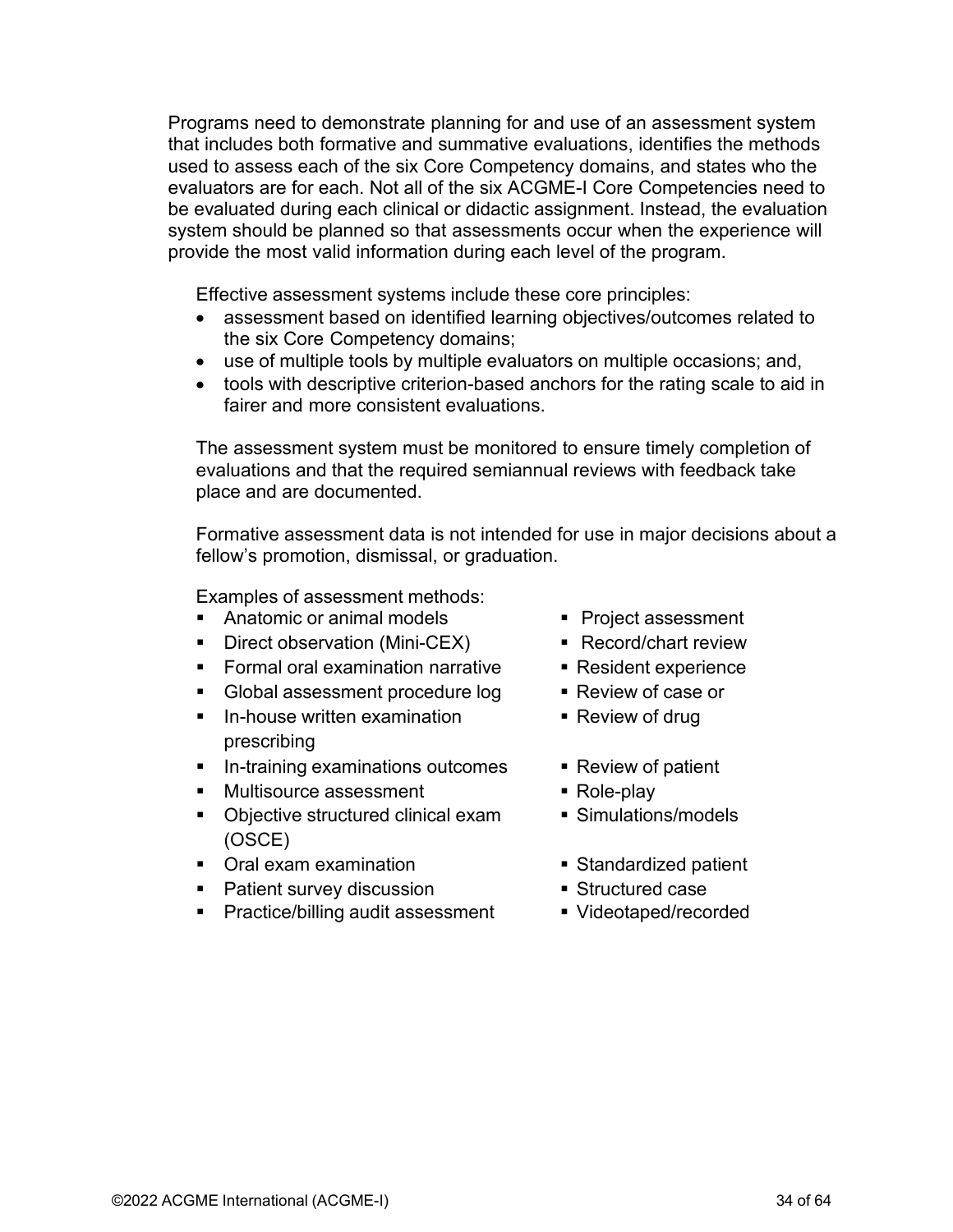Examples of types of evaluators:

- Allied Health Professional Medical Student
- Attending Nurse Nurse
- Chief Resident 
Patient
- Clerical staff member Peer
- Consultant Preceptor
- Evaluation Committee Program Coordinator
- Faculty Member Program Director
- Faculty member during consultations Resident Supervisor
- Faculty Supervisor Self
- 
- **Junior Resident**
- 
- 
- 
- 
- 
- 
- 
- 
- 
- Family **Technician**
- Documentation for Assessment System: ADS will request the following information on fellow evaluation both for new applications and for programs seeking Continued Accreditation:
- $\triangleright$  The assessment method from a drop-down menu for each of the ACGME-I's six required competency areas
- $\triangleright$  Identification of the evaluators for each method (see list of potential evaluators below)
- $\triangleright$  List of other key assessment methods used but not included in the dropdown menu
- $\triangleright$  Description of how evaluators are educated to use the assessment methods listed
- $\triangleright$  Description of how fellows are informed of the performance criteria on which they will be evaluated
- $\triangleright$  Description of how the program ensures that faculty members complete written evaluations in a timely manner following each rotation or educational experience

There should be evidence of multiple methods and multiple evaluators, as well as alignment between the methods of assessment and the skill being assessed.

Planned assessment forms are required to be included as attachments with program initial applications. Programs being reviewed for Continued Accreditation must have current fellow files available for the Accreditation Field Representative to review containing completed assessments and completed evaluations showing use of multiple evaluators. Responses to questions on theACGME-I Resident/Fellow Survey in the area of Evaluation and on the Faculty Survey will also provide information on assessment. During a site visit, the Accreditation Field Representative will spot-check fellow files and conduct interviews.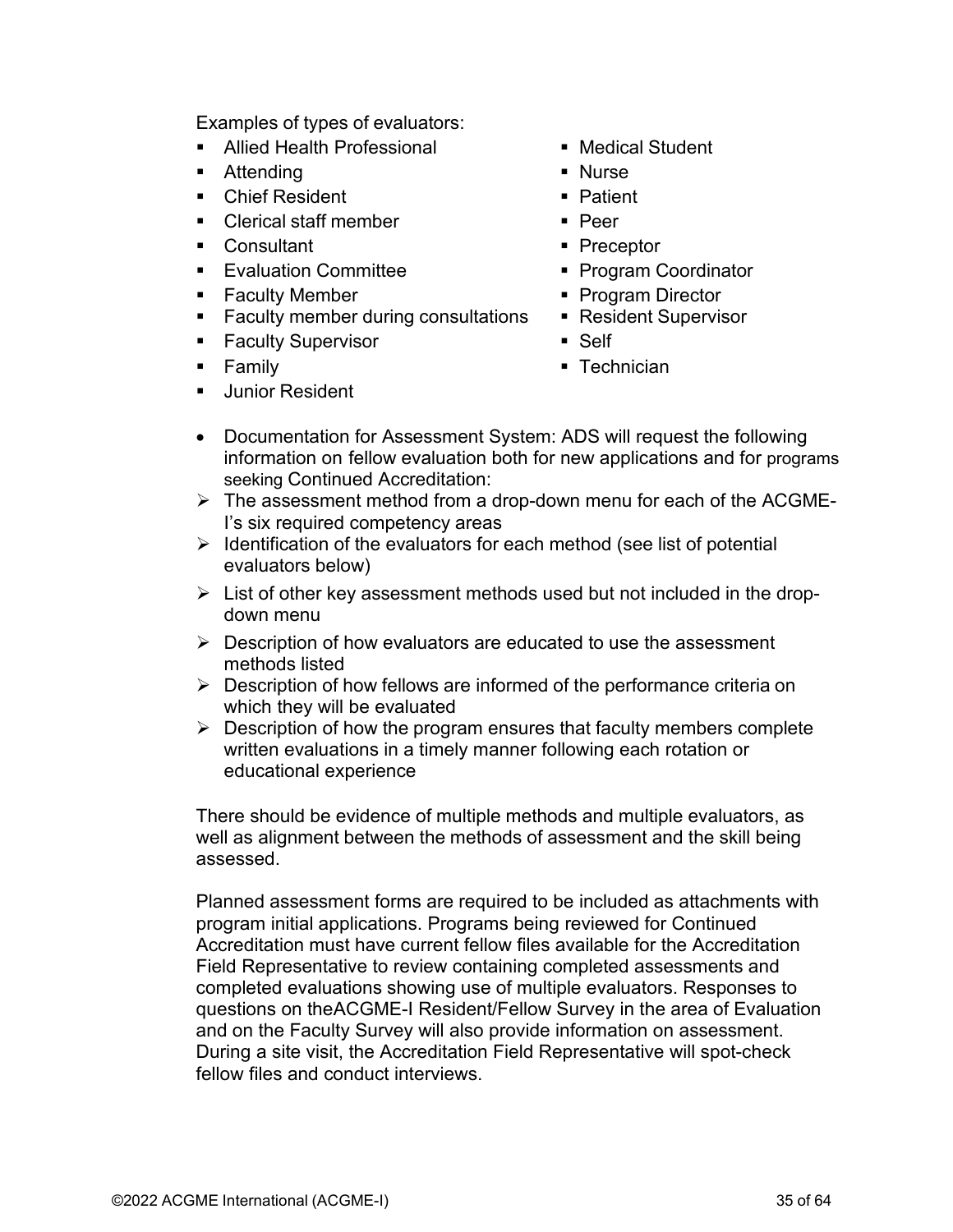Resident/Fellow and Faculty Survey responses in the area of Evaluation are reviewed annually for all programs with a status other than Initial Accreditation.

- Documentation for Performance Criteria: ADS requests a description of how the program ensures that fellows know and understand the performance criterion which they will be assessed. Documentation may include a process for communicating the criteria used for each evaluation and the standards set by theprogram, as well as a mechanism to ensure that every fellow is made aware of this information.
- Documentation for Timely Completion: ADS requests a description of how the program ensures the timely completion of evaluations. This description may include a structured mechanism with ongoing monitoring by a designated individual. Responses to questions on the ACGME-I Resident/Fellow Survey in the area of Evaluation and on the ACGME-I Faculty Survey pertaining to estimating the time faculty members take to provide end-of-rotation assessment are reviewed annually for all programs with a status other than Initial Accreditation. During a site visit, the Accreditation Field Representative may use interviews for added verification.
- Documentation for Semiannual Reviews: The process involves the program director or a designee who meets with the fellow semi-annually to guide the fellow through the assessment process. Written documentation of each evaluation will enable the fellow to clearly see developmental progress over time. Designating an individual to monitor semi-annual reviews will help ensure they take place as scheduled. The Accreditation Field Representative may spot-check fellow files and use interviews for added verification.
- Documentation for Accessibility of Evaluations: Documentation for this requirement is obtained through responses to questions on the ACGME-I Resident/Fellow Survey in the area of Evaluation and is verified by the Accreditation Field Representative through fellow interviews.

Resident/Fellow and Faculty Survey responses in the area of Evaluation are reviewed annually for all programs with a status other than Initial Accreditation.

#### B. Summative Evaluation

The program director must provide a summative evaluation for each fellow at the completion ofthe program. Characteristics of good summative assessments include:

• decisions that are based on pre-established criteria and thresholds, not as measured against performance of past or current fellows;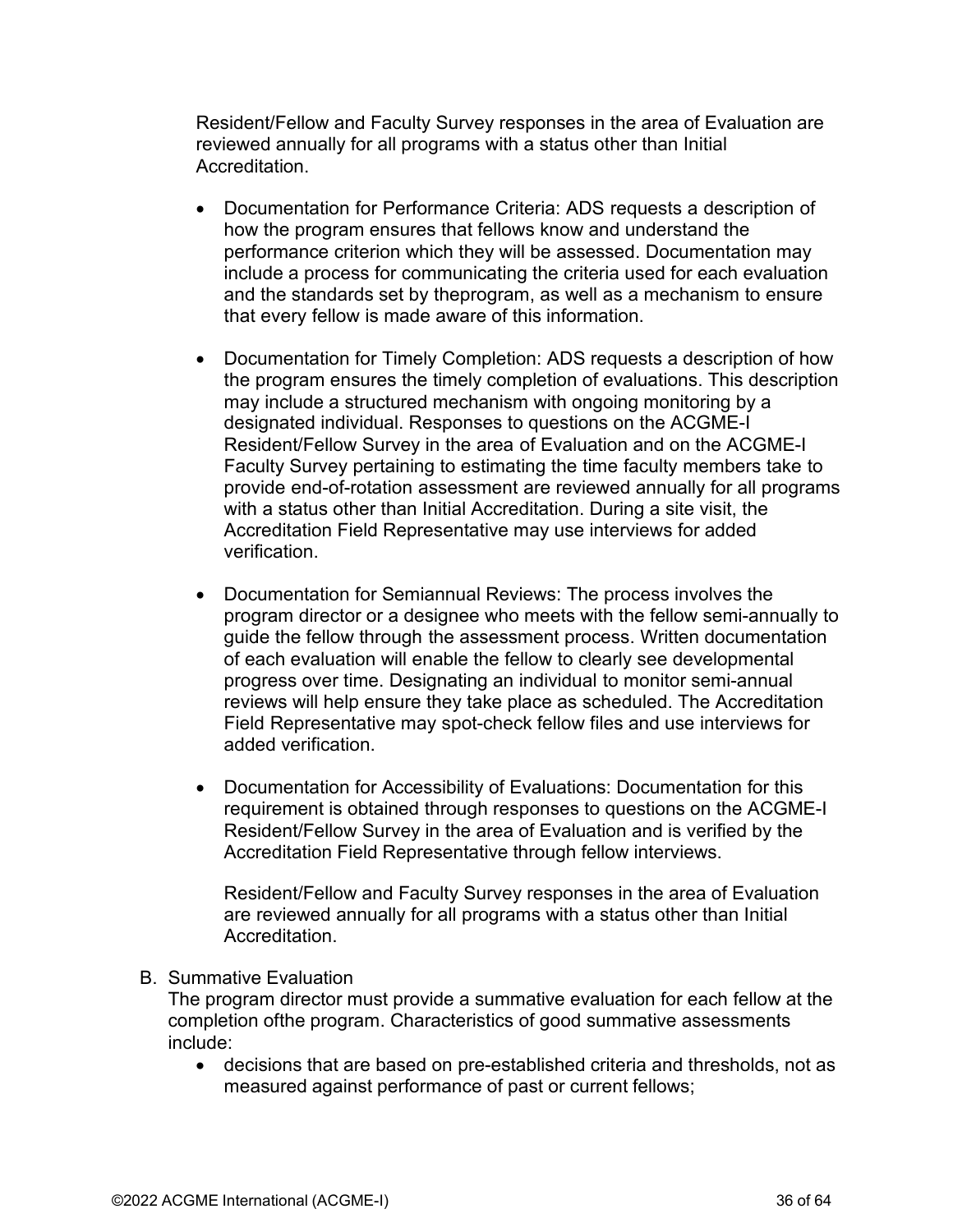- decisions that are based on current performance, not on formative assessments,which capture the process of developing abilities;
- informing fellows that an assessment is for summative rather than formative purposes; and,
- written summative evaluation that is discussed with the fellow and is available forthe fellow's review.

If the country's physician certification regulations allow a fellow to become a subspecialist following completion of the ACGME-I-accredited program, the summative evaluation must include the statement that the program director verifiesthat the fellow is "competent to enter practice without supervision." If the country requires additional education or experience beyond completion of the ACGME-I- accredited program, then the summative evaluation must indicate the additional activities required for independent practice, such as an examination and/or additional year(s) of indirect supervision prior to receiving a license for independent practice.

If the program director does not feel comfortable signing such a statement for a fellow,that fellow should not be allowed to graduate, even if the specified time for fellowship education has expired. Such a situation is less likely if ACGME-I requirements for evaluation have been systematically and fully implemented. Problems will have been identified much earlier, opportunities for remediation provided, and dismissal decisions considered well before the end of fellowship education. Both the end-of-program summative evaluation and the end-of-program verification statement for all graduates should be retained in perpetuity in a site that conforms to reasonable document security standards. To ensure that the institution can demonstrate appropriate due process for dismissed fellows, the program director should seek the direction of the DIO on which documents to keep for dismissed fellows.

• Documentation for Summative Evaluation: For programs seeking Continued Accreditation, copies of the summative evaluations for the most recent year's graduates must be available to the Accreditation Field Representative, who will review these evaluations to determine if the program is in compliance with the requirements. In addition, the Accreditation Field Representative will interview fellows to verify ACGME-I Resident/Fellow Survey responses concerning availability of current and previous evaluations.

For program applications, a blank copy of the summative evaluation of fellows, documenting performance during the final period of education and, if applicable, verify that a fellow has demonstrated sufficient competence to enter practice without direct supervision, must be uploaded into ADS.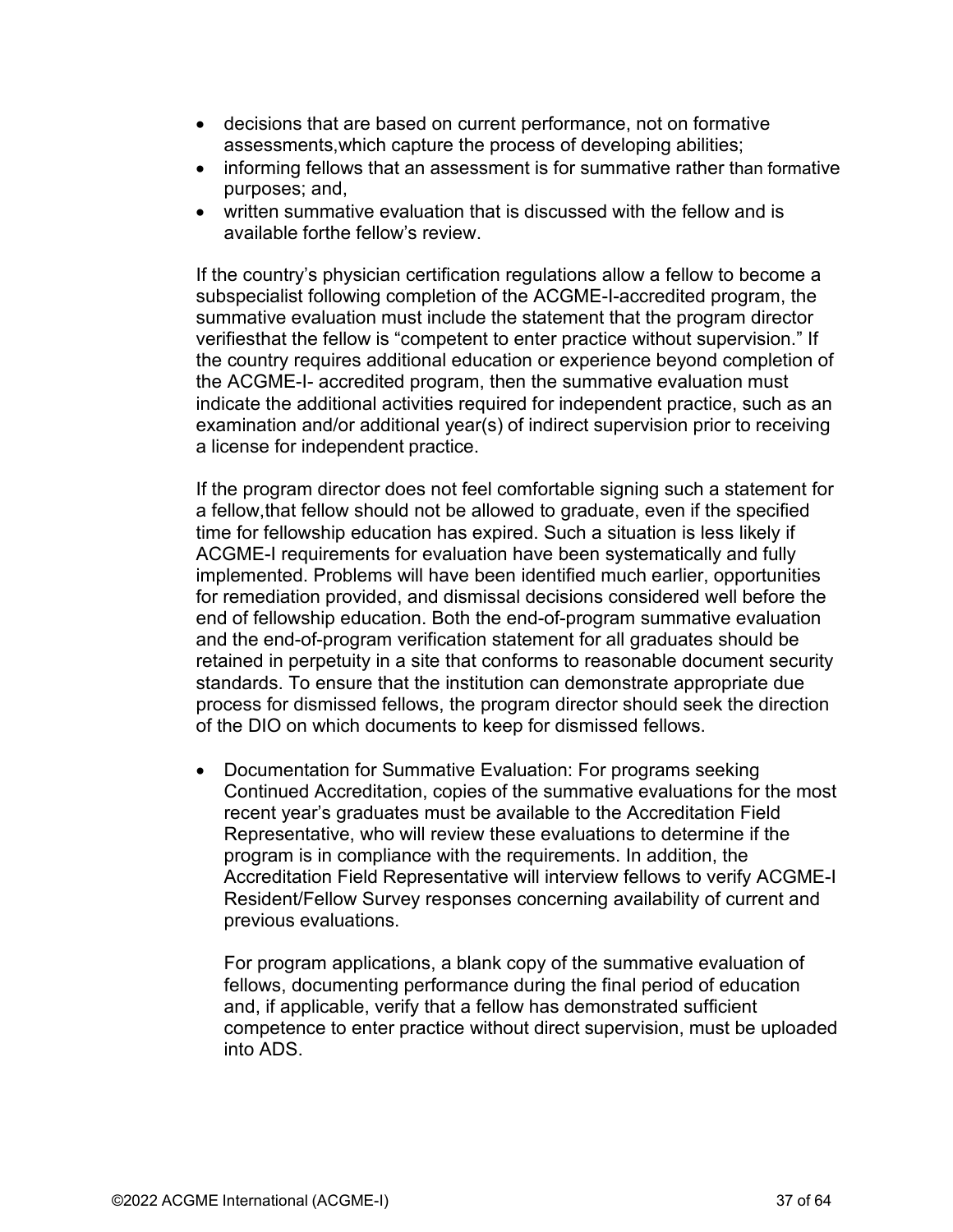#### <span id="page-37-0"></span>**V. Evaluation**

#### **B. Clinical Competency Committee**

#### **Foundational Requirements:**

- 1. Programs must provide fellows' objective performance evaluations based on the ACGME-I Competencies and regular evaluation of Milestones. [Requirement V.B.1.]
- 2. The program director must appoint a Clinical Competency Committee (CCC) to review performance evaluations for each fellow. [Requirement V.B.2.]
- 3. The CCC must: [Requirement V.B.3.]
	- a) be composed of at least three program faculty members, at least one of whom is a core faculty member;
	- b) have a written description of its responsibilities, including its responsibility to the Sponsoring Institution and the program director; and,
	- c) participate actively in:
		- (1) reviewing all fellow evaluations by all evaluators, Case Logs, the Milestones, incident reports, and other data semi-annually; and,
		- (2) making recommendations to the program director for fellow progress, including
			- promotion, remediation, corrective actions or dismissal.
	- d) The findings of the CCC and program director must be shared with each fellow on at least asemi-annual basis. [Requirement V.B.3.d)]

#### <span id="page-37-1"></span>**Definition of Terms:**

**Clinical Competency Committee (CCC) –** a required body comprising three or more members of the active teaching faculty that is advisory to the program director and reviews the progress of fellows in a program.

**Milestones –** a set of developmental performance expectations in each of the six ACGME-I Core Competencies that provides a framework for a required periodic assessment of a fellow. The Milestones guide the judgement of the program and faculty members evaluating the fellows. They are not the totality of a specialty, a complete assessment of all knowledge, skills, and attitudes or a complete overall determination of a fellow's abilities. Rather, the Milestones are a tool to provide an interim identification of progress in competency areas toward that necessary for unsupervised practice.

#### <span id="page-37-2"></span>**Explanation:**

The primary purposes of the CCC, which is composed of members of the program's core teaching faculty and other key personnel, is to review all the various evaluations of the fellows, to judge each fellow's current development in the six ACGME-I Core Competencydomains, and to make recommendations to the program director based on the fellows' progress, including regarding promotion, remediation, and dismissal. The CCC's responsibilities and evaluation criteria must be documented and be consistent.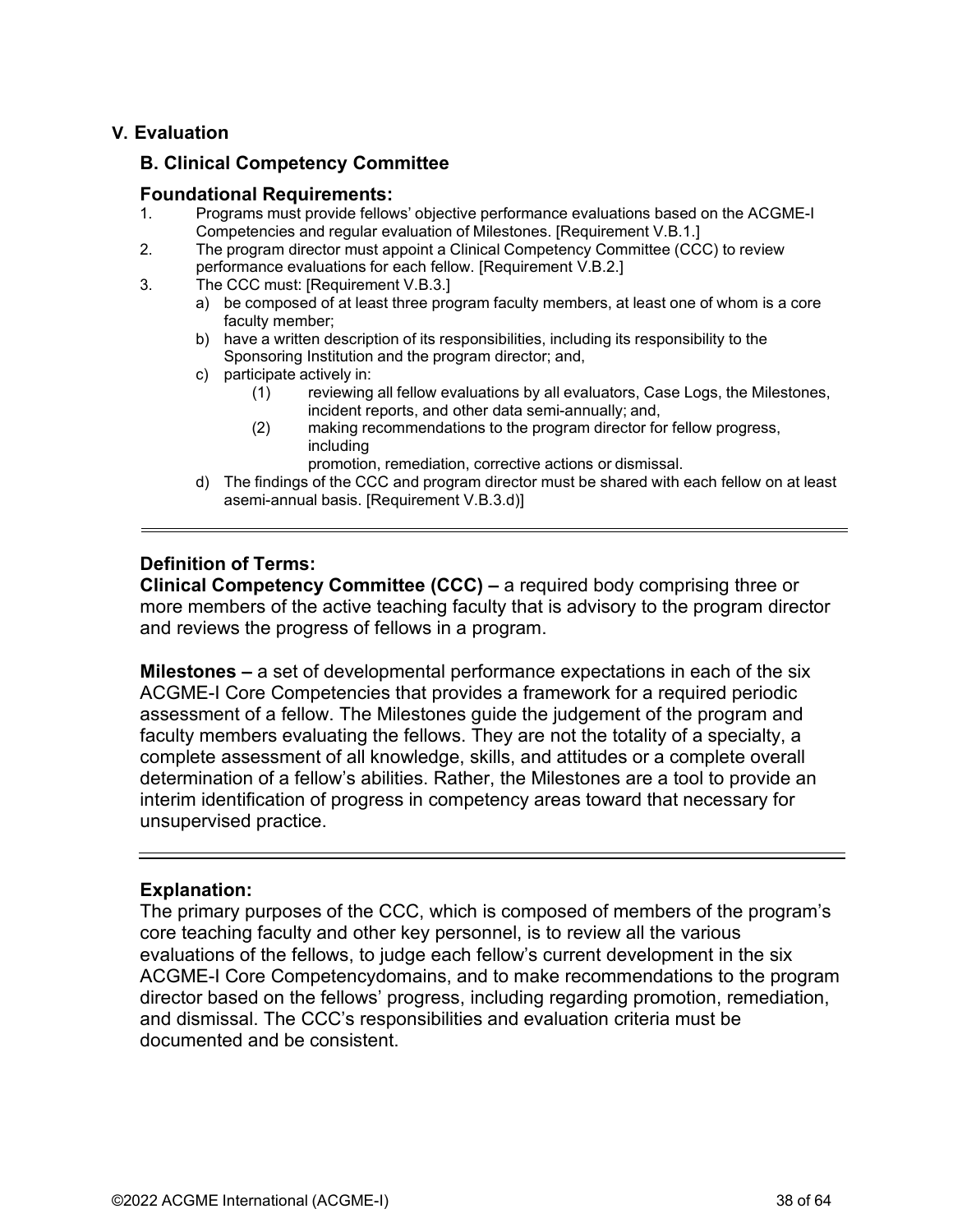The program director must appoint the CCC; however, the program director may or may not be a member of the CCC. The intent of the requirements is to permit flexibility so each program can decide the best structure for its own circumstances. A program should consider its program director's other roles as fellow advocate, advisor, and confidante; the impact of the program director's presence on the other CCC members' discussions and decisions; the size of the program faculty; and other program-relevant factors. The program director has final responsibility for fellow evaluation and promotion decisions.

The CCC may include more than the physician faculty members, such as other physicians and non-physicians who teach and evaluate the program's fellows. There may be additional members of the CCC. Chief residents who have completed a core residency program in their specialty may also serve on the CCC.

- Documentation for CCC: For initial program applications, the following information will be requested in the Accreditation Data System (ADS):
	- $\triangleright$  list of CCC members and their role in the program
	- $\triangleright$  the process used by the CCC to complete semiannual and summative evaluations

Programs seeking Continued Accreditation will be asked to list the members of the CCC and should also have samples of program evaluations and written resident improvement or remediation plans available for review at the time of the accreditation site visit. The ACGME-I Resident/Fellow Survey asks questions about feedback and the Accreditation Field Representative will validate responses during on-site interviews with residents.

Resident/Fellow and Faculty Survey responses in the area of Evaluation are reviewed annually for all programs with a status other than Initial **Accreditation**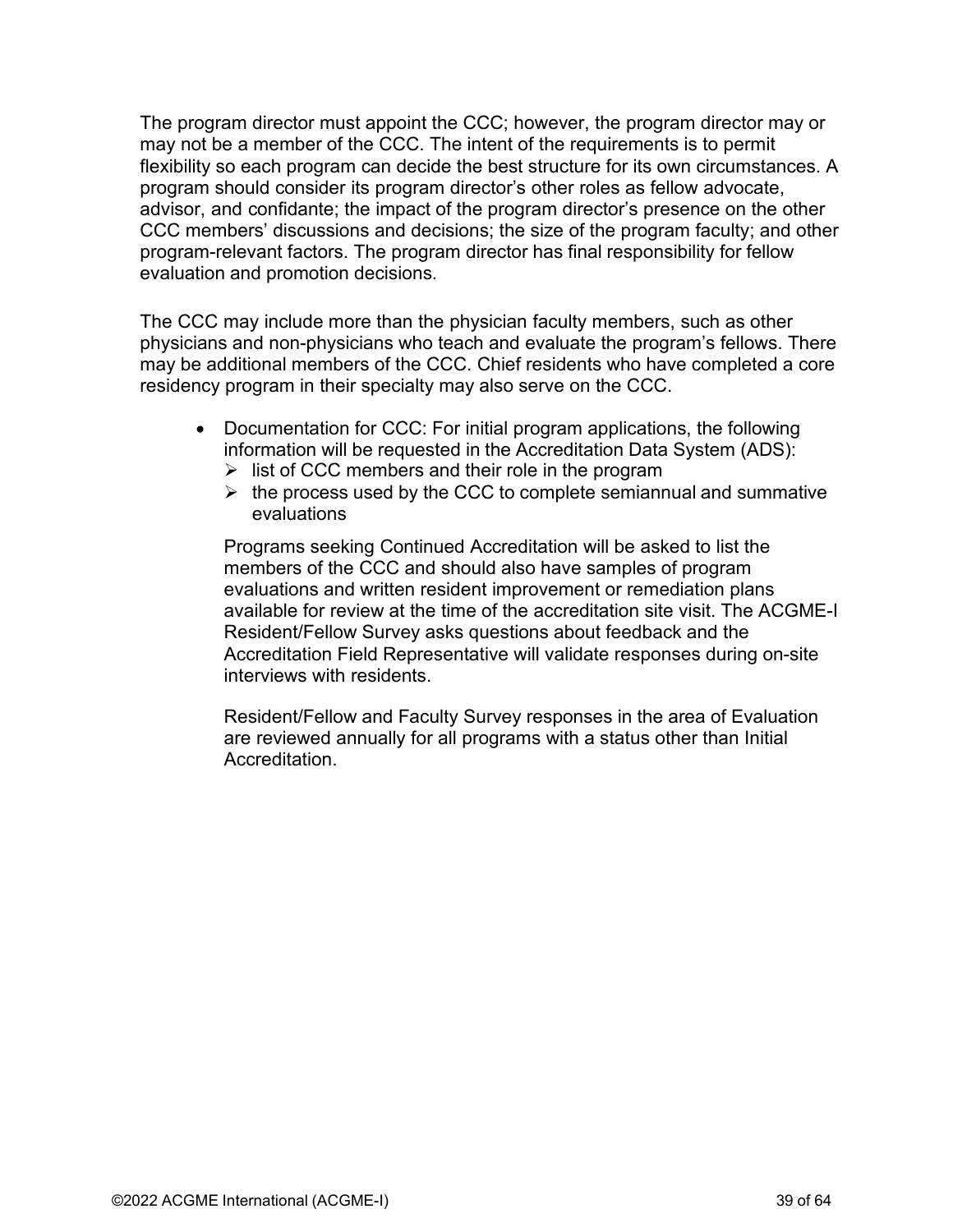#### <span id="page-39-0"></span>**V. Evaluation**

#### **C. Faculty Evaluation**

#### **Foundational Requirements:**

- 1. The program must evaluate faculty member performance as it related to the educational program atleast once a year. [Requirement V.C.1.]
	- a) These evaluations should include a review of each faculty member's clinical teaching abilities,commitment to the educational program, participation in faculty development related to the individual's skills as an educator, clinical knowledge, professionalism, and scholarly activities.[Requirement V.C.1.a)]
- 2. The evaluation of faculty members must include the confidential evaluations written by the fellowseach year. [Requirement V.C.2.]

#### <span id="page-39-1"></span>**Explanation:**

Faculty members should be evaluated based on their role in fellow education, includingclinical care; teaching and research in aspects such as clinical productivity; review of patient outcomes; or peer review of scholarly activity. Sometimes, the program directormay need to work with others to determine the effectiveness of faculty members' performance with regard to their role in the educational program. The process should reflect the local environment and identify the necessary information.

Programs or the clinical department may have a written plan for how teaching faculty members are evaluated annually. The faculty evaluation plan may include: who evaluatesfaculty members; when evaluations take place; evaluation form(s) used (paper or electronic); methods for distributing forms and collecting and analyzing completed forms; methods to ensure a high rate of return for completed evaluations; timing and format for providing feedback to faculty members based on evaluation data; and methods to review and improve the evaluation plan. As with any evaluation system, evaluators, including fellows, need to be educated about the performance criteria and expected standards of performance.

Assessment of the members of the faculty is an important part of improving the teaching program. Feedback to the faculty members is important to help individual faculty members measure and increase their contribution to the mission of the program and improve their individual effectiveness as teachers. It is suggested that assessment include research and scholarly activity, their clinical work, as well as their educational activities. This specific requirement for written and confidential evaluations of faculty members is intended to collect the most honest feedback from the fellows, which requiresminimizing any possibility for fear of retaliation or intimidation of the fellows as a result of comments made.

Fellows should be asked to evaluate only those areas about which they have direct knowledge and information on which to judge quality. For example, fellows can accurately report their perceptions of a faculty member's clinical teaching abilities, commitment to the educational program, clinical knowledge, and professionalism.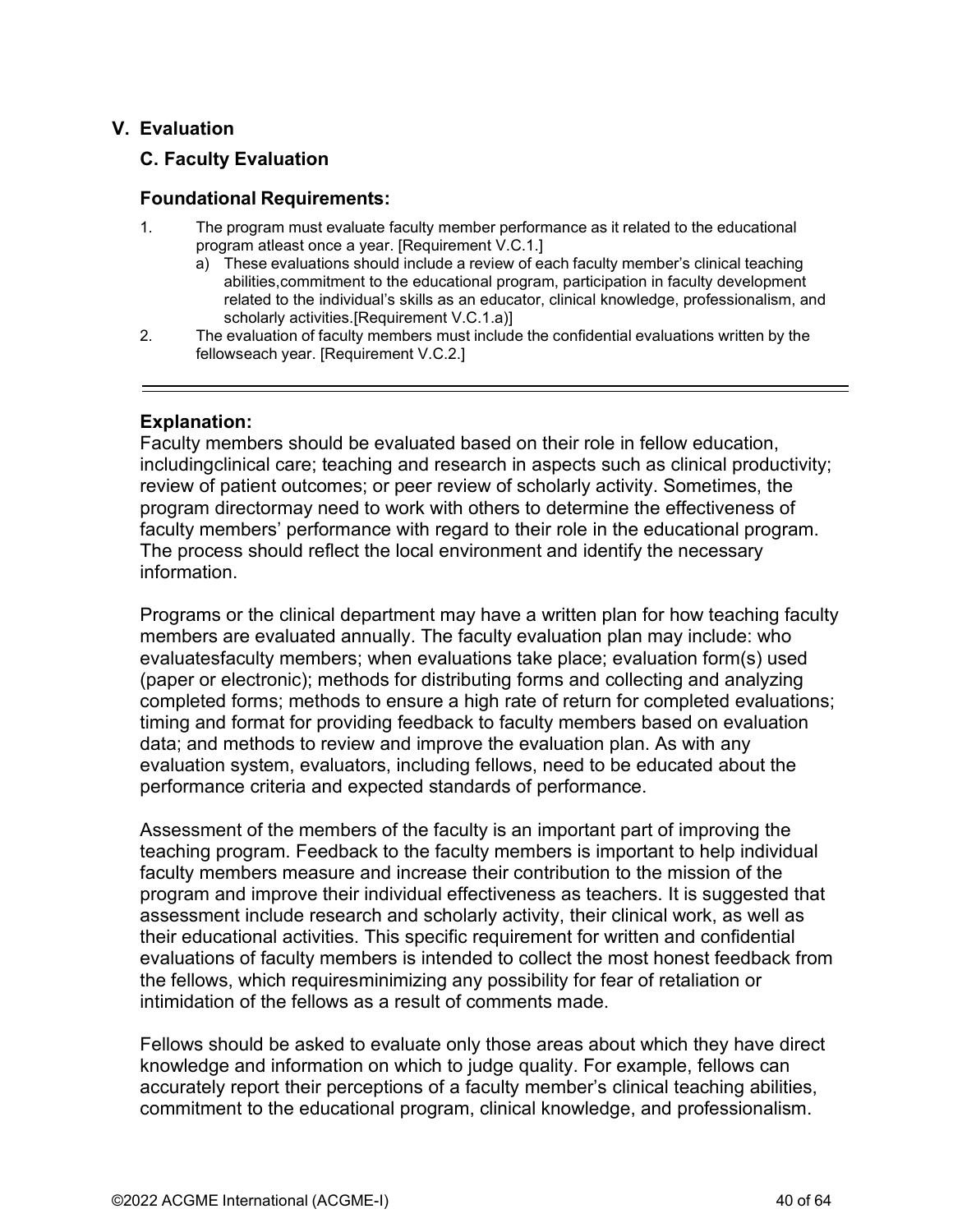They would have direct knowledge of the quality of a faculty member's scholarly activity related to research only if they were working with that faculty member on a research project. Otherwise, their evaluation of scholarly activity would be based on indirect knowledge.

• Documentation for Faculty Evaluation: Programs seeking Continued Accreditation are asked to have written confidential evaluations of faculty members by the fellows available for review during the accreditation site visit. The Accreditation Field Representative will also verify that the Program Evaluation Committee is using faculty member evaluations in its annual review of the program. Examples of forms to be used for confidential faculty member evaluations must be available for the Accreditation Field Representative to review for new program applications.

#### A. Faculty Development

Faculty development related to faculty members' role as a teacher and mentor can be accomplished in a number of ways. Time could be set aside during faculty meetings to discuss topics such as the assessment tools and methods for using them effectively, and how best to distribute and collect completed evaluations in a timely manner. Faculty members could view online resources available on ACGME-I's online learning portal, [Explore.](https://dl.acgme.org/acgme-international) Discussion of videos reviewed could be done online or during a faculty meeting. Development can also be accomplished at the institutional level, particularly for universal topics such as dealing with difficult fellows or encouraging and mentoring fellows' scholarly projects.

• Documentation for Faculty Development: All programs are asked to list the areas in which program faculty participated in faculty development activities. For programs seeking Continued Accreditation, the Accreditation Field Representative will request to see a listing of faculty development activities and those faculty members who attended them.

#### B. Confidentiality of Evaluations

The International Subspecialty Foundational Program Requirements specify that there must be a confidential evaluation of faculty member performance. It is important to note that confidential evaluations do not necessarily have to be anonymous. For an evaluation to be anonymous, the evaluator is not known by anyone, offering a higher level of security. Frequently, the anonymous evaluation is mixed with other evaluations done by others so that it is impossible to guess the individual source.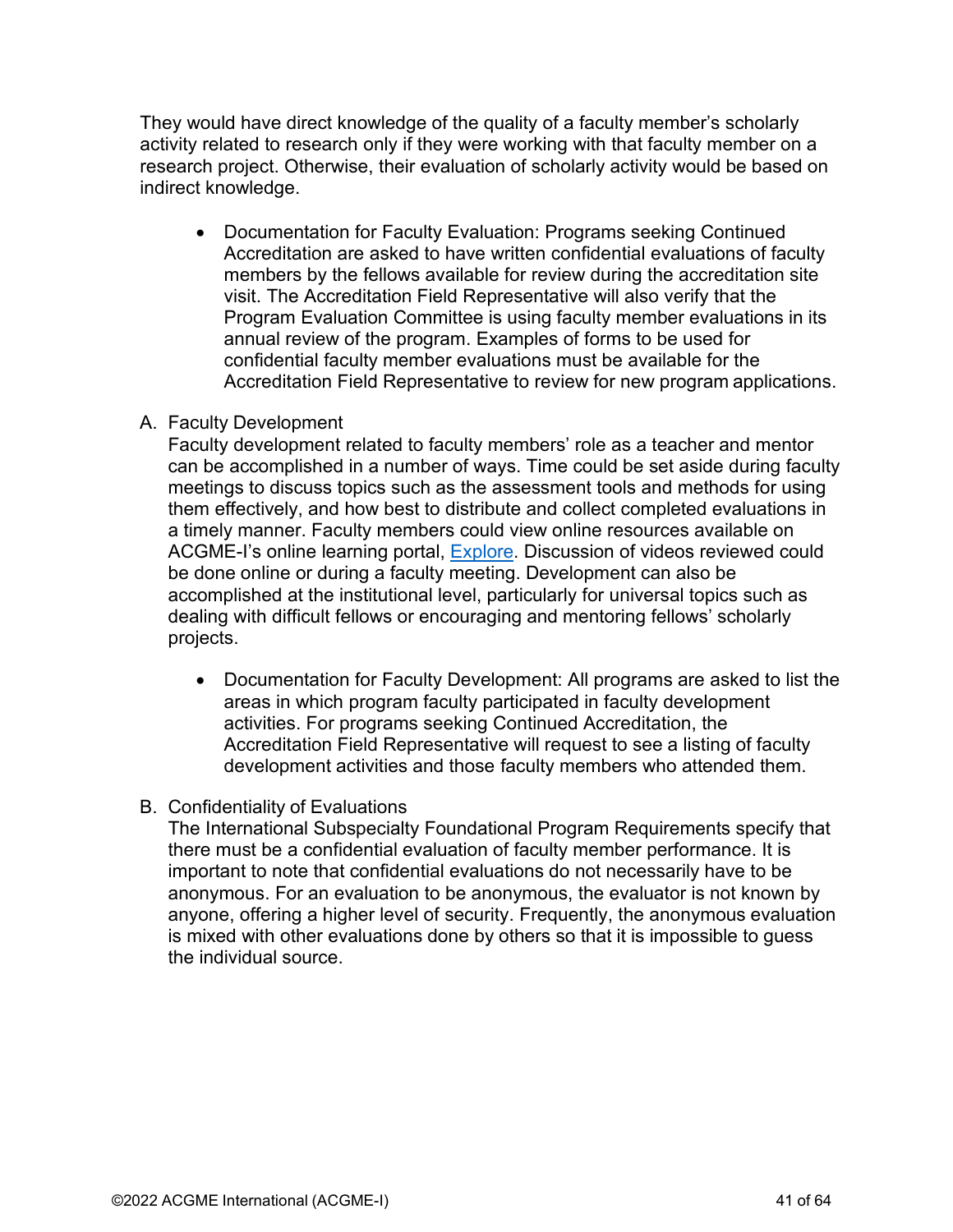Although not required, the advantage of an anonymous evaluation is that it is the most reassuring to the fellow. Anonymous evaluations may be accomplished by collecting them via a system that does not identify an individual fellow. Because it might be possible for faculty members to guess the identity by timing when the evaluation appears, the individual comments might be collected throughout the year and batched feedback might be best given at the end of the year. For very small programs, the feedback may need to be collected over two years to accumulate a larger group of evaluations.

For a confidential evaluation, the reviewer is not known by the individual being evaluated, but the identity of the evaluator might be known by someone such as the program director or department chair. Confidential faculty evaluations are a critical piece of information to help improve the program, but are a challenge for small programs.

Confidential evaluations only work if the fellows trust their identity will be kept secret. This requires they have a high degree of trust in the individual who knows their identity. The trusted individual may be the program coordinator who is collecting the evaluations. The coordinator often has an informal relationship with the fellows, which is seen as friendlier or less threatening than the program director. However, the program coordinator must never be allowed to be intimidated by the program director or a faculty member to reveal an evaluating fellow's identity. The trusted individual may also be the program director or department chair who oversees the faculty member. However, they may be intimidating to a fellow because of their supervisory relationship. In this instance, the trusted individual must be someone else, particularly when the fellow is evaluating the program director or the department chair. Another scenario has the trusted individual being someone outside of the program, such as the DIO or an individual who reports to a different department.

Confidentiality is at risk when the written evaluation contains details that might identify a specific patient or case or resident interaction that the faculty member can recall and attribute to the specific individual resident. Fellows should be instructed to be general enough to preclude that level of detail. However, being too general may cause the feedback to lose its effectiveness as a quality improvement tool.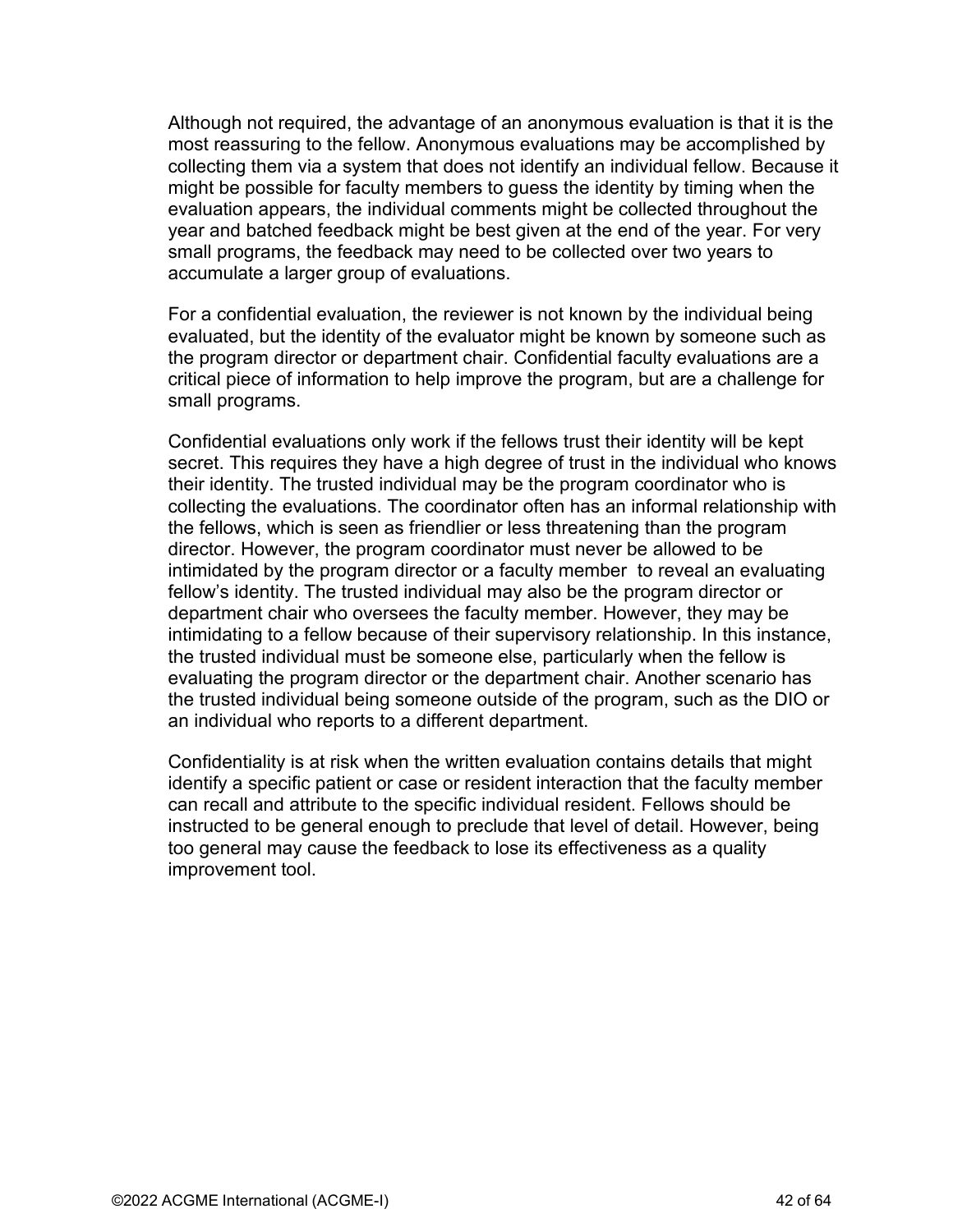#### <span id="page-42-0"></span>**V. Evaluation**

#### **D. Program Evaluation and Improvement**

#### **E. Program Evaluation Committee**

#### **Foundational Requirements:**

Program Evaluation and Improvement

- 1. The program must document formal, systematic evaluation of the curriculum at least once per yearthat is based on the program's stated mission and aims and that monitors and tracks each of the following areas: [Requirement V.D.1.]
	- a) fellow performance, including Milestones evaluations;
	- b) faculty development;
	- c) graduate performance, including performance of program graduates taking the certificationexamination; and,
	- d) program quality;
		- (1) fellows and faculty members must have the opportunity to evaluate the programconfidentially and in writing at a minimum of once per year; and,
		- (2) The program must use the results of fellows' and faculty members assessments ofthe program together with other program evaluation results to improve the program
	- e) measures of resident and faculty member well-being;
	- f) engagement in quality improvement and patient safety efforts; and,
	- g) scholarly activity of fellows and faculty members.
- 2. If deficiencies are found, the program should prepare a written plan of action to document initiativesto improve performance in the above listed areas, which should be reviewed and approved by the teaching faculty and documented in meeting minutes. [Requirement V.D.2.]
- 3. Programs that are reviewed annually as part of the Next Accreditation System-International (NAS-I), must complete a Self-Study prior to the program's accreditation site visit. [Requirement V.D.3.]
	- a) The Self-Study must include a longitudinal evaluation of the program and its learning environment using data from the following:
		- $(1)$  the annual reviews of the program; and,  $(2)$  an analysis of the program's strengths are
		- an analysis of the program's strengths and self-identified areas for improvement.
	- b) A summary of the Self-Study must be submitted to the DIO.

Program Evaluation Committee

- 1. The program director must appoint a Program Evaluation Committee (PEC) to evaluate the program. [Requirement V.E.1.]
- 2. The PEC must: [Requirement V.E.2.]
	- a) be composed of at least two program faculty members, at least one of whom is a core facultymember, and must include fellow representatives from different years of the educational program;
	- b) have a written description of its responsibilities including its responsibility to the SponsoringInstitution and to the program director; and,
	- c) participate actively in:
		- (1) planning, developing, implementing, and evaluating all significant activities of theprogram,
		- (2) developing competency-based curriculum goals and objectives;
		- (3) annually reviewing the program using evaluations from faculty members, fellowsand others;
		- (4) creating the Annual Program Evaluation document;
		- (5) reviewing the GMEC internal review of the residency program with recommendedaction plans; and,
		- (6) ensuring that areas of non-compliance with ACGME-I requirements are corrected.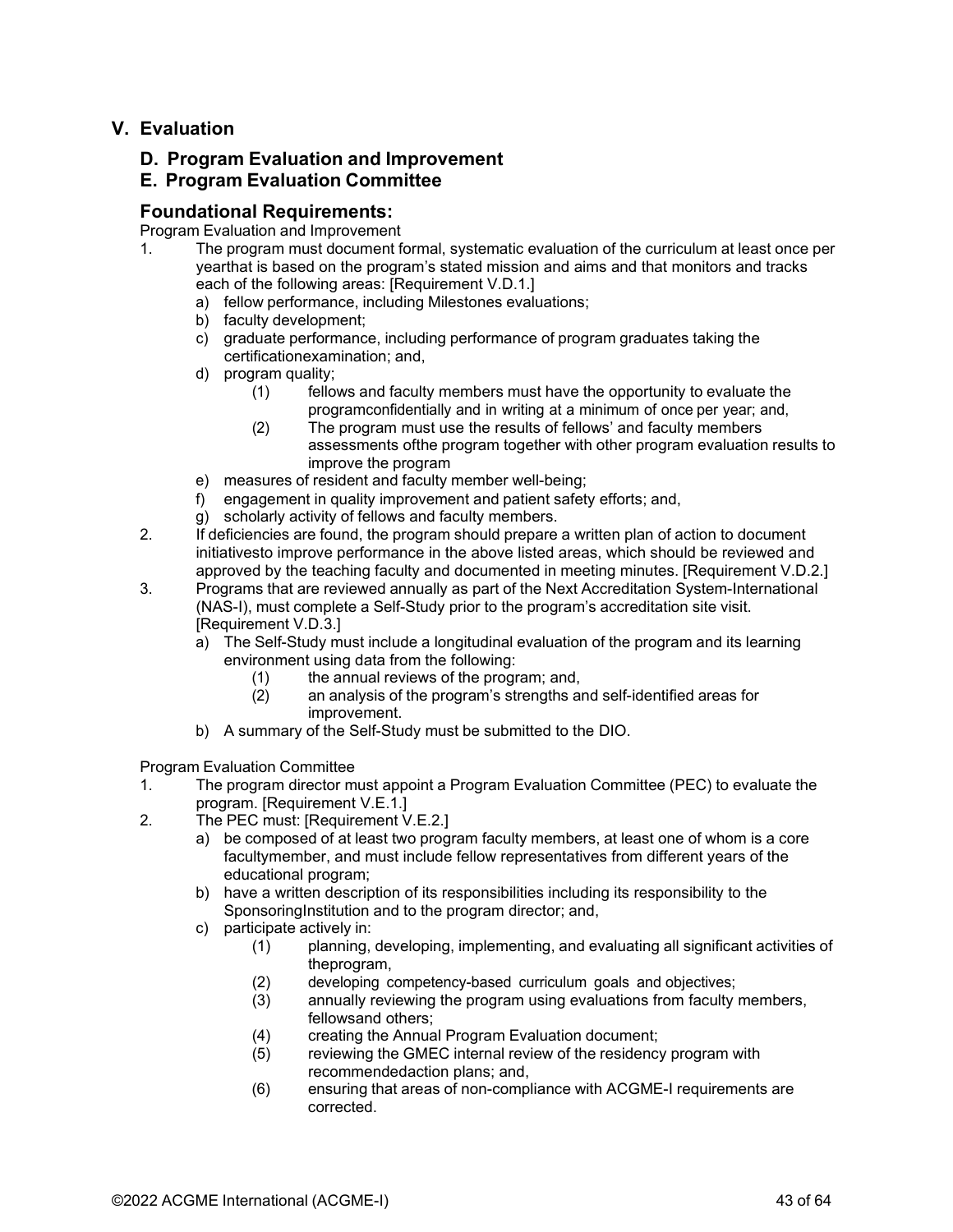#### <span id="page-43-0"></span>**Definition of Terms:**

**Next Accreditation System-International (NAS-I) –** All ACGME-I-accredited programs with a status other than Initial Accreditation are reviewed annually. This review of programs uses an annual assessment of processes and outcomes of education, and determination of substantial compliance with applicable requirements by reviewing information collected each year. Each program receives an annual accreditation decision,and citations are resolved or extended or new citations are given. Following the review, programs receive an annual Letter of Notification that outlines the program's accreditation status, approved fellow complement, citations, and areas for improvement.

**Self-Study –** An objective, comprehensive evaluation of a residency or fellowship program with the aim of improving it, conducted ahead of the scheduled accreditation sitevisit. Underlying the Self-Study is a longitudinal evaluation of the program and its learning environment, facilitated through sequential Annual Program Evaluations that focus on the required components, with an emphasis on program strengths and self- identified areas for improvement. Fellowships conduct their Self-Study at the same time as their associated core residency program using input from the core residency program.

**Well-being –** psychological, emotional, and physical health that allows physicians to retain the joy in medicine while managing their own real-life stresses.

#### <span id="page-43-1"></span>**Explanation:**

To achieve its mission and educate and train quality physicians, a program must evaluate its performance and plan for improvement as part of an Annual Program Evaluation. Performance of fellows and faculty members is a reflection of program quality.The program should set additional metrics that reflect the program's stated mission and aims.

The program director is expected to lead an ongoing effort to monitor and improve the quality and effectiveness of the program. A written plan for program evaluation and improvement will help to ensure that a systematic evaluation takes place annually, that aggregated results are used to identify what is working well and what needs to be improved, and that needed improvements are implemented. As part of a quality improvement cycle, it is also important for the program to annually evaluate the effectiveness of past initiatives and make adjustments as needed.

The following are examples of aggregated data to evaluate:

- 1. Fellow performance
	- Milestones assessments
	- Case and procedure logs
	- Fellow presentations/publications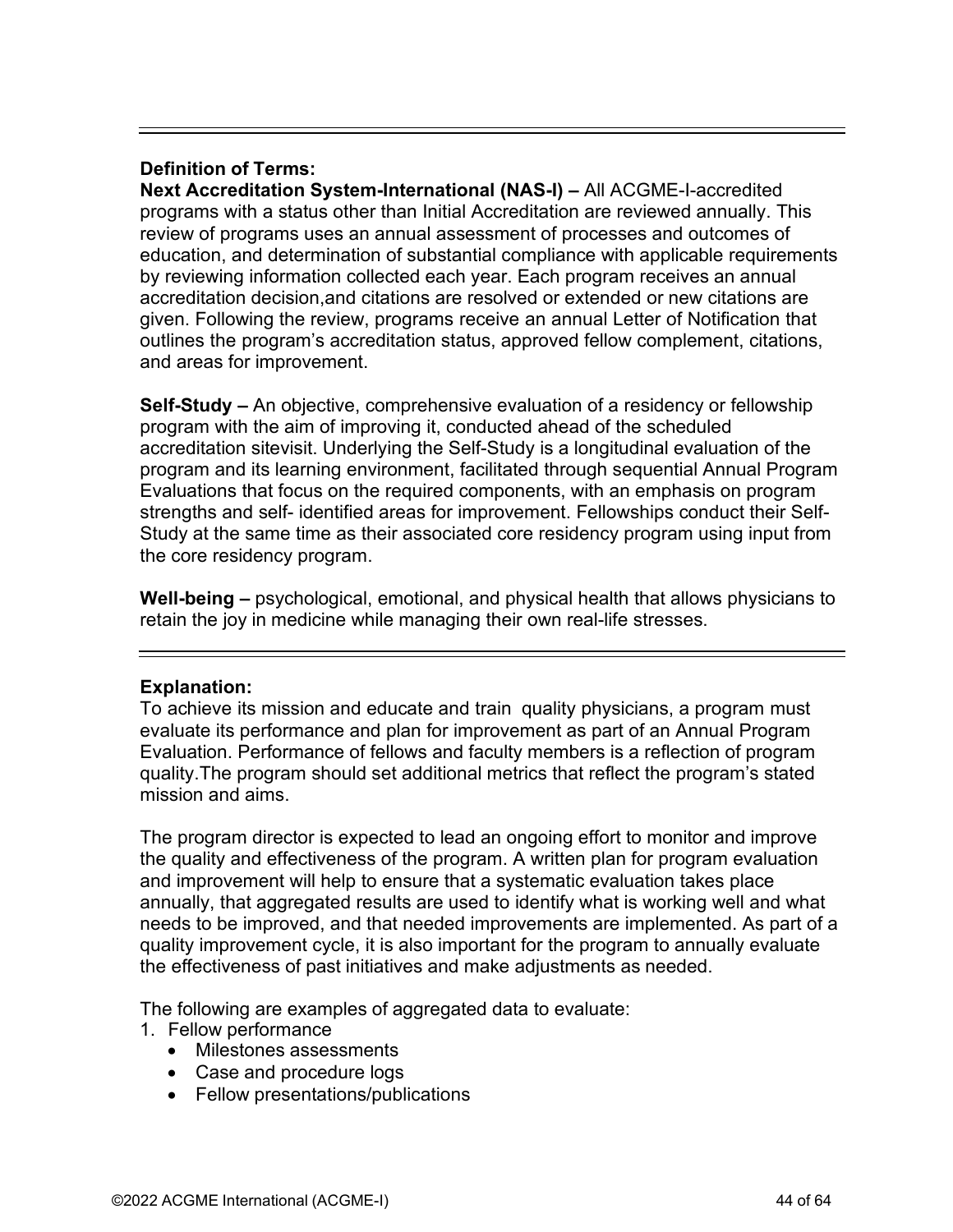#### 2. Faculty Development

Faculty member participation in faculty development activities should be monitored and recorded. Data may be collected by annual review of updated CVs or by a separate annual survey. Activities should, over time, include not only continuing medical education (CME)-type activities directed toward acquisition of clinical knowledge and skills, but also activities directed toward developing teaching abilities, professionalism, and abilities for incorporating practice-based learning and improvement, systems-based practice, and interpersonal and communication skills into practice and teaching. The types of activities could include both didactic (conferences, grand rounds, journal clubs, lecture-based CMEevents) and experiential (workshops, directed quality improvement projects, practice improvement self-study) experiences.

- 3. Graduate Performance
	- Results of performance on certification, intermediate, or advanced specialty examinations
	- Annual surveys of graduates. Typically, such surveys target physicians one year and five years after graduation. Forms used may be provided by the institution, developed locally, or adapted from the published literature (or unpublished but available online). Survey questions may inquire about such items as current professional activities of graduates, the patient characteristics of the graduates' practice, and perceptions on how wellprepared graduates feel as a result of the program.
	- Surveys of employers and/or practice sites (hospitals, clinics) of the graduates
- 4. Additional Metrics
	- ACGME-I well-being survey for fellows and faculty members. This validated survey is conducted annually at the time of the ACGME-I Resident/Fellow and Faculty Surveys.Aggregated data from the survey is available to program directors and DIOs only. Results are not available to the Review Committee-International and are not used for accreditation decisions.
	- Faculty member scholarly activity
	- A. Assessment of Program Quality

Annually, current fellows and faculty members must have the opportunity to evaluate the program. To ensure confidentiality, responses should be deidentified. An appropriate staff member (program coordinator, institutional quality improvement staffmember, Graduate Medical Education (GME) Office staff member, etc.) should collectcompleted written information, remove any identifiers, and collate responses. The program director and faculty members may then analyze and review the collated information.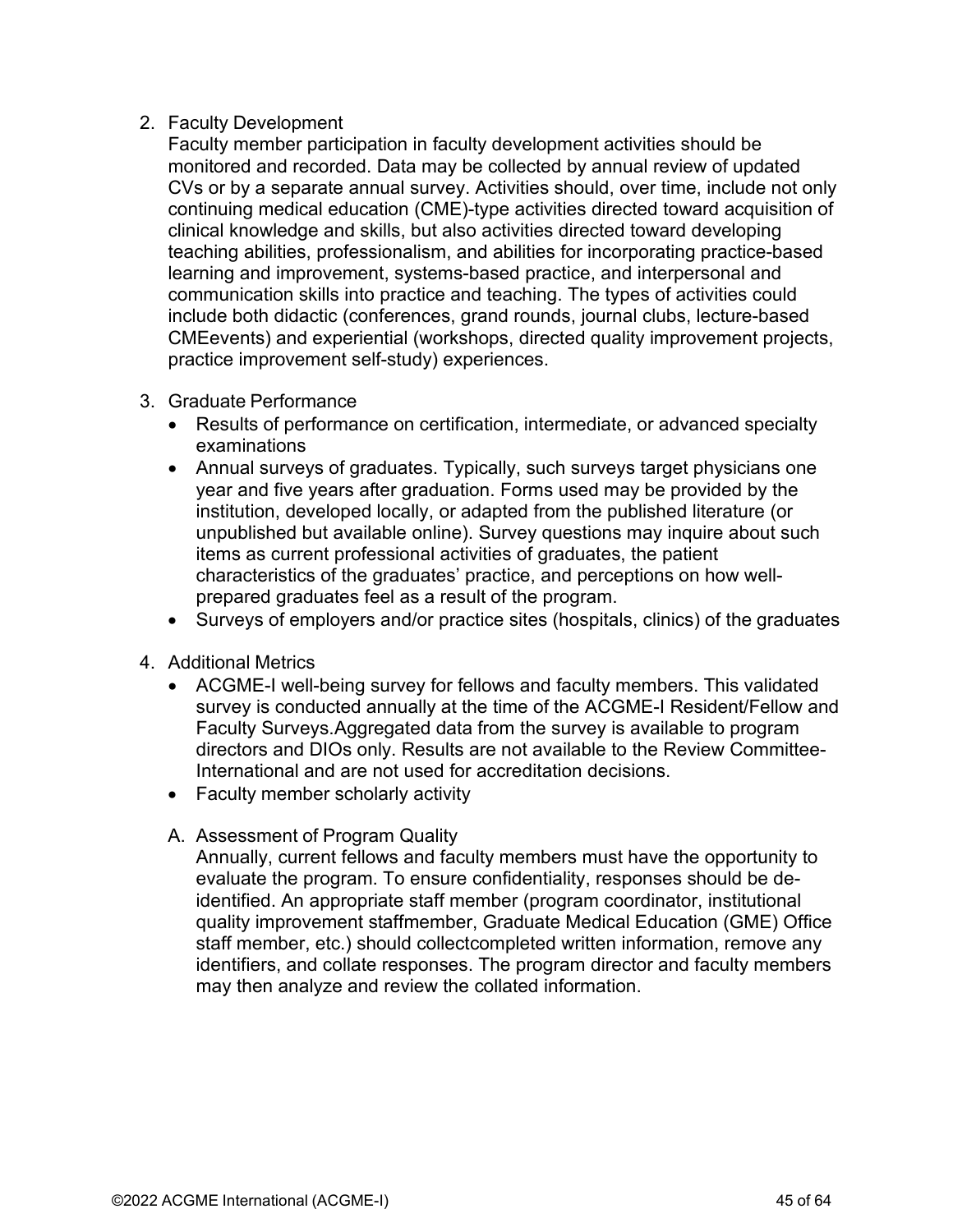Programs may have fellows complete confidential, written evaluations of rotations, specific assignments, or learning experiences as part of a targeted improvement plan.The fellows' confidential evaluations of the teaching faculty members may also be used as part of this evaluation. To ensure confidentiality of such evaluations in programs with a small number of fellows, the responses should be collected over a sufficient period of time to ensure the collated information contains responses from several fellows and cannot be linked to specific respondents. Some programs periodically evaluate other areas that impact program quality, including the fellow selection process, graduates' practice choices, the curriculum, assessment system (including selfassessment), remediation, and linking patient outcomes to fellow performance.

The de-identified data collected in these areas may be analyzed by the program director and selected faculty members and fellows if it is a large program, or by all if it is a small program. The PEC will then identify outstanding features of the program and areas that could be improved. A written plan of action for review/approval by the members of the teaching faculty should be developed for identified areas for improvement.

• Documentation for Program Evaluation and Improvement: For initial applications, ADS asks several questions about program evaluation and improvement that will help to demonstrate if the program is in compliance with these requirements, including requesting the names of the members of the PEC, and a description of the committee's processes in conducting the annual review.

For programs seeking Continued Accreditation, documentation of PEC meeting minutes and the written improvement action plan prepared after a review of the aggregated results of program evaluation information should be available for the Accreditation Field Representative to review during the accreditation site visit. This written action plan may be based on one or more outcome measure(s) and reflective of a Plan, Do, Study, Act (PDSA) cycle. The Accreditation Field Representative may use interviews for added verification.

Resident/Fellow and Faculty Survey results in the area of Evaluation are reviewed annually for all programs with a status other than Initial **Accreditation**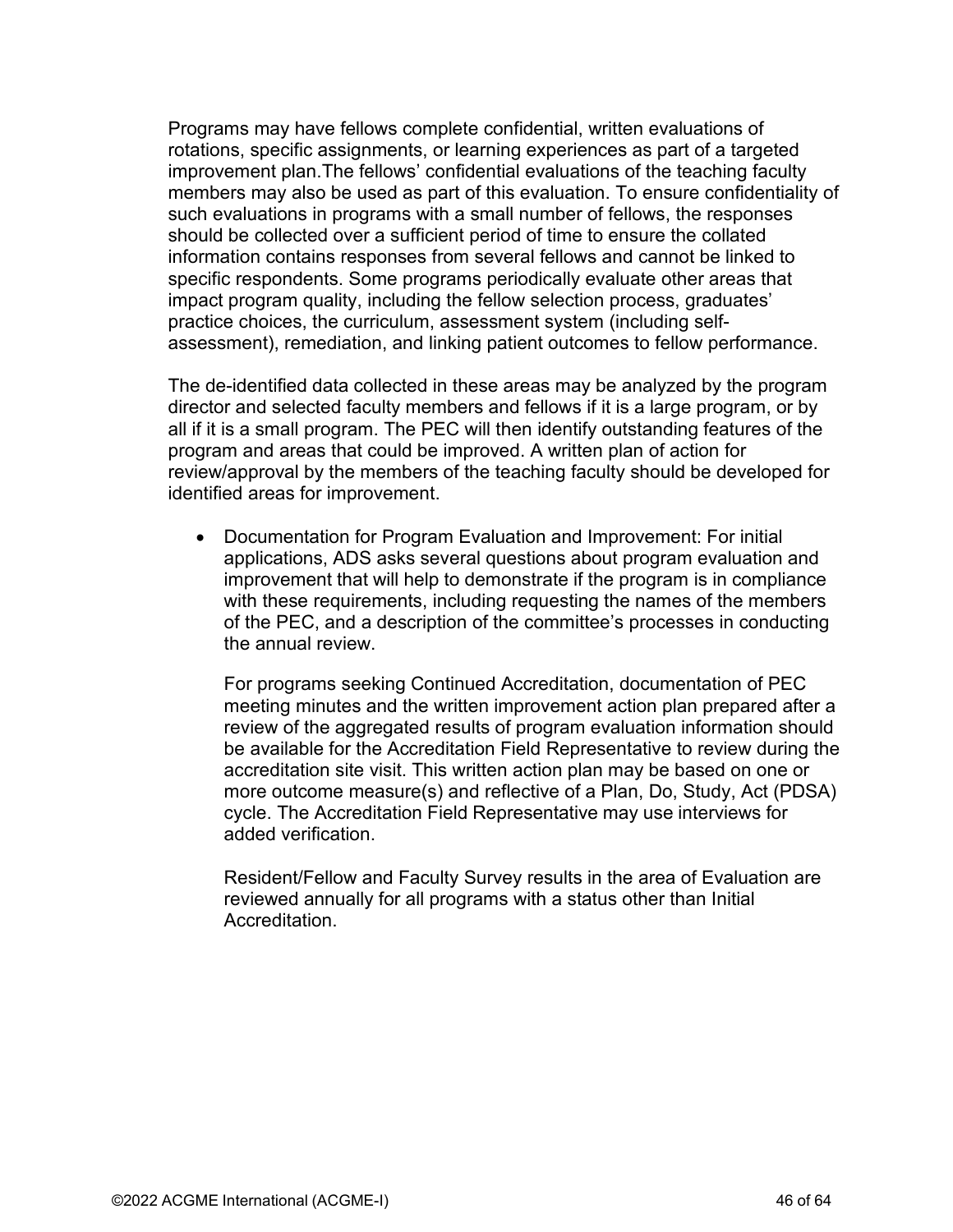B. The Self-Study

The goal of the Self-Study is for programs to conduct an objective and comprehensive evaluation of the educational program. Annual Program Evaluations are the key elements of this process. To provide context for the Self-Study, the following concepts must be considered:

- 1. that the program determine its aims; and,
- 2. that the program provides an assessment of the institutional, local, regional, and national environments relevant to the program that leads to opportunities and threats.

It is expected that development of the Self-Study includes program leadership, fellows, graduates, and others who interact closely with fellows. Citations, areas for improvement, and other information from ACGME-I, the Annual Program Evaluation,and other program or institutional data sources should be used.

Additional information, including the steps to completing a Self-Study, forms to use for data collection and reporting to ACGME-I are available on [www.acgme-i.org.](https://www.acgme-i.org/Institutions/Self-Study-and-the-Accreditation-Site-visit/)

C. The PEC

The primary purposes of the PEC are to annually review the program and to produce the Annual Program Evaluation. Data used will depend on the program's aims and evaluation plan. Institutional requirements for conducting the Annual Program Evaluation may be in place and programs are encouraged to contact their GME Officefor guidance.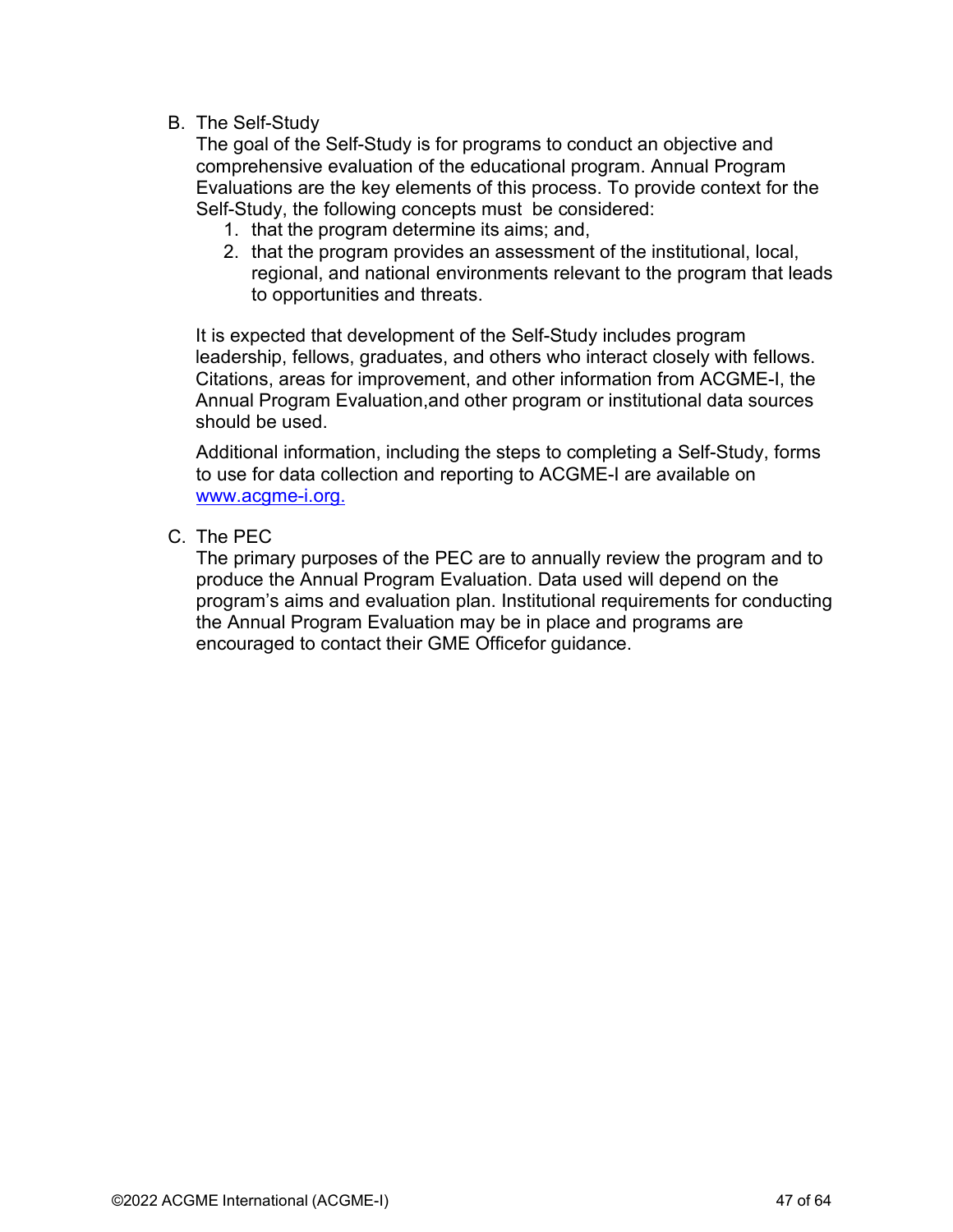#### **VI. The Learning and Working Environment**

#### **A. Principles**

#### **Foundational Requirements:**

- 1. The program must be committed to and be responsible for promoting patient safety and fellow well-being and to providing a supportive educational environment. [Requirement VI.A.1.]
- 2. The learning objectives of the program must not be compromised by excessive reliance on fellows to fulfill service obligations. [Requirement VI.A.2.]

#### <span id="page-47-0"></span>**Definitions:**

**Service obligations –** those duties which in most institutions are performed by nursing and allied health professionals, transport services, or clerical staff members. Examples ofsuch obligations include transport of patients from the wards or units for procedures elsewhere in the hospital; routine blood drawing for laboratory tests; routine monitoring ofpatients when off the ward; and clerical duties, such as scheduling. While it is understoodthat fellows may be expected to do any of these things on occasion when the need arises, these activities should not be performed by fellows routinely and must be kept to aminimum to optimize education.

#### <span id="page-47-1"></span>**Explanation:**

Fellowship education must occur in the context of a learning and working environmentthat emphasizes the following principles:

- Excellence in the safety and quality of care rendered to patients by fellows today
- Excellence in the safety and quality of care rendered to patients by today's fellows in their future practice
- Excellence in professionalism through faculty member modeling of:
	- the effacement of self-interest in a humanistic environment that supports the professional development of physicians
	- the joy of curiosity, problem-solving, intellectual rigor, and discovery
- Commitment to the well-being of the students, fellows, faculty members, and all members of the health care team

The primary goal of fellowship education is fellow learning through patient care experiences. Fellows are first and foremost learners. The program must ensure that thereare adequate opportunities for the patient care activities relevant to the subspecialty, while ensuring safe, high-quality care for patients. The learning environment must support development of abilities in a fellow-centered way with incremental responsibility and independence.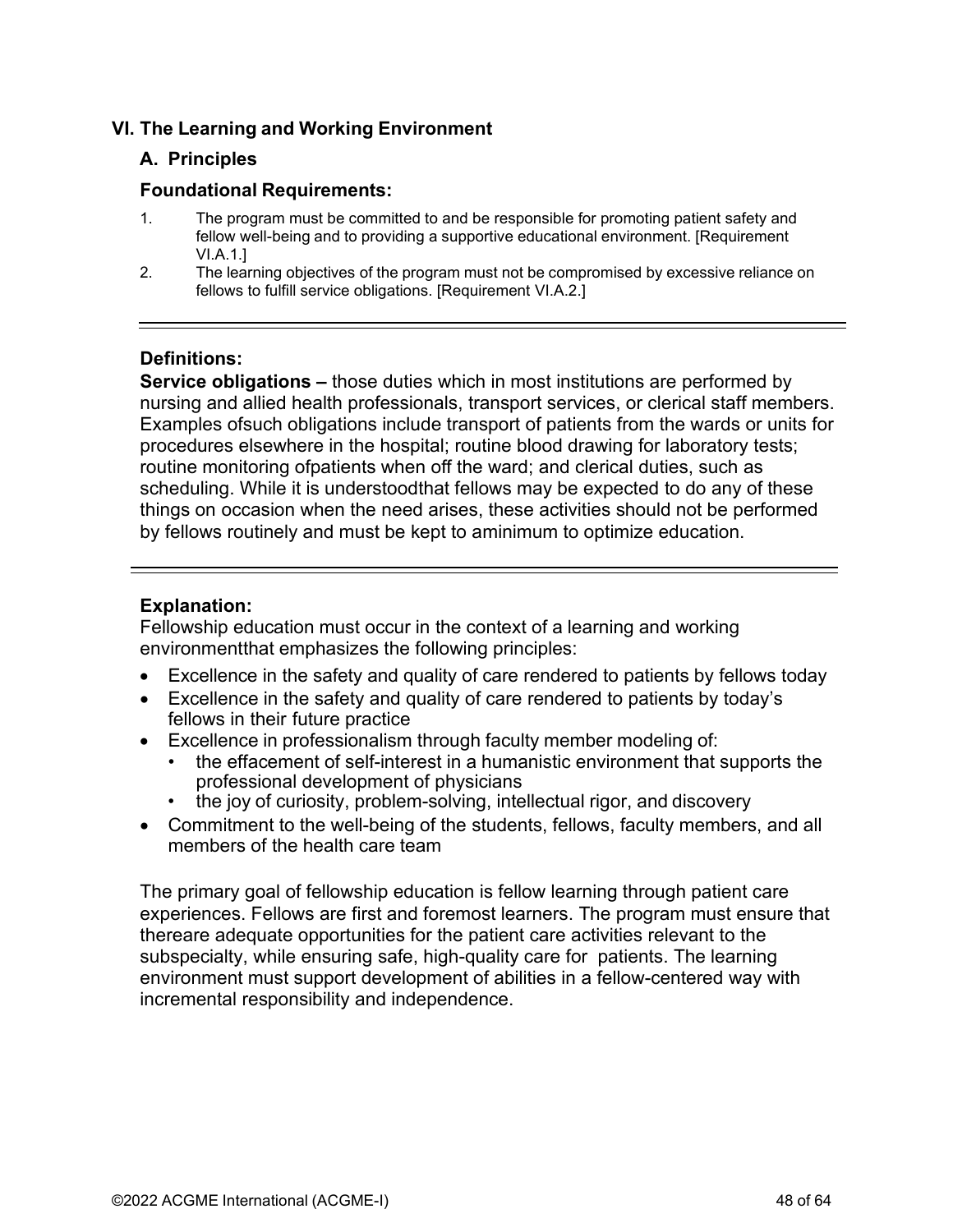The Sponsoring Institution is required to develop and implement written policies and procedures regarding fellow work hours to ensure compliance with the International Institutional, Foundational, and Advanced Specialty Requirements. The institution must provide a copy of its work hour policies and procedures as part of the ACGME-I institutional accreditation review process. These policies and procedures must cover fellow supervision, fatigue, work hours, and on-call activities. For all requirements related to duty hours, institutions or programs may set standards that are more restrictive than the ACGME-I International Foundational Requirements or Advanced Specialty Requirements.

Programs must have program-level policies on supervision and work hours. Programs are responsible for ensuring that all fellows and faculty members are familiar with the policies and procedures and for designing the fellow learning environment to enable these policies and procedures to be properly implemented. Fellows are responsible for adhering to the policies and procedures. Clear and frequent communication among institutional officials, program directors, faculty members, and fellows is essential for achieving these goals.

• Documentation for Learning Environment: Programs applying for ACGME-I accreditation will be asked in ADS to describe how they handle (or plan to handle) fellow complaints and concerns in a confidential or protected manner, and how they have (or plan to) minimize fellows' fear of intimidation or retaliation. ADS will also ask for a description of how the programs plan to ensure that fellow education is not adversely affected by heavy service obligations.

When applying for Continued Accreditation, the Accreditation Field Representative will review ACGME-I Resident/Fellow Survey responses to questions in the areas of Faculty and Resources, and responses on the ACGME-I Faculty Survey related to appropriate workload and program provisions for patient safety. Information will also be collected during onsiteinterviews with fellows and faculty members.

Resident/Fellow and Faculty Survey responses are reviewed annually for all programs with a status other than Initial Accreditation.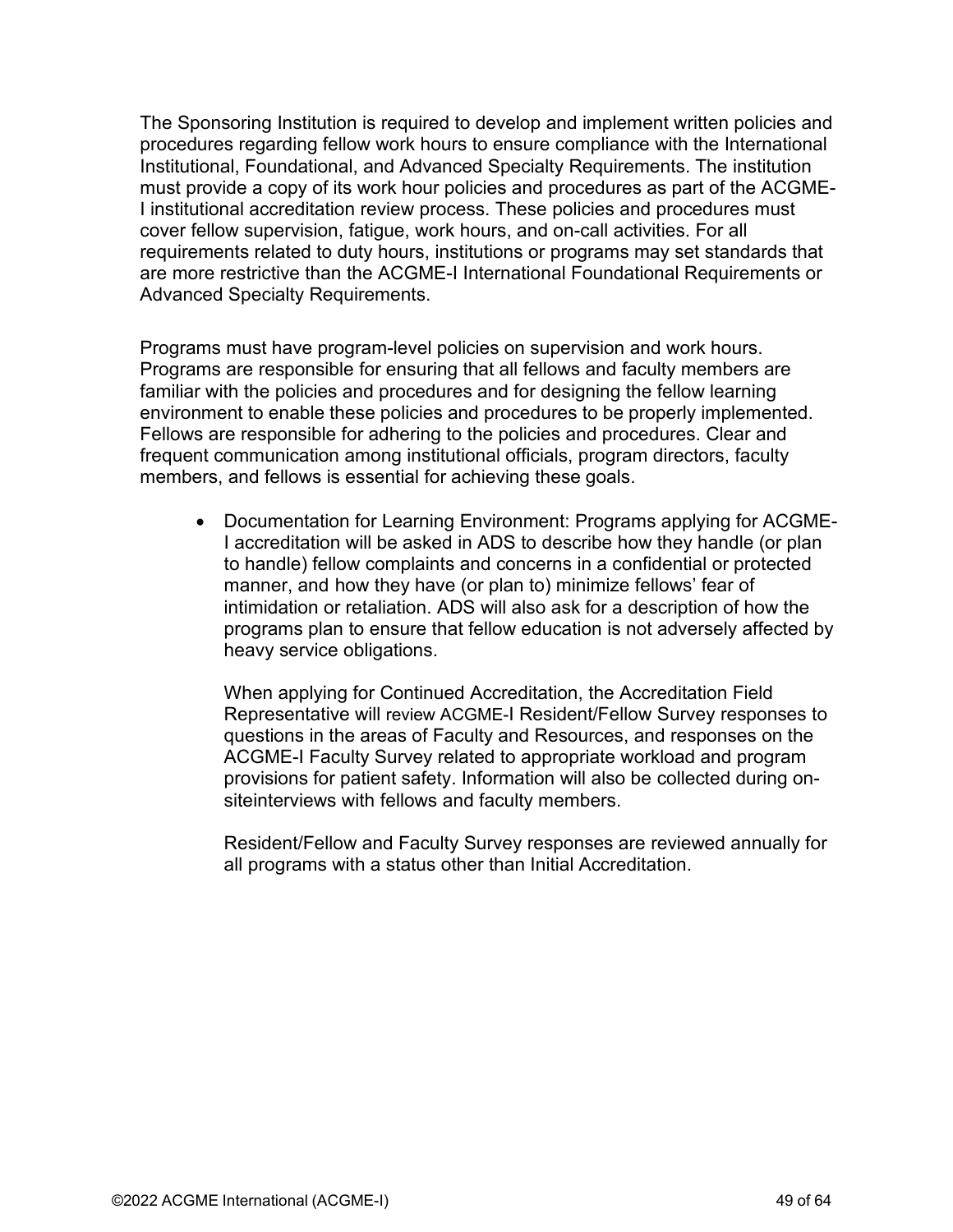#### <span id="page-49-0"></span>**VI. The Learning and Working Environment**

#### **B. Patient Safety**

#### **C. Quality Improvement**

#### **Foundational Requirements:**

Patient Safety<br>1. The pr

- The program and its faculty members and fellows must actively participate in patient safety systems and contribute to a culture of safety. [Requirement VI.B.1.]
- 2. The program must have a structure that promotes safe, interprofessional, team-based care. [Requirement VI.B.2.]
- 3. Education on patient safety [Requirement VI.B.3.]
	- a. Programs must provide formal educational activities that promote patient safety-related goals, tools, techniques.
	- b. Residents, fellows, faculty members, and other clinical staff members must know their responsibilities in reporting patient safety events at the clinical site; and know how to reportpatient safety events, including near misses, at the clinical site.

Quality Improvement

- 1. Fellows must receive training and experience and participate in quality improvement processes,including an understanding of health care disparities. [Requirement VI.C.1.]
- 2. Fellows must have the opportunity to participate in interprofessional quality improvement activities. [Requirement VI.C.2.]

#### <span id="page-49-1"></span>**Definition of Terms:**

**Interprofessional team –** The physicians and other health care professionals, including case workers, dietitians, nurses, pharmacists, physical therapists, etc., as appropriate, assigned to the delivery of care for an individual patient.

**Near miss –** An event or situation that did not produce patient injury, but only because of chance.

**Patient safety event –** An adverse event, near miss, or other event resulting from unsafe conditions in the clinical care setting.

#### <span id="page-49-2"></span>**Explanation:**

All physicians share responsibility for promoting patient safety and enhancing quality of patient care. Graduate medical education must prepare fellows to provide the highest level of clinical care with continuous focus on the safety, individual needs, and humanity of their patients. It is the right of each patient to be cared for by fellows who are appropriately supervised; possess the requisite knowledge, skills, and abilities; understand the limits of their knowledge and experience; and seek assistance as requiredto provide optimal patient care.

Optimal patient safety occurs in the setting of a coordinated interprofessional learning andworking environment. It is necessary for fellows and faculty members to consistently workin a well-coordinated manner with other health care professionals to achieve organizational patient safety goals.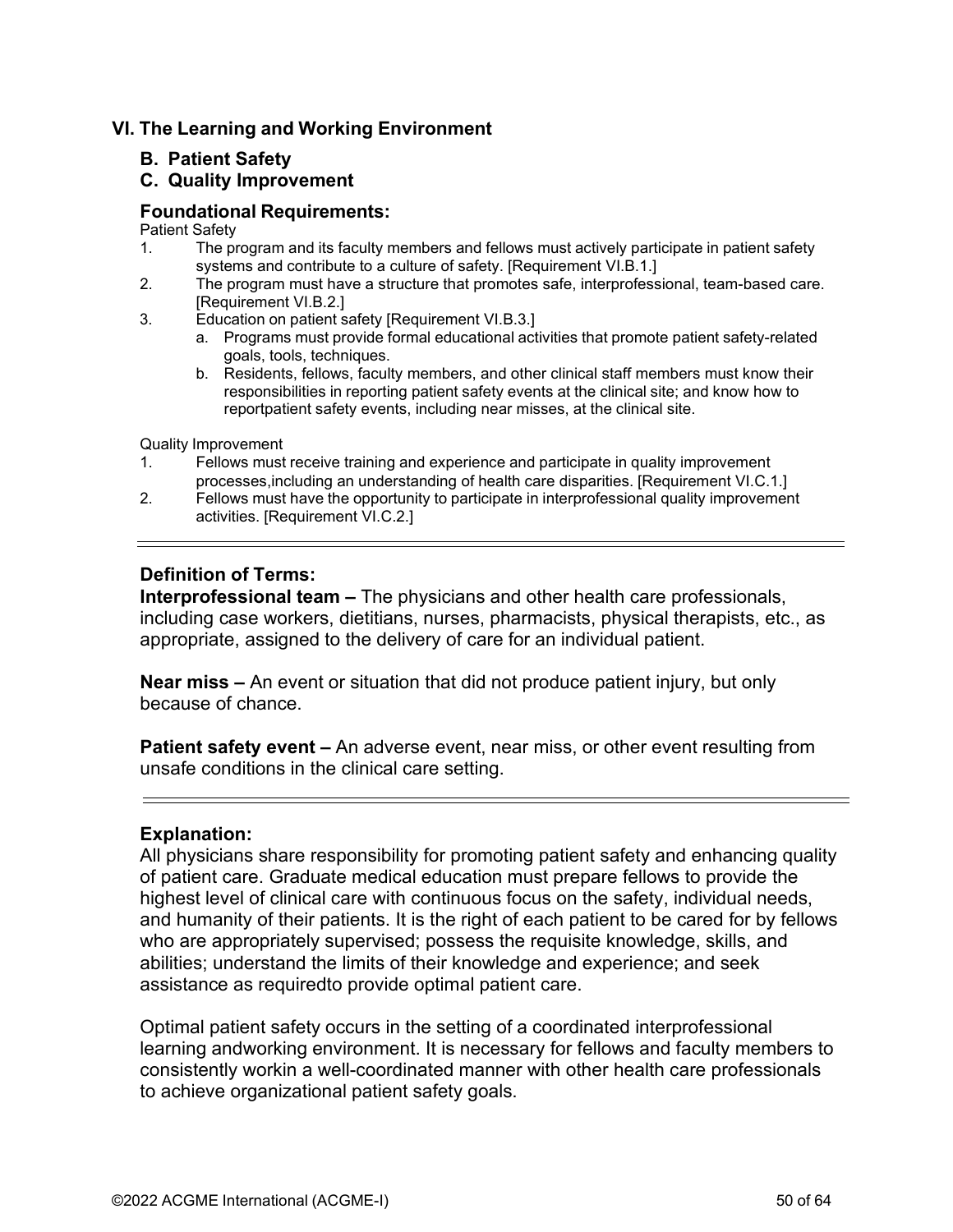Most fellow-led quality improvement (QI) projects, while expedient for meeting minimum educational standards, are limited in scope and can only expose the learners to some of the most basic elements of QI. Interprofessional, team-based QI efforts, provide fellows with experiential learning that goes beyond basic QI methods to include developing skills and behaviors in shared leadership, communications, systems-based thinking, change management, and professionalism.

Fellows must demonstrate the ability to analyze the care they provide, understand their roles within health care teams, and play an active role in system improvement processes.Graduating fellows will apply these skills to critique their future unsupervised practice andeffect quality improvement measures.

To optimize fellows' exposure to QI, at least some portion of their QI experience should address the populations for which they provide direct patient care. This requires timely, easy access to performance data at the level of their own patients so there is personal connection to the care processes and outcomes they are targeting for improvement. Fellows also need access to support for data analysis.

A. Recommendations for Educational Strategies in Patient Safety and Quality Improvement

#### **Culture**

- Non-punitive approaches
- Identification of systems-based underlying causes
- Solutions aimed at correcting the underlying causes rather than pointing fingers at individuals

#### **Didactics**

- Providing an overview of the risks and hazards of health care
- Common patient safety events in particular environments: for example, medication errors in high-risk areas such as the Emergency Department or ICUs, or in the operating rooms
- Prevention strategies
- How to report near misses/close calls and adverse events, including how to informpatients and families about an adverse event
- Where to find help when a patient safety event occurs

#### Experiential Learning

- Morbidity and mortality conferences
- Simulation activities
- Documentation for Patient Safety and Quality Improvement Activities: The ACGME-I Resident/Fellow and Faculty Surveys include questions on interprofessional teamwork and participation in quality improvement and patient safety activities. At the time of the accreditation site visit, responses are verified during on-site interviews.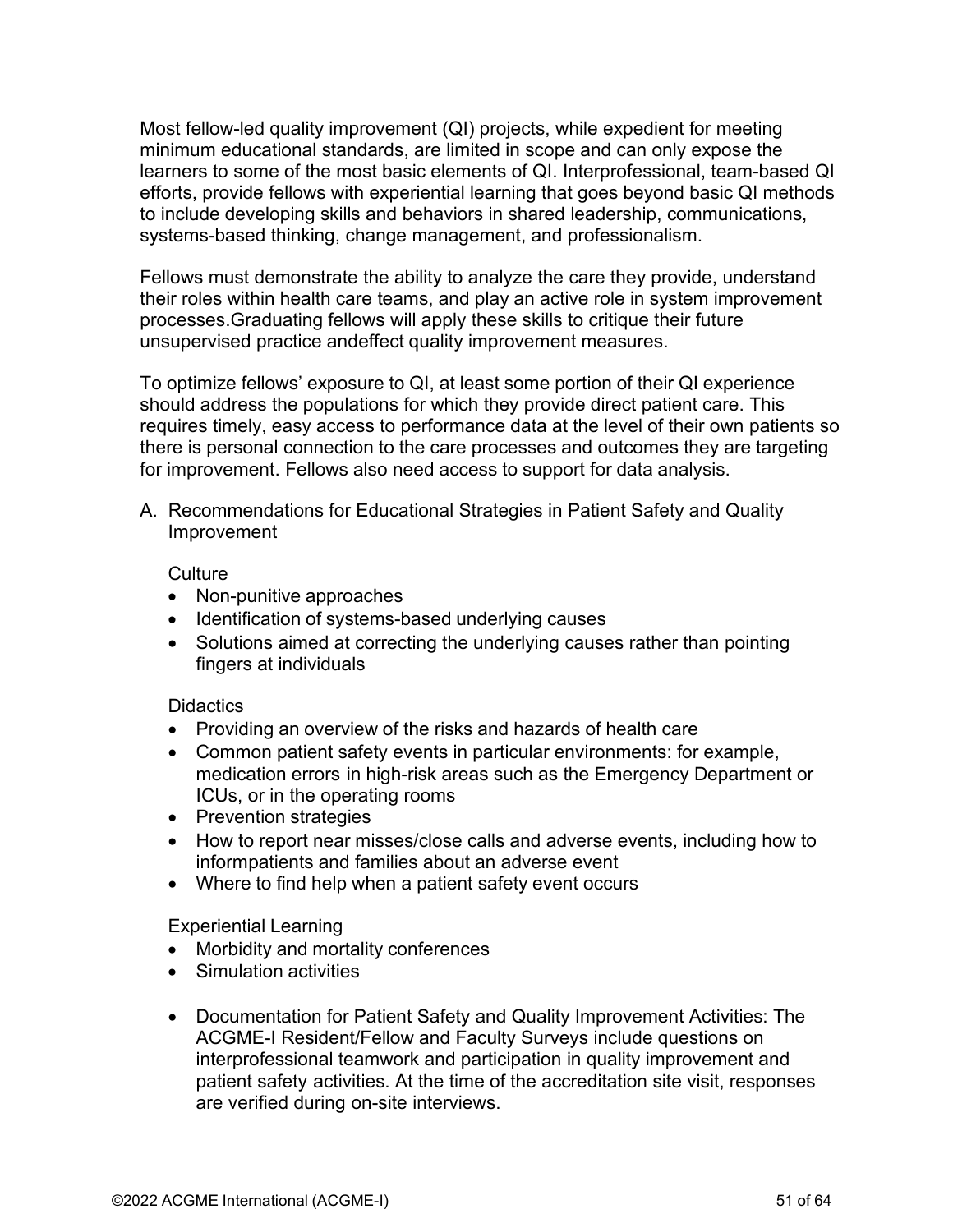#### <span id="page-51-0"></span>**VI. The Learning and Working Environment**

#### **D. Supervision and Accountability**

## **Foundational Requirements:**<br>1. Lines of responsibility for the

- 1. Lines of responsibility for the fellows must be clearly defined. [Requirement VI.D.1.]
- The program must ensure that qualified faculty members provide appropriate supervision of fellows in patient care activities. [Requirement VI.D.2.]
- 3. To promote oversight of fellow supervision while providing fellows with graded authority and responsibility, the program must have a supervision policy that includes the following classifications of supervision: [Requirement VI.D.3.]
	- a) Direct Supervision: The supervising physician is physically present with the fellow and patient.
	- b) Indirect supervision with Direct Supervision Immediately Available: The supervising physician is physically within the site of patient care and available to provide direct supervision.
	- c) Indirect Supervision with Direct Supervision Available: The supervising physician is available by phone or other means, and able to provide supervision, but is not physically present within the site of care.
	- d) Oversight: The supervising physician is available to provide review and feedback of procedures or patient care encounters after care is delivered.

#### <span id="page-51-1"></span>**Explanation:**

Supervision may be exercised through a variety of methods. For many aspects of patient care, the supervising physician may be a more advanced fellow. Other portions of care provided by the fellow can be adequately supervised by the immediate availability of the supervising faculty member or senior resident physician, either on site or by means of telephonic and/or electronic modalities. Some activities require the physical presence of the supervising faculty member. In some circumstances, supervision may include post- hoc review of fellow-delivered care with feedback.

Principles underlying a sound supervision policy include:

- maximizing the fellow educational experience while maintaining a focus on patient safety and quality patient care;
- clear communication of which medical staff physician has supervisory responsibility, the nature of that responsibility, and contact information for anticipated circumstances;and criteria for determining needed level of supervision for a given fellow under a given set of circumstances; and,
- clear definitions that address levels of supervision and responsibility, determination and description of graduated levels of responsibility, expectations for how supervision will be documented in the medical record, progress notes, etc., as well as procedures for monitoring fellow supervision.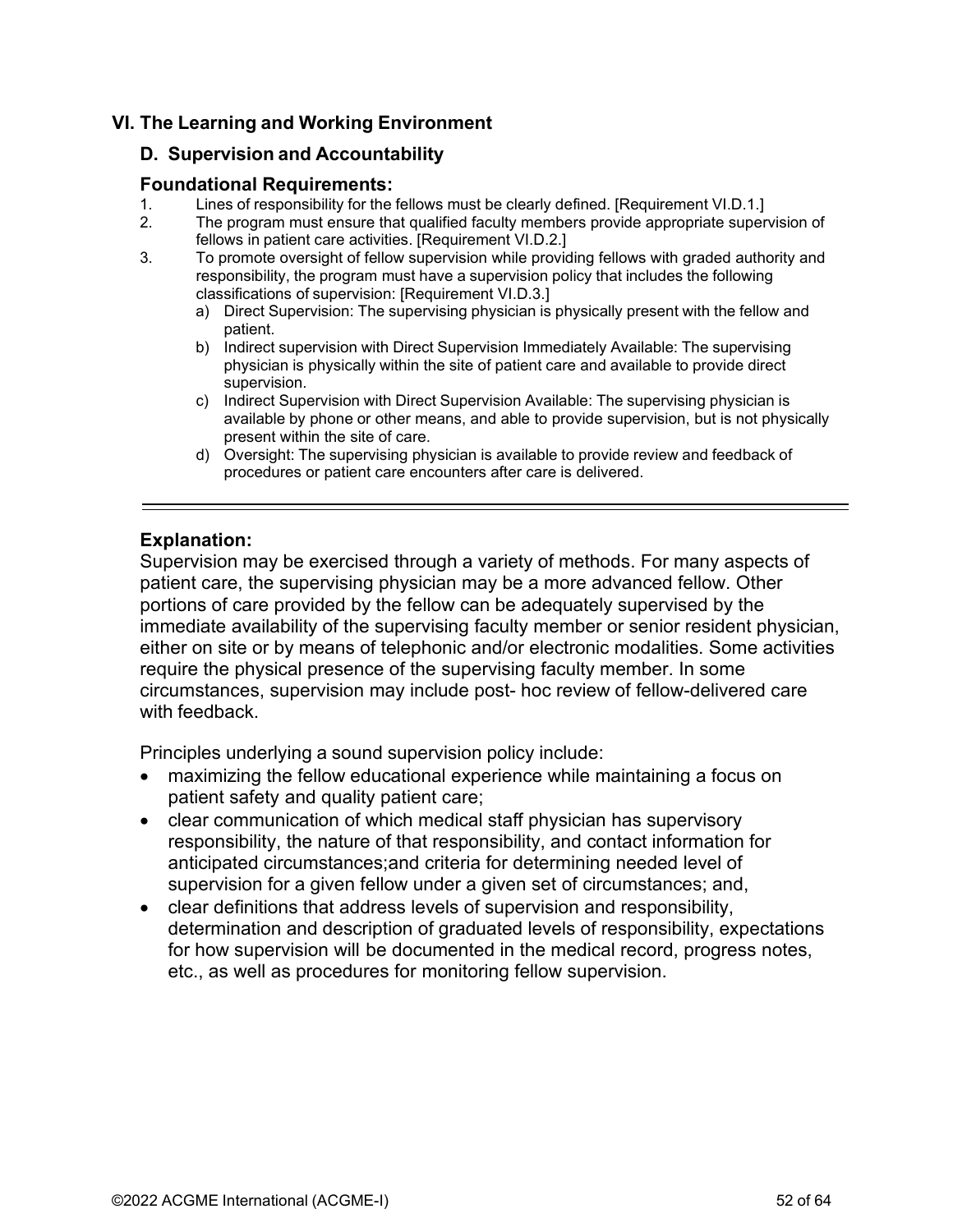• Documentation for Supervision: For initial applications, the fellow supervision policy is uploaded into ADS. This policy should address fellow responsibility forpatient care, progressive responsibility for patient management, and faculty member responsibility for supervision. For all programs, ADS asks for a description of how faculty members of the faculty provide appropriate supervision of fellows during patient care.

During a site visit, the Accreditation Field Representative will seek verification through review of supervision policies, ACGME-I Resident/Fellow Survey responses to questions in the area of Faculty, and ACGME-I Faculty Survey responses to questions on fellow supervision, Interviews during the accreditation site visit will be used for additional verification.

ACGME-I Resident/Fellow Survey responses to questions in the area of Faculty and ACGME-I Faculty Survey responses to questions on resident supervision are reviewed annually for all programs with a status other than Initial Accreditation.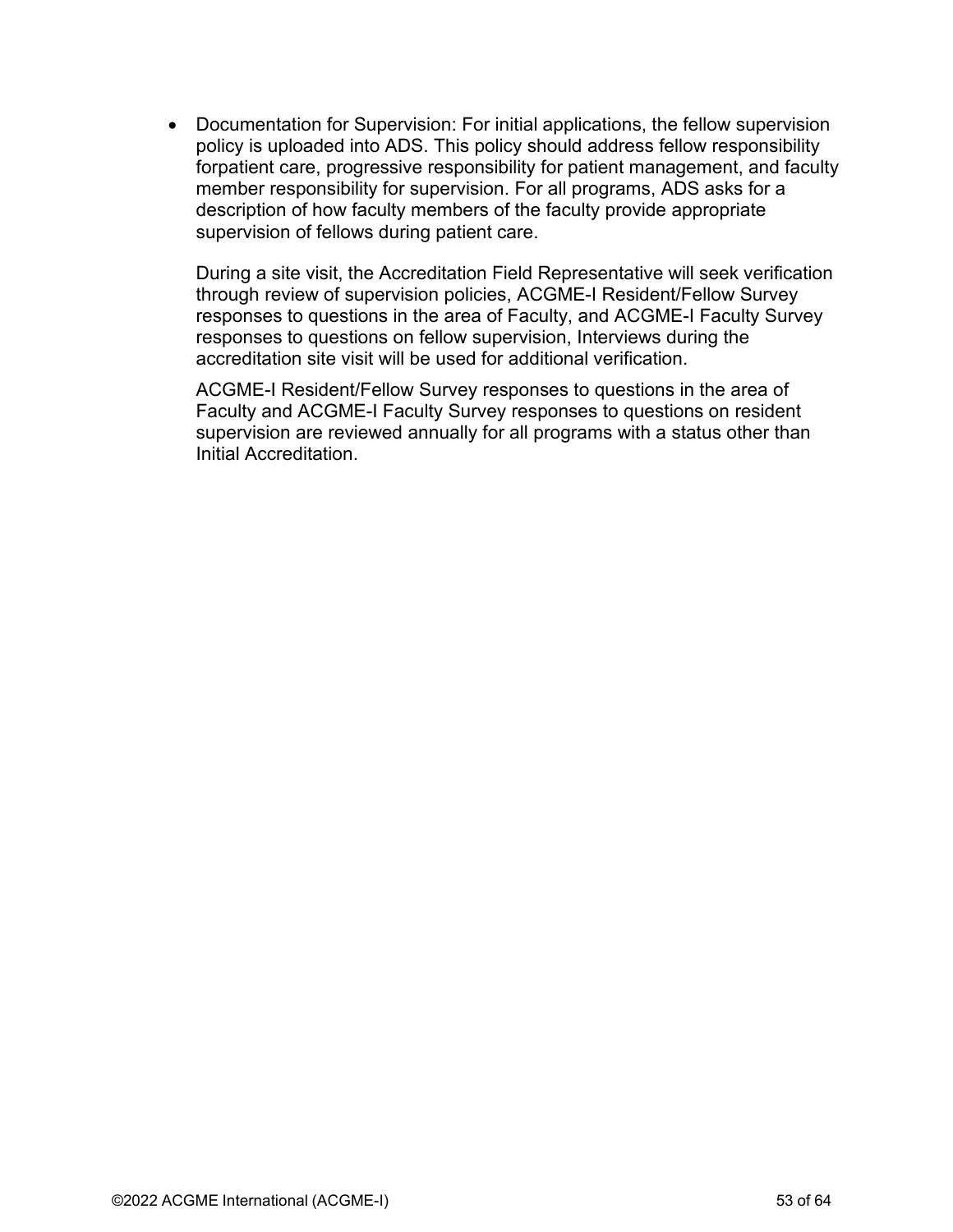#### <span id="page-53-0"></span>**VI. The Learning and Working Environment**

#### **E. Professionalism**

#### **Foundational Requirements:**

- 1. Programs must educate fellows and faculty members concerning the professional responsibilities of physicians, including their obligation to be appropriately rested and fit to provide patient care. [Requirement VI.E.1.]
- 2. The program must provide a culture of professionalism that supports patient safety and personalresponsibility. [Requirement VI.E.2.]
- 3. Programs must provide a professional, civil, and respectful environment that is free from mistreatment, abuse, or coercion of students, residents, fellows, and faculty members. [Requirement VI.E.3.]

#### **Definition of Terms:**

**Fitness for Work –** The condition of being mentally and physically able to effectively perform required clinical responsibilities and promote patient safety.

#### <span id="page-53-1"></span>**Explanation:**

Educating fellows in their professional responsibilities includes an appropriate blend of supervised patient care responsibilities, clinical teaching, and didactic educational events. Patient care responsibilities provide fellows with experiential learning opportunities that cannot be replicated in other settings.

Professionalism includes an understanding of one's *personal* role in the management of patients as it relates to the safety and welfare of patients entrusted to the physician's care. This encompasses the ability to report unsafe conditions and adverse events.

Physicians must also take responsibility to ensure that they are fit for work. Professionalism requirements emphasize the professional responsibility of faculty members and fellows to arrive for work adequately rested and ready to care for patients.It is also the responsibility of faculty members, fellows, and other members of the care team to be observant, to intervene, and/or to escalate their concern about fellow and faculty member fitness for work, depending on the situation, and in accordance with institutional policies. This includes:

- management of time before, during, and after clinical assignments;
- recognition of impairment (illness, fatigue, substance use) in themselves, their peers,and other members of the health care team;
- commitment to lifelong learning;
- monitoring patient care performance; and,
- accurate reporting of clinical and educational work hours (formerly referred to as dutyhours), patient outcomes, and clinical experience data.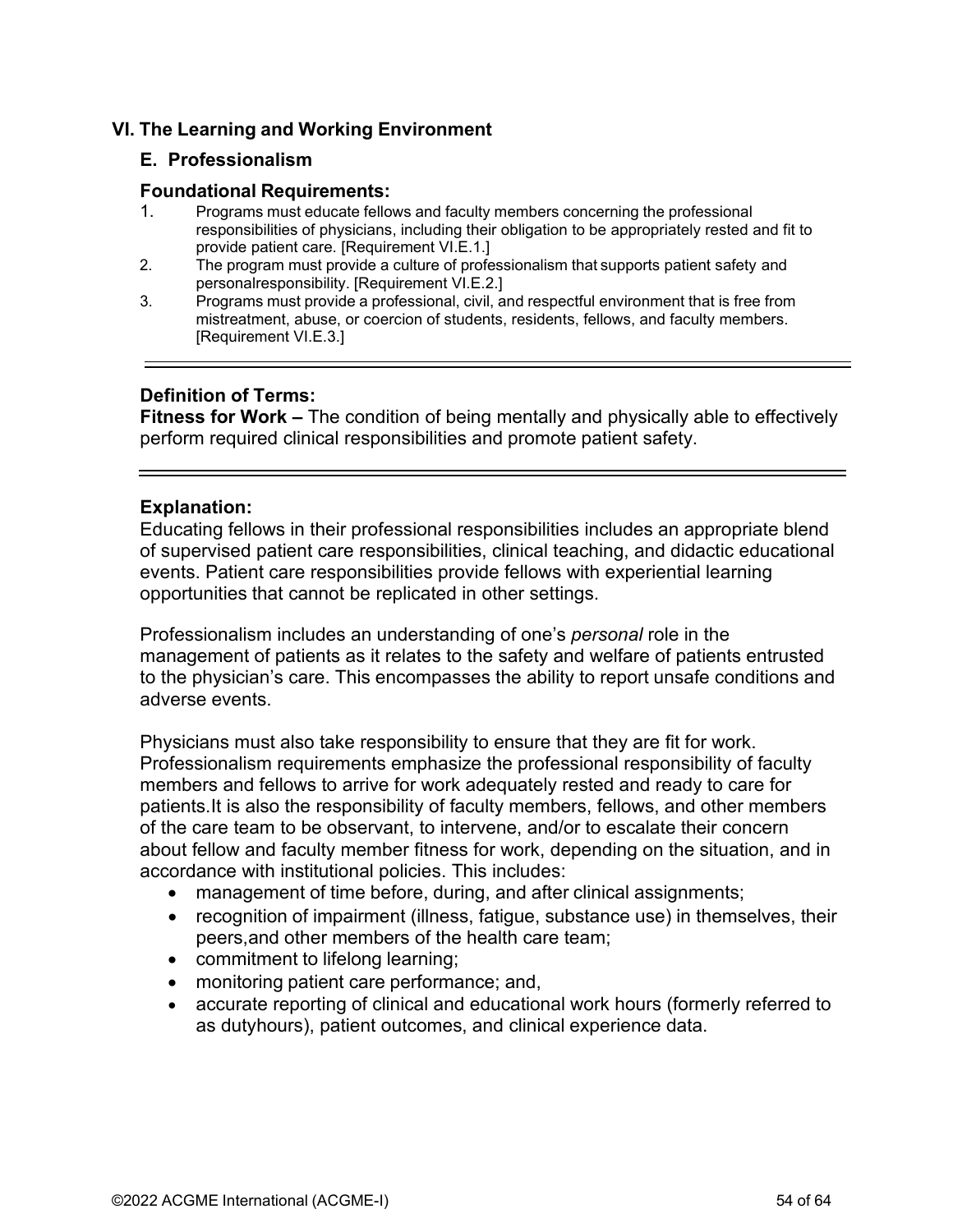The requirement of responsiveness to patient needs that supersedes self-interest may be misinterpreted as referring to continuing to provide patient care in the face of illness and fatigue, with the sense that one "just has to keep going." This is not, however, in the bestinterest of the patient. Fatigue and illness can contribute to medical and procedural errors. Therefore, fellows should be aware that when they are ill or fatigued, it would be best to transition patient care responsibilities to another qualified and rested provider.

• Documentation of Professionalism: For initial program applications, ADS will ask for an example of a learning activity designed to advance fellows' knowledge of ethical principles foundational to the medical professions. For accredited programs, the ACGME-I Resident/Fellow and Faculty surveys contain questions on service obligations, the ability to raise concerns without fear, and satisfaction with the process to deal with problems and concerns. During a site visit, the Accreditation Field Representative will verify Survey responses on-site interviews during the accreditation site visit.

ACGME-I Resident/Fellow Survey responses to questions in the area of Faculty and ACGME-I Faculty Survey responses to questions on resident supervision are reviewed annually for all programs with a status other than Initial Accreditation.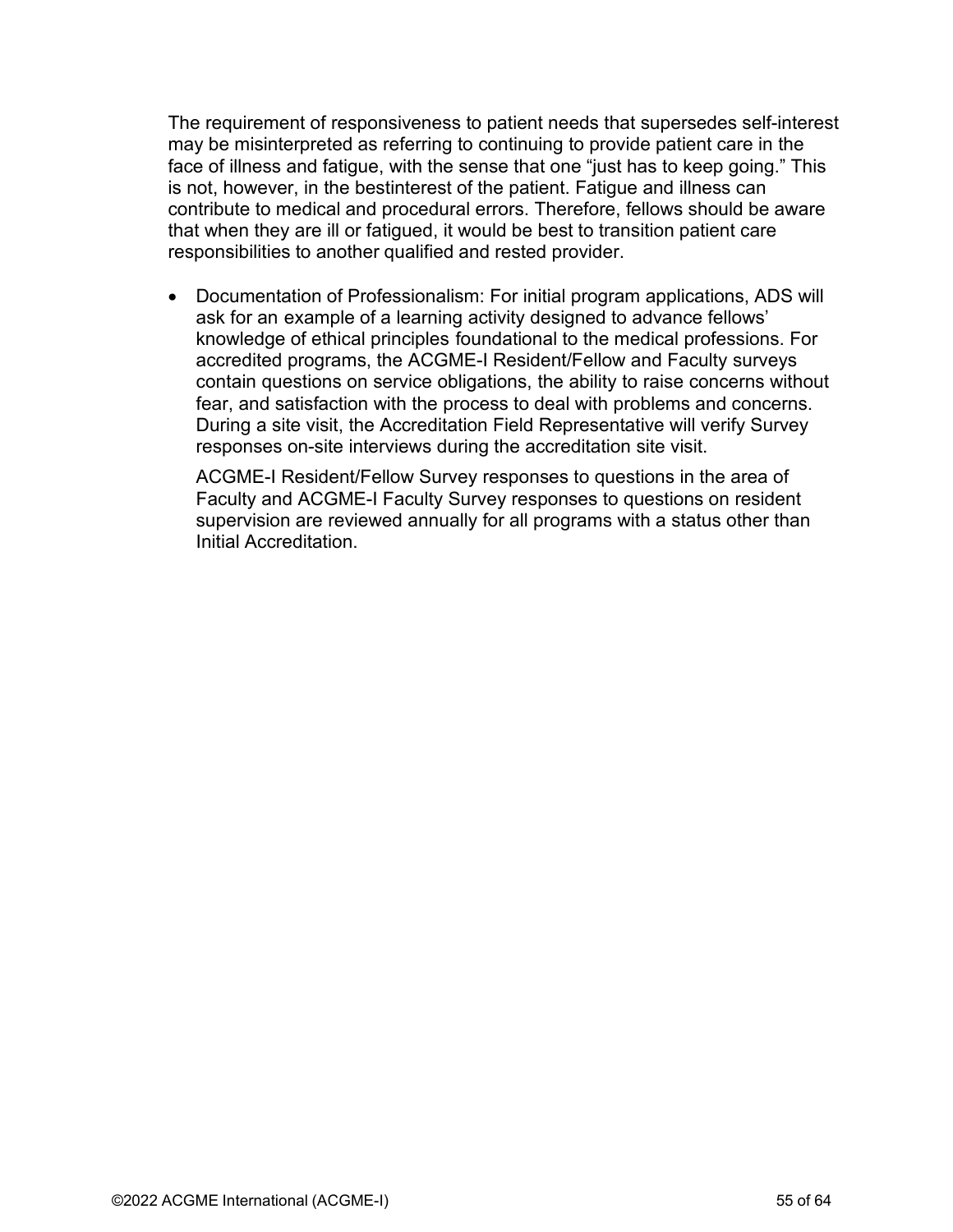#### <span id="page-55-0"></span>**VI. The Learning and Working Environment**

#### **F. Well-Being**

#### **Foundational Requirements:**

- 1. Programs, in partnership with its Sponsoring Institution, must demonstrate a responsibility to address well-being of fellows and faculty members, which includes policies and programs that encourage optimal well-being, access to health and personal care, and recognition of burnout,depression, and substance abuse. [Requirement VI.F.1.]
- 2. The responsibility of the program, in partnership with its Sponsoring Institution, to address well-being must include: [Requirement VI.F.2.]
	- a) attention to scheduling, work intensity, and work compression minimizing non-physician obligations and providing administrative support to impact fellow well-being;
	- b) evaluating workplace safety;
	- c) providing the opportunity to attend medical, mental health, and dental care appointments; and,
	- d) attention to fellow and faculty member burnout, depression, and substance abuse.
- 3. The program, in partnership with its Sponsoring Institution, must educate faculty members and fellows in identification of the symptoms of burnout, depression, and substance abuse, including means to assist those who experience these conditions. Fellows and faculty members must also be educated to recognize those symptoms in themselves and how to seek appropriate care. [Requirement VI.F.3.]
	- a) The program, in partnership with its Sponsoring Institution, must encourage fellows and faculty members to alert the program director or other designated personnel or programs when they are concerned that another resident, fellow, or faculty member may be displaying signs of burnout, depression, substance abuse, suicidal ideation, or potential for violence.
- 4. When fellows are unable to attend work due to circumstances such as fatigue, illness, family emergencies, or parental responsibilities, the program must allow an appropriate length of absence from patient care responsibilities. [Requirement VI.F.4.]
	- a) Fellows must be permitted to take leave from patient care responsibilities without fear of negative consequences. [Requirement VI.F.4.a)]

#### <span id="page-55-1"></span>**Definition of Terms:**

**Work compression –** An increase in the amount of work to be completed without a corresponding increase in the amount of time provided to complete that work.

#### <span id="page-55-2"></span>**Explanation:**

Psychological, emotional, and physical well-being are critical in the development of the competent, caring, and resilient physician and require proactive attention to life inside andoutside of medicine. Well-being requires that physicians retain the joy in medicine while managing their own real-life stresses. Self-care and responsibility to support other members of the health care team are important components of professionalism; they are also skills that must be modeled, learned, and nurtured in the context of other aspects of the fellowship experience.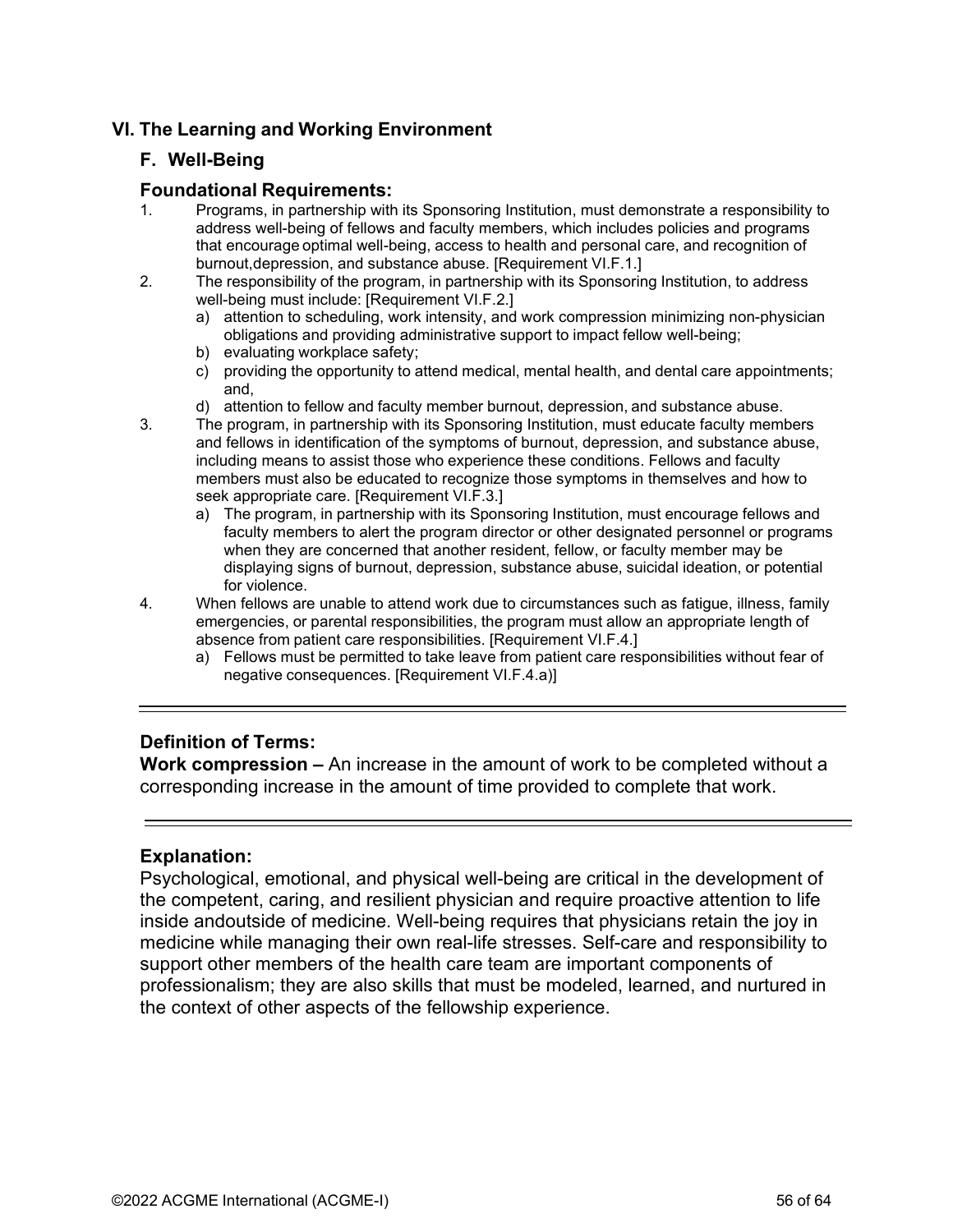Fellows and faculty members are at risk for burnout and depression. Programs, in partnership with their Sponsoring Institutions, have the same responsibility to address well-being as other aspects of fellow competence. Physicians and all members of the health care team share responsibility for each other's well-being. For example, a culturethat encourages covering for colleagues after an illness without the expectation of reciprocity reflects the ideal of professionalism. A positive culture in a clinical learning environment models constructive behaviors and prepares fellows with the skills and attitudes needed to thrive throughout their careers.

A. Partnership between the Sponsoring Institution and the Program The creation of a learning and working environment with a culture of respect and accountability for physician well-being is crucial to physicians' ability to deliver the safest, best possible care to patients. The requirements emphasize the responsibility shared by the Sponsoring Institution and its programs to gather information and utilizesystems that monitor and enhance fellow and faculty member safety, including physical safety.

Issues to be addressed:

- monitoring workplace injuries
- physical or emotional violence
- vehicle collisions
- emotional well-being after adverse events

Fellows must have the opportunity to access medical and dental care, including mental health care, at times that are appropriate to their individual circumstances. Fellows must be provided with time away from the program as needed to access care,including appointments scheduled during their working hours.

B. Education to Identify the Symptoms of Burnout, Depression, and Substance Abuse Individuals experiencing burnout, depression, substance abuse, and/or suicidal ideation are often reluctant to reach out for help due to the stigma associated with these conditions and are concerned that seeking help may have a negative impact ontheir career. Recognizing that physicians are at increased risk in these areas, it is essential that fellows and faculty members are able to report their concerns when another fellow or faculty member displays signs of any of these conditions, so that theprogram director or other designated personnel, such as the department chair, may assess the situation and intervene as necessary to facilitate access to appropriate care.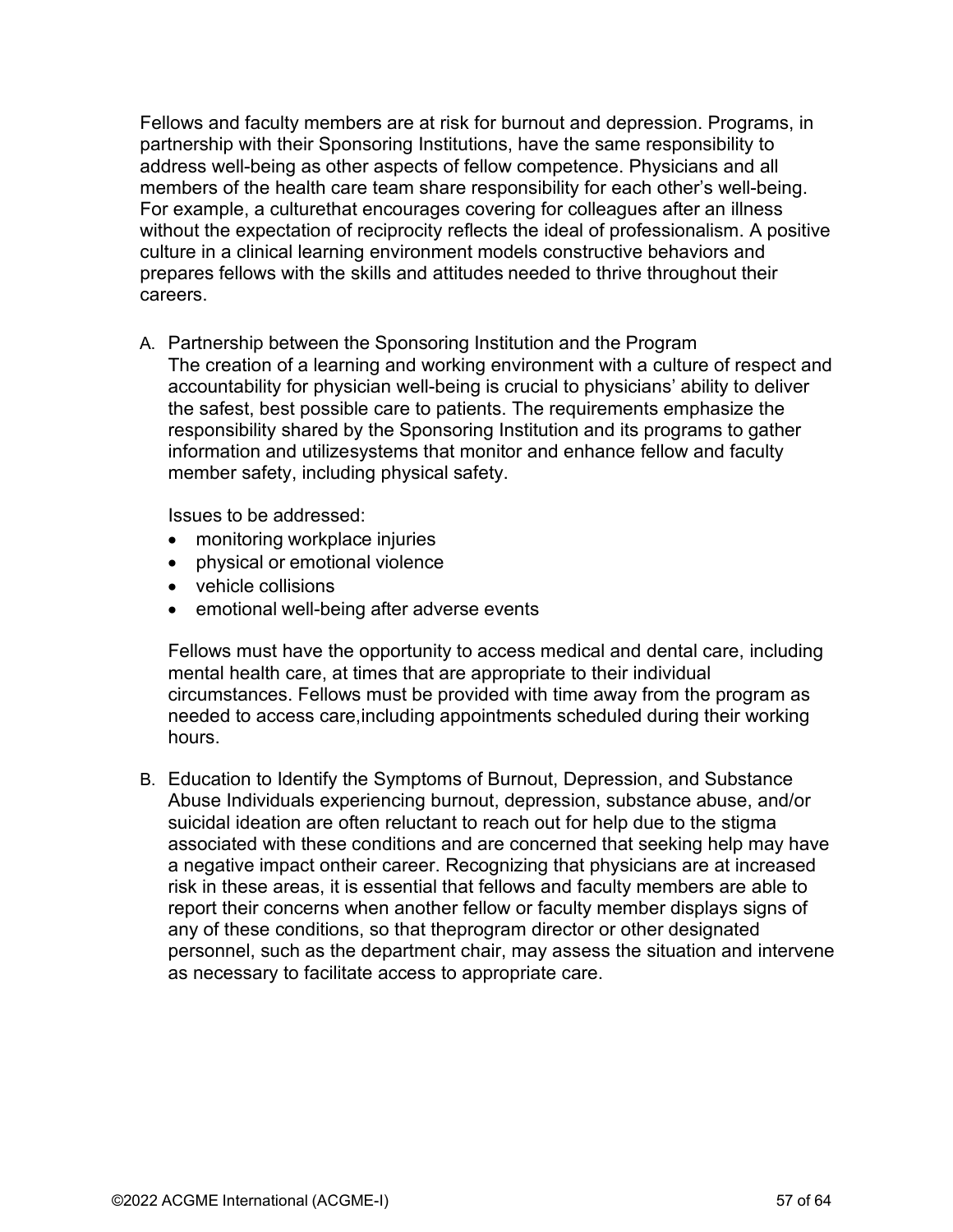Fellows and faculty members must know which personnel, in addition to the program director, have been designated with this responsibility; those personnel and the program director should be familiar with the institution's impaired physician policy andany employee health, employee assistance, and/or wellness programs within the institution. In cases of physician impairment, the program director or designated personnel should follow the policies of their institution for reporting.

• Documentation for Well-Being: ADS includes questions regarding opportunities for fellows to attend medical, mental health, and dental care appointments, and if the program educates faculty members and fellows on symptoms of burnout, depression, and substance abuse. This information isreviewed annually for all programs with a status other than Initial Accreditation.

A validated well-being survey is given to fellows and faculty members at the timeof the ACGME-I Resident/Fellow and Faculty Surveys annually. The data from these surveys is aggregated and only available to the Sponsoring Institutions and programs. The Review Committee-International does not haveaccess to these results and they are not used in making accreditation decisions.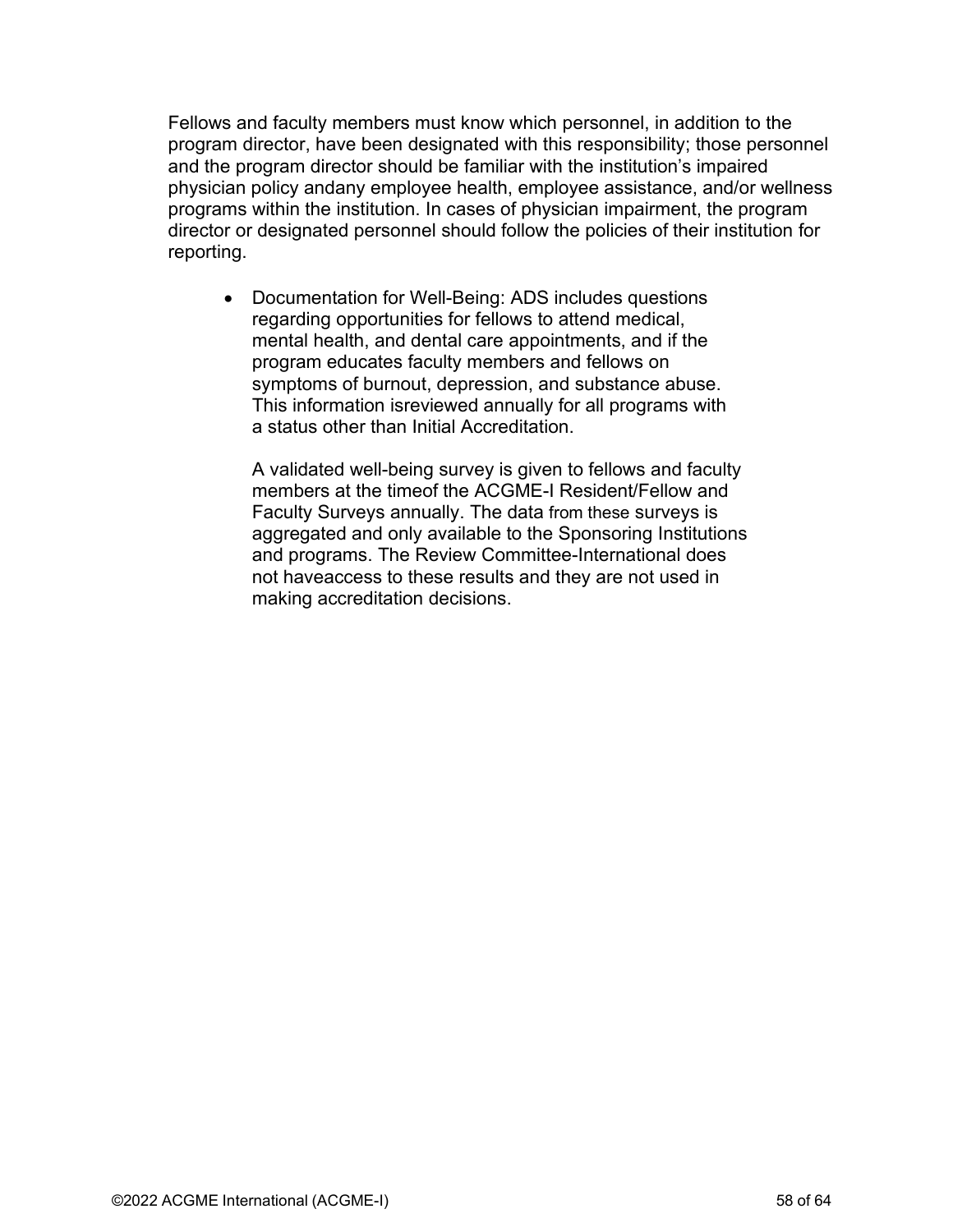#### **VI. The Learning and Working Environment**

#### **G. Fatigue**

#### <span id="page-58-1"></span>**H. Transitions of Care**

#### **Foundational Requirements:**

## Fatigue<br>1

- 1. Faculty members and fellows must be educated to recognize the signs of fatigue and sleep deprivation and must adopt and apply policies to prevent and counteract its potential negative effects on patient care and learning. [Requirement VI.G.1.]
- 2. The program, in partnership with its Sponsoring Institution, must ensure adequate sleeping facilities and safe transportation options for fellows who may be too fatigued to safely return home. [Requirement VI.G.2.]

Transitions of Care<br>1. The progra

- 1. The program must design clinical assignments to optimize transitions in patient care, including their safety, frequency, and structure. [Requirement VI.H.1.]
- 2. The program, in partnership with its Sponsoring Institution, must ensure and monitor effective, structured hand-over processes to facilitate both continuity of care and patient safety. [RequirementVI.H.2.]
- 3. The program and its clinical sites must maintain and communicate schedules of attending physicians and fellows currently responsible for care. [Requirement VI.H.3.]

#### <span id="page-58-0"></span>**Definition of Terms:**

**Hand-off –** Also called a 'hand-over,' this is an activity for the transfer of patient information and knowledge along with authority and responsibility, from one clinician or team of clinicians to another clinician or team of clinicians during transitions of care across the continuum. The process is achieved through effective communication that ensures continuity and safety of patient care.

**Transitions of care –** The relaying of complete and accurate patient information between individuals or teams in transferring responsibility for patient care in the health care setting.

#### <span id="page-58-2"></span>**Explanation:**

#### A. Fatigue

Experiencing fatigue in a supervised environment during fellowship prepares fellows for managing fatigue in practice. It is expected that programs adopt fatigue mitigation processes, educate residents on these processes, and ensure that there are no negative consequences and/or stigma for using fatigue mitigation strategies.

Although these requirements emphasize the importance of adequate rest before and after clinical responsibilities**,** fatigue mitigation strategies must be taught. This may be done by the program or by the Sponsoring Institution for all its programs. The most effective curriculum will include both didactic and experiential components, such as a combination of readings, presentations, case-based discussions, and role plays.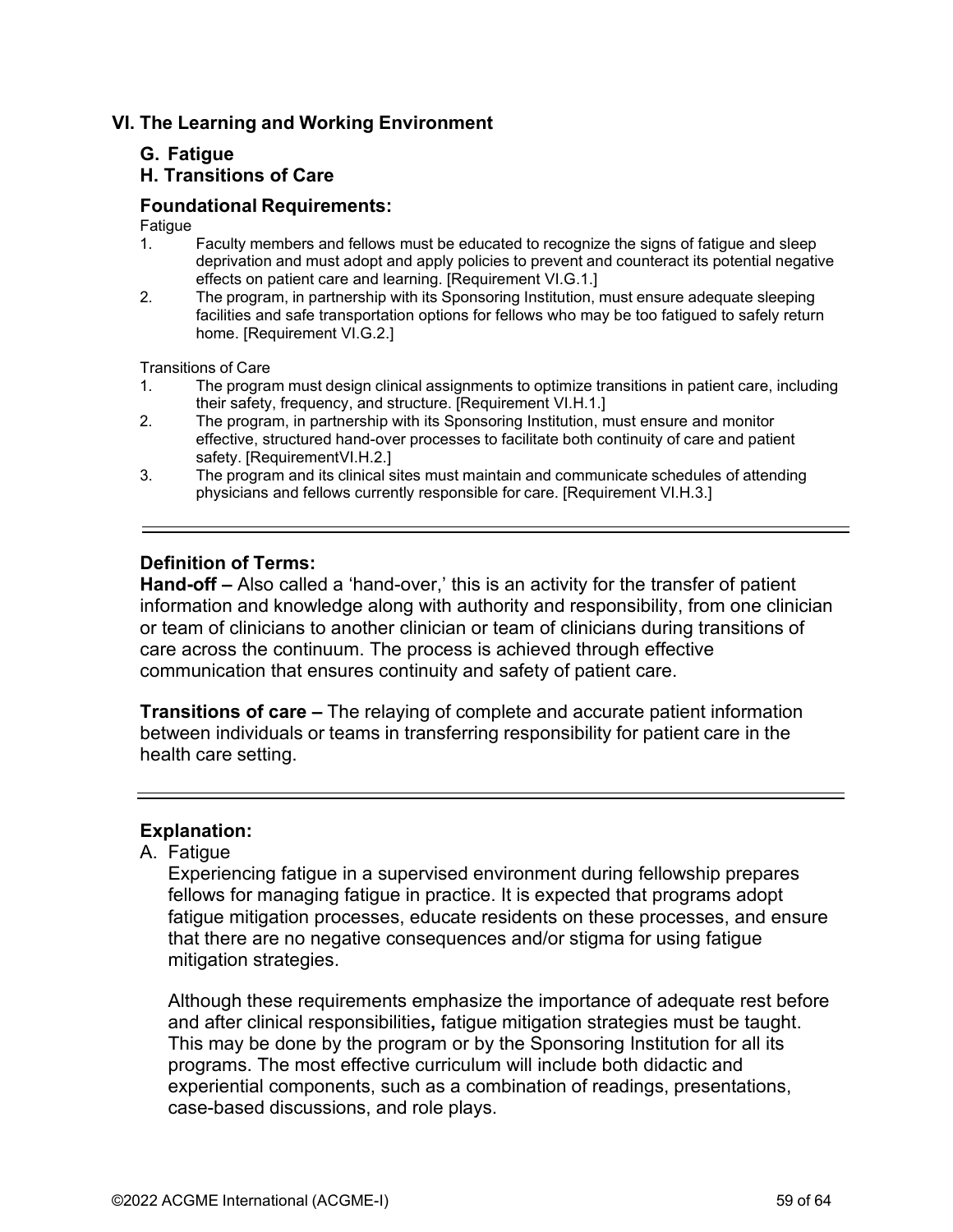Specific topics may include:

- strategic napping;
- judicious use of caffeine;
- availability of other caregivers;
- time management to maximize sleep off-duty;
- learning to recognize the signs of fatigue, and self-monitoring performance and/or asking others to monitor performance;
- remaining active to promote alertness;
- maintaining a healthy diet;
- using relaxation techniques to fall asleep;
- maintaining a consistent sleep routine;
- exercising regularly;
- increasing sleep time before and after call; and,
- ensuring sufficient sleep recovery periods).
- Documentation for Fatigue Requirements: ADS asks for a listing of the ways that the program educates fellows to recognize the signs of fatigue and sleep deprivation and what the institution provides to fellows who may be too fatigued to safely return home. In addition, the ACGME-I Resident/Fellow Survey asks if fellows are educated on signs of fatigue. During the site visit, on-site interviews will verify ACGME-I Resident/Fellow Survey responses and focus on knowledge of policies and procedures, monitoring practices for signs of fatigue and sleep deprivation, and evidence that schedules are adjusted appropriately when necessary.

Resident/Fellow survey results are reviewed annually for all programs with a status other than Initial Accreditation.

#### B. Transitions of care:

Inadequate transitions of care can result in patient harm, from minor to severe. The Joint Commission for Hospital Accreditation lists the following critical elements of a patient hand-off:

- Sender contact information
- Illness assessment, including severity
- Patient summary, including events leading up to illness of admission, hospital course, ongoing assessment, and plan of care
- To-do action list
- Contingency plans
- Allergy list
- Code status
- Medication list
- Dated laboratory tests
- Dated vital signs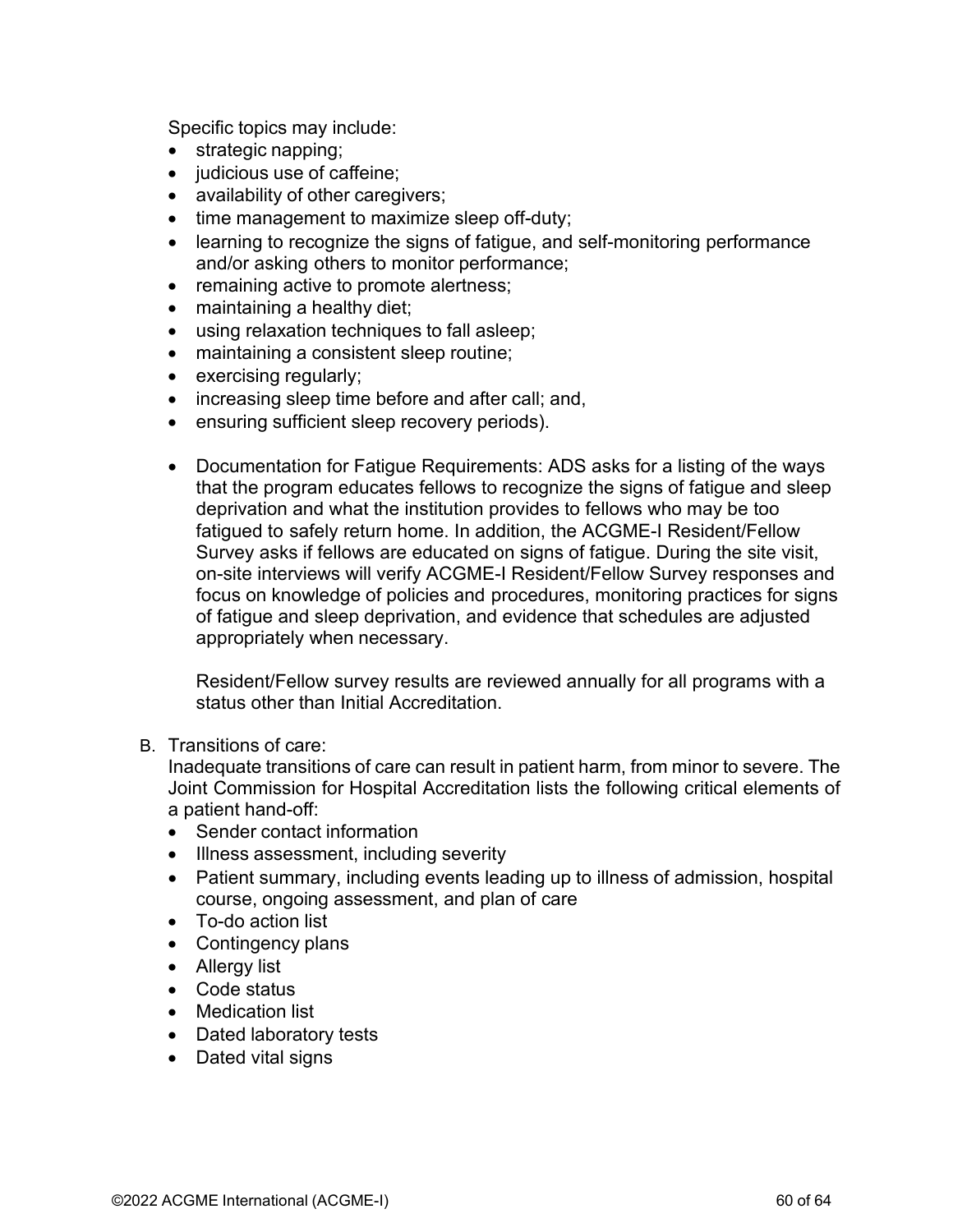#### **VI. The Learning and Working Environment**

**I. Clinical Experience and Education**

#### <span id="page-60-0"></span>**J. On-Call Activities**

#### **Foundational Requirements:**

Clinical Experience and Education

- 1. Fellows must accurately report their clinical and educational work hours, patient outcomes, CaseLogs, and other clinical experience data. [Requirement VI.I.1.]
- 2. Clinical and education work hours must be limited to 80 hours per week, averaged over a fourweek period, inclusive of all in-house clinical and educational activities and clinical work done at home. [Requirement VI.I.2.]
- 3. Fellows must be provided with one day in seven free from all educational and clinical responsibilities, averaged over a four-week period, inclusive of in-house call. [Requirement VI.I.3.]
- 4. Adequate time for rest and personal activities must be provided. This should consist of an eighthour time period provided between all daily duty periods and 14-hour period after 24 hours of in-house call. [Requirement VI.I.4.]

On-Call Activities

- 1. In-house call must occur no more frequently than every third night, averaged over a four-week period. [Requirement VI.J.1.]
- 2. Continuous on-site duty, including in-house call, must not exceed 24 consecutive hours. Fellows may remain on duty for up to six additional hours to participate in didactic activities, transfer care of patients, conduct outpatient clinics, and maintain continuity of medical and surgical care. [Requirement VI.J.2.]
- 3. No new patients may be accepted after 24 hours of continuous duty. [Requirement VI.J.3.]
- 4. At-home call (or pager call) [Requirement VI.J.4.]
	- a) The frequency of at-home call is not subject to the every-third- night, or 24+6 limitation.
	- b) At-home call must not be so frequent as to preclude rest and reasonable personal time for each resident.
	- c) Fellows taking at-home call must be provided with one day in seven completely free from all educational and clinical responsibilities, averaged over a four-week period.

#### <span id="page-60-1"></span>**Definition of Terms:**

**Clinical and educational work hours -** All clinical and academic activities related to the program: patient care (inpatient and outpatient); administrative duties relative to patient care; the provision for transfer of patient care; time spent on in-house call; time spent on clinical work done from home; and other scheduled activities, such as conferences. These hours do not include reading, studying, research done from home, and preparation for future cases.

**In-house call –** Clinical and educational work hours, beyond the scheduled work day, when fellows are required to be immediately available within an assigned site, as needed,for clinical responsibilities. In-house call does not include night float, being on call from home, or regularly scheduled overnight duties.

**One day off –** One continuous 24-hour period free from all administrative, clinical, and educational activities.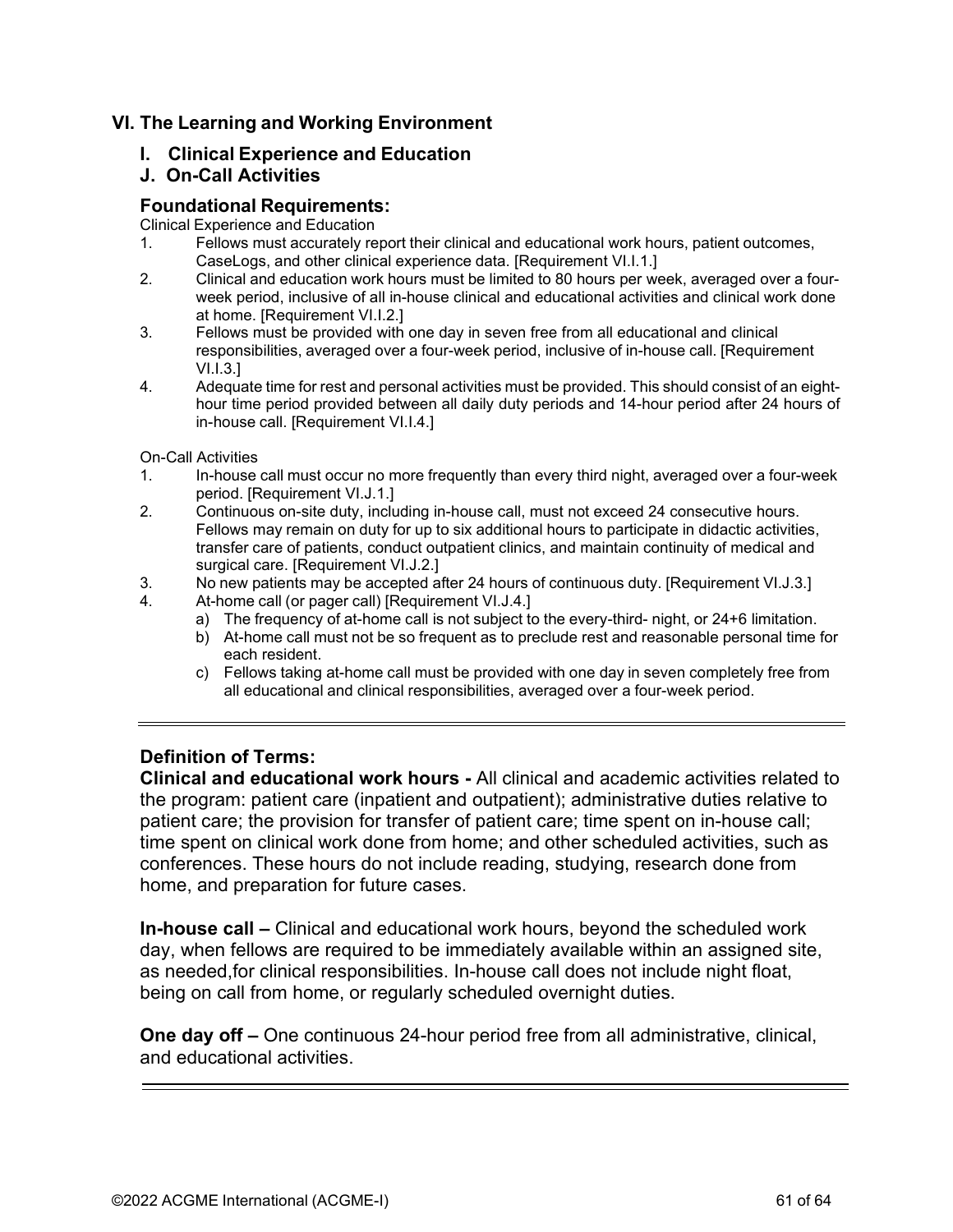#### <span id="page-61-0"></span>**Explanation:**

Clinical and education work hours include those hours spent on clinical care, inhouse call, short call, home call, night float and day float, transfer of patient care, and administrative activities related to patient care.

Programs and fellows have a shared responsibility to ensure that the 80-hour maximum weekly limit is not exceeded. Programs that regularly schedule fellows to work 80 hours per week and still permit fellows to remain beyond their scheduled work period are likely to exceed the 80-hour maximum, which would demonstrate non-compliance with the requirement. These programs should adjust schedules so that fellows are scheduled to work fewer than 80 hours per week, which would allow them to remain beyond their scheduled work period when needed without violating the 80-hour requirement. Programs may wish to consider using night float and/or making adjustments to the frequency of in- house call to ensure compliance with the 80-hour maximum weekly limit.

#### A. Working from Home

The new requirements acknowledge the changing landscape of medicine, including electronic health records, and the resulting increase in the amount of work fellows choose to do from home. While the requirement specifies that clinical work done from home must be counted toward the 80-hour maximum weekly limit, the expectation remains that scheduling be structured so that fellows are able to complete most work on site during scheduled clinical work hours without requiring them to take work home.

Fellows are to track the time they spend on clinical work from home and to report that time to the program. Decisions regarding whether to report infrequent phone calls of very short duration will be left to the individual fellow. Programs will need to factor in time fellows are spending on clinical work at home when schedules are developed to ensure that fellows are not working in excess of 80 hours per week, averaged over four weeks. There is no requirement that programs assume responsibility for documenting this time. Rather, the program's responsibility is to ensure that fellows report their time from home and that schedules are structured to ensure fellows are not working in excess of 80 hours per week, averaged over four weeks.

B. Monitoring Fellow Work Hours

Both the program and its Sponsoring Institution are required to monitor fellow workhours. There is no requirement for how monitoring and tracking should be accomplished. Programs and institutions report using a variety of approaches to reduce fellow hours, including scheduling changes, such as short call, night float; redesigning patient care and education systems, and using nurse practitioners, physician assistants, or hospitalists to assume some patient care responsibilities formerly done by fellows.

The Sponsoring Institution must have written formal policies and procedures governing resident duty hours that provide guidance for programs to meet the clinicalwork and education hour requirements.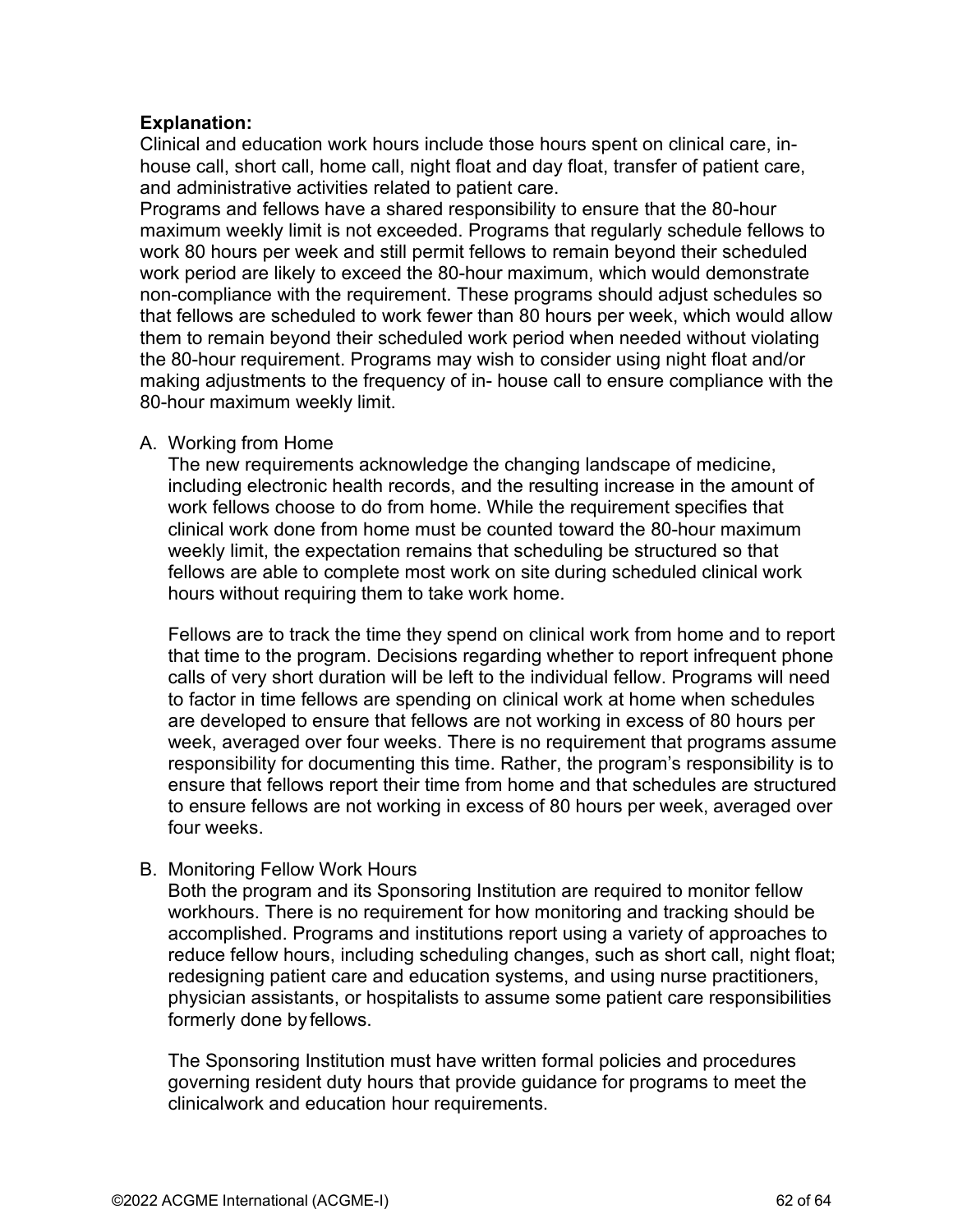• Documentation for Work Hours: For program initial applications, ADS contains several work hour-related questions, including requesting the projected average number of work hours per week per fellow, and the projected average number of days per week of in-house call, and a description of how the program will ensure that fellows comply with ACGME-I work hour standards. Programs seeking Continued Accreditation will be asked to provide informationon average work hours per week, days per week of in-house call, number of hours for the longest shift (excluding call from home), and if work hours are appropriate when fellows rotate on other clinical services. Fellows report their perceptions on compliance with the work hour requirements on the ACGME-I Resident/Fellow Survey. Aggregated survey results are available to program directors and DIOs through ADS. Programs can use this information to determine if compliance problems are suggested by the data.

Programs and Sponsoring Institutions should examine any data suggesting non-compliance with work hour requirements in order to determine underlying causes. During a site visit, the Accreditation Field Representative will interview fellows in order to verify and clarify all questions where the responses suggested non-compliance related to work hours. The ACGME-I does not specify what, if any, systems programs or institutions might use for monitoring compliance with work hour requirements.

Resident/fellows Survey results in the area of Duty Hours are reviewed annually or all programs with a status other than Initial Accreditation.

#### C. On-Call Activities

On-call activities are defined as a continuous work period between the evening hours of the prior day and the next morning, generally scheduled in conjunction with a day of patient care duties prior to the call period. Call may be taken inhouse or from home. At-home call (pager call) may be overnight or may be for a longer period, such as a weekend.

Assignment of at-home call must be appropriate to the service intensity and frequency of being called, and it should not be used for high-intensity settings. At-home call also needs to be compliant with the requirement that one day out of seven be free from all program assignments and duties. Regular shifts, such as those worked in the Intensive Care Unit (ICU), on emergency medicine rotations, and during "night float,"used instead of in-house call to reduce the continuous work period, are exempt from the requirement that call be scheduled no more frequently than every third night.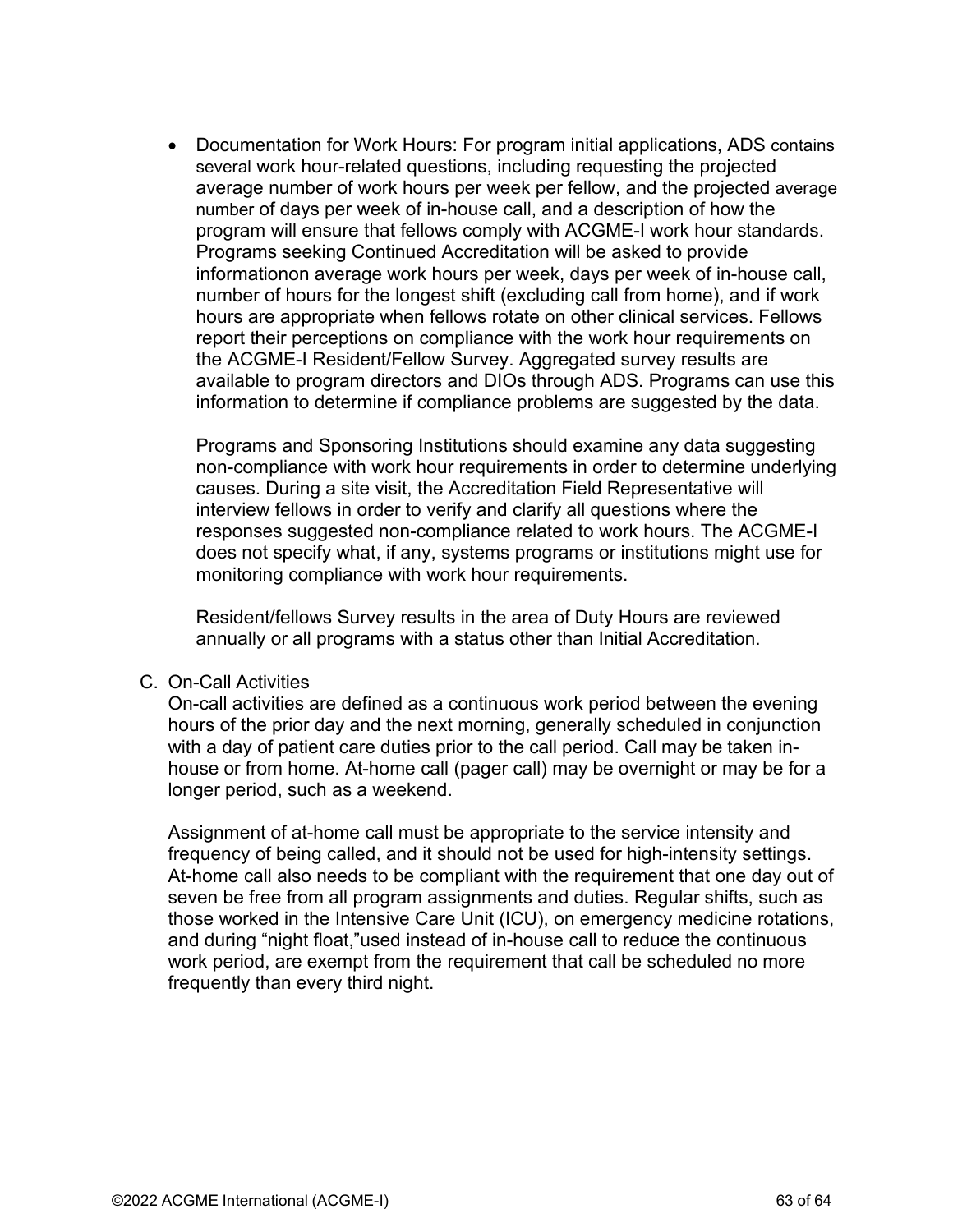The activity that drives the 24-hour limit is continuous work hours. If a fellow spends 12 hours in the hospital caring for patients, performing surgery, or attending conferences, followed by 12 hours on call, that fellow has spent 24 hours of continuous work time. The fellow now has up to six additional hours during which activities are limited to participation in didactics, transferring care of patients, conducting continuity outpatient clinics (but not seeing new patients), and maintaining continuity of medical and surgical care as defined by the specialty's Advanced Specialty Program Requirements.

The goal of the added hours at the end of the on-call period is to promote didactic learning and continuity of care of return patients, including ambulatory and surgical continuity.

• Documentation for on-call activities: ADS contains a work hour question that specifically addresses requirements related to on-call activities. Fellows report their perceptions of how well they believe they have met these requirements by responding to several questions on the ACGME-I Resident/Fellow Survey. Additional documentation includes work and call schedules and written policies and procedures for fellow work hours, night float, and the working environment.The aggregated results of the Resident Survey are available to program directors and DIOs through ADS. Programs can use this information to determine if there are compliance problems suggested by the data, and can also use the data to pinpoint compliance problems and address them before their next ACGME-I review.

During a site visit, the Accreditation Field Representative will review ACGME-I Resident/Fellow survey results, spot-check documents, and verify information during faculty member and fellow interviews, and will look for evidence that fellow activities are monitored and that there are systems to provide back-up support when patient care responsibilities are prolonged or unexpected circumstances create fellow fatigue.

Resident/Fellow Survey results in the area of Duty Hours are reviewed annually for all programs with a status other than Initial Accreditation.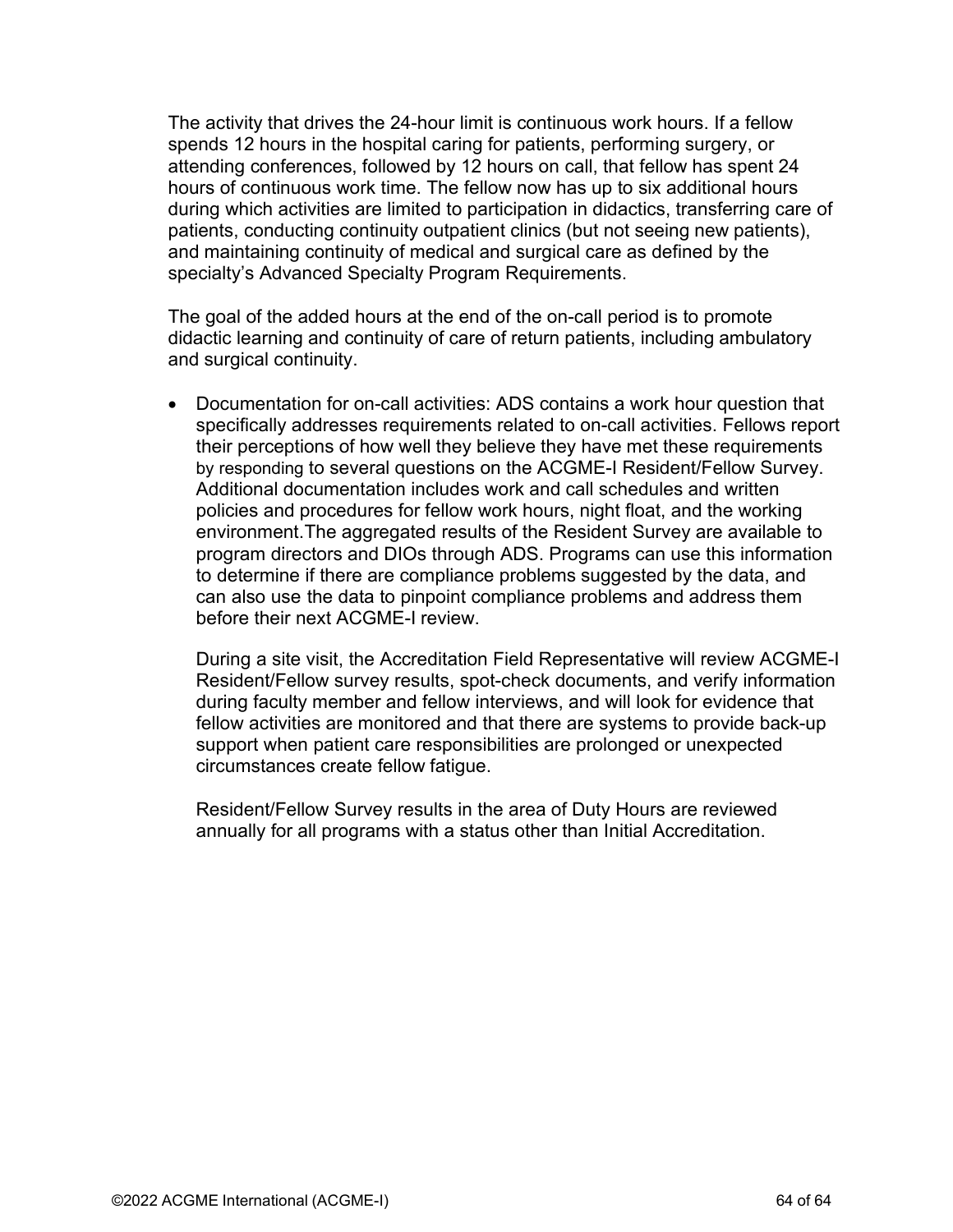| Appendix 1: Table of Required Approvals |  |  |  |
|-----------------------------------------|--|--|--|
|-----------------------------------------|--|--|--|

| Requirement<br><b>Number</b> | Requirement                                                                                                                                                                                                                                                                                                                                               | Must be<br>Submitted to<br>DIO Prior to<br>Submission<br>to ACGME-I | Must be<br>Approved by<br><b>GMEC Prior</b><br>to<br>Submission<br>to ACGME-I |
|------------------------------|-----------------------------------------------------------------------------------------------------------------------------------------------------------------------------------------------------------------------------------------------------------------------------------------------------------------------------------------------------------|---------------------------------------------------------------------|-------------------------------------------------------------------------------|
| I.B.1.<br>I.B.2.             | There must be a Program Letter of Agreement<br>(PLA) between the program and each<br>participating site that governs the relationship<br>between the program and the participating site<br>providing a required assignment.<br>The PLA must be approved by the DIO.                                                                                       | X                                                                   | X                                                                             |
| II.A.5 m)                    | The program director's responsibilities must<br>include submitting accurate and complete<br>information as requested by the DIO, GMEC,<br>and ACGME-I;                                                                                                                                                                                                    | X                                                                   | X                                                                             |
| III.A.2 n)                   | The program director's responsibilities must<br>include obtaining review and approval from the<br>Sponsoring Institution's DIO before submitting<br>information or requests to the ACGME-I, as<br>required in the International Institutional<br>Requirements and outlined in the ACGME-I<br>Program Director's Guide to the Foundational<br>Requirements | X                                                                   | X                                                                             |
| V.D.3.b)                     | A summary of the Self-Study must be<br>submitted to the DIO                                                                                                                                                                                                                                                                                               |                                                                     | X                                                                             |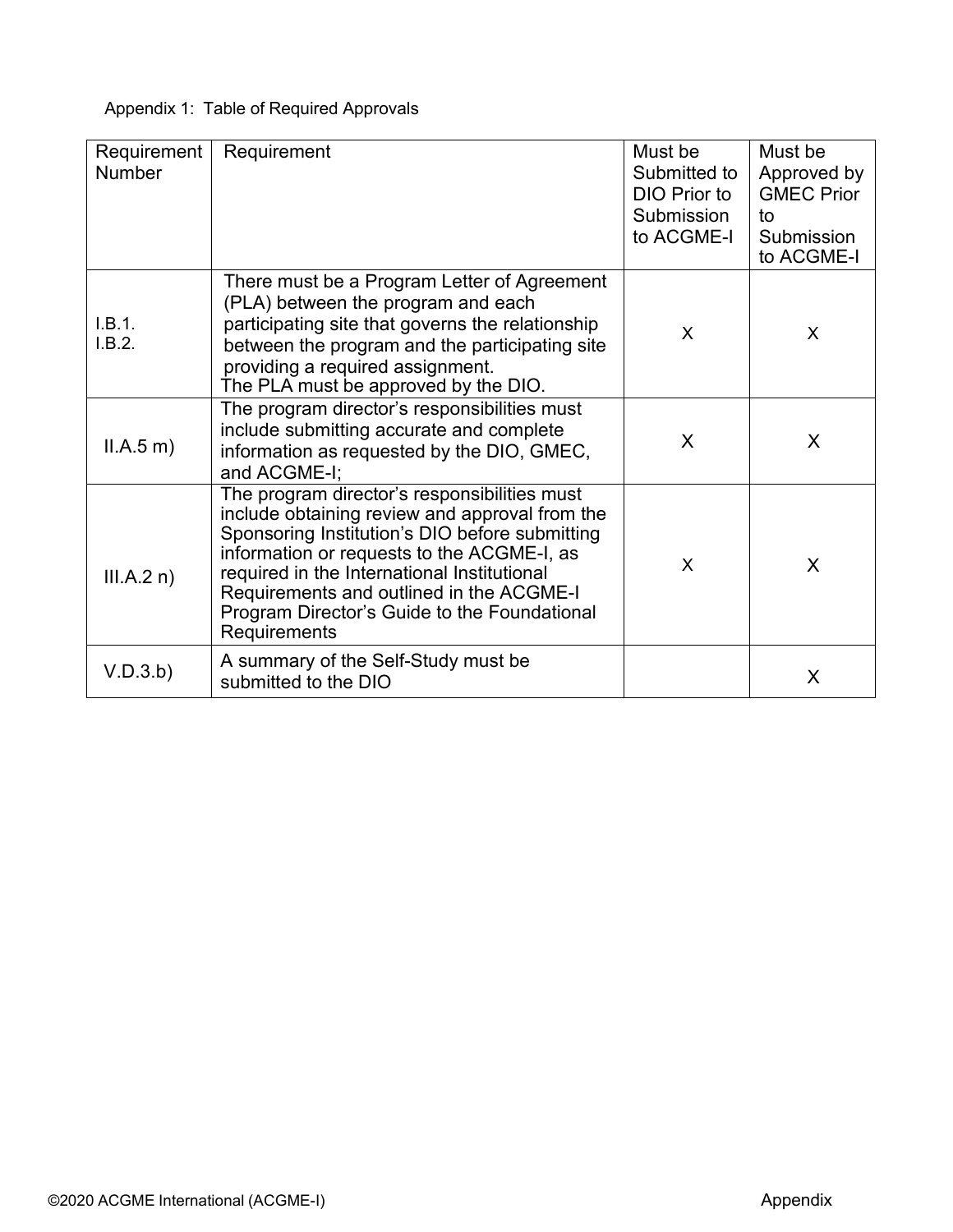#### Appendix 2. References

#### **Leadership and Mentorship**

- Nasca, Thomas J. 2015. "Professionalism and Its Implications for Governance and Accountability of Graduate Medical Education in the United States." *JAMA* 313, no. 18 (December): 1801.
- Sambunjak, Dario, and Ana Marušić. 2009. "Mentoring." *JAMA* 302, no. 23: 2591. Accessible at: https://doi.org/10.1001/jama.2009.1858.
- [Tjan, Anthony K. 2017. "What the Best Mentors](https://hbr.org/2017/02/what-the-best-mentors-do) Do." *Harvard Business Review*, December 5, 2017. Accessible at: https://hbr.org/2017/02/what-the-best-mentors-do).

#### **Development of Resident Individualized Learning Plans**

- Li, Su-Ting T., and Ann E. Burke. 2010. "Ind[ividualized Learning Plans: Basics and Beyo](https://doi.org/10.1016/j.acap.2010.08.002)nd." *Academic Pediatrics* 10, no. 5: 289–92. Accessible at: https://doi.org/10.1016/j.acap.2010.08.002.
- Li, Su-Ting T., Debora A. Paterniti, John Patrick T. Co, and Daniel C. West. 2010. "Successful [Self-Directed](https://doi.org/10.1097/acm.0b013e3181e1931c) Lifelong Learning in Medicine: A Conceptual Model Derived From Qualitative Analysis of a National Survey of Pediatric Residents." *Academic Medicine* 85, no. 7: 1229–36. Accessible at: https://doi.org/10.1097/acm.0b013e3181e1931c.

#### **Residents Failing to Progress**

- [Dupras,](https://doi.org/10.1001/jama.284.9.1099) Denise M., Randall S. Edson, Andrew J. Halvorsen, Robert H. Hopkins, and Furman S. McDonald. 2012. "'Problem Residents': Prevalence, Problems and Remediation in the Era of Core Competencies." *The American Journal of Medicine* 125, no. 4: 421–25. Accessible at: https://doi.org/10.1016/j.amjmed.2011.12.008.
- Yao, David C. Scott M. Wright. 2000. "National Survey of Internal Medicine Residency Program Directors Regarding Problem Residents." *JAMA* 284, no. 9 (June): 1099. Accessible at: https://doi.org/10.1001/jama.284.9.1099.

#### **Disclosing Medical Errors**

- Chan, David K., Thomas H. Gallagher, Richard Reznick, and Wendy Levinson. 2005. "How Surgeons Disclose Medical Errors to Patients: A Study Using Standardized Patients." *Surgery* 138, no. 5: 851–58. Accessible at: https://doi.org/10.1016/j.surg.2005.04.015.
- Gallagher, Thomas H. 2003. "Patients and Physicians Attitudes Regarding the Disclosure of Medical Errors." *JAMA* 289, no. 8: 1001. Accessible at: https://doi.org/10.1001/jama.289.8.1001.
- Gallagher, Thomas H., Jane M. Garbutt, Amy D. Waterman, David R. Flum, Eric B. Larson, Brian M. Waterman, W. Claiborne Dunagan, Victoria J. Fraser, and Wendy Levinson. 2006. "Choosing Your Words Carefully." *Archives of Internal Medicine* 166, no. 15: 1585. Accessible at: [https://doi.org/10.1001/archinte.166.15.1585.](https://doi.org/10.1001/archinte.166.15.1585)